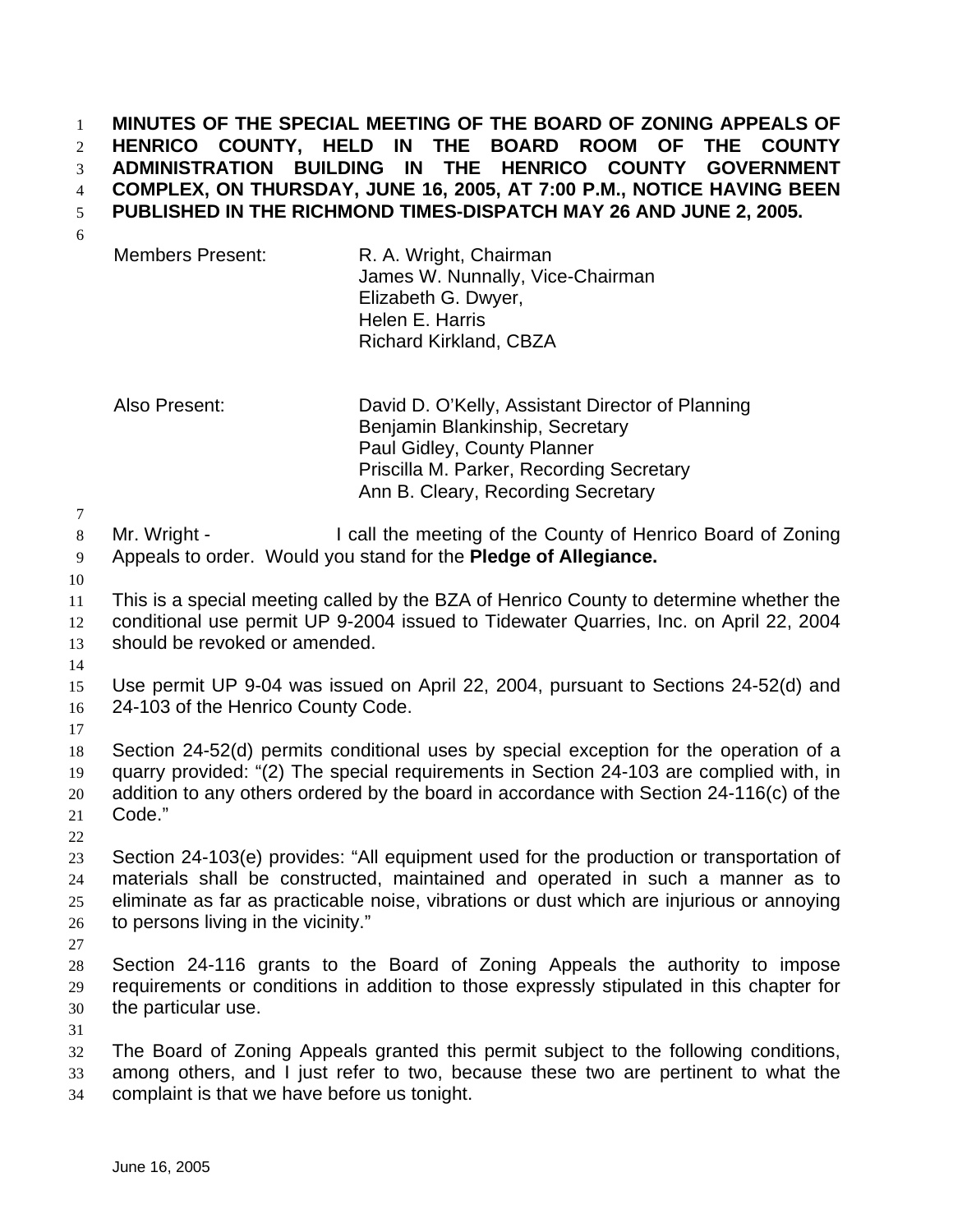1. This use permit is subject to all requirements of Section 24-103 of Chapter 24 of the County Code.

 2. Blasting shall be conducted in conformance with standards promulgated by the Virginia Department of Mines, Minerals and Energy and shall not endanger the public health or safety. The amount of explosives shall be limited to 1,000 pounds per time delay. Blasting shall not be conducted when atmospheric conditions would produce undesirable effects. The operator shall submit a record of all blasting to the Planning Office every three months.

 The County has received numerous complaints of noise and vibrations and damage to homes from homeowners in the vicinity of the Tidewater Quarries operation.

 To revoke or amend this permit, the BZA must have convincing evidence and proof that public health or safety has been endangered by the Tidewater Quarries operation and that Tidewater Quarries has not operated in such a manner as to eliminate as far as practicable noise, vibrations or dust which are injurious or annoying to persons living in the vicinity."

Mr. Blankinship, please add anything you have and provide the rules for this hearing.

 Mr. Blankinship - Thank you, Mr. Chairman. I am going to speak just for a moment to outline the history of the County's approval for this quarry, and then we are going to ask everyone who wants to speak in terms of alleging Tidewater Quarries may have violated one of these conditions. We will ask everyone to speak, one at a time. Come down to the podium. The meeting is being tape recorded, so we will ask you to speak directly into the microphone on the podium. You can lift it up or lower it, if necessary. Please state your name and please spell your last name and state where you live. After everyone who wants to speak along those lines has had an opportunity to speak, we will then invite the representatives of Tidewater Quarries to address the complaint that has been raised, and to offer their side of the story, if you will. And, as the Chairman said, the main question before the Board of Zoning Appeals is whether they have violated the conditions of their use permit.

 The first use permit for this property was granted in 1965 and in 1966 they had a renewal of that use permit, and at that time a condition was placed on the use permit stating that no blasting is to be permitted which endangers the general public. Our use permits required annual renewal at that time, and so they had that renewed annually from 1965 to 1971, and then starting with 1972, they were renewed every two years. In 1974, the condition regarding blasting was changed or a second condition regarding blasting was added that stated the amount of explosives shall be limited to a maximum of 1,000 pounds per time delay. The use permits, as I mentioned, were renewed every two years from 1972 to 1986, and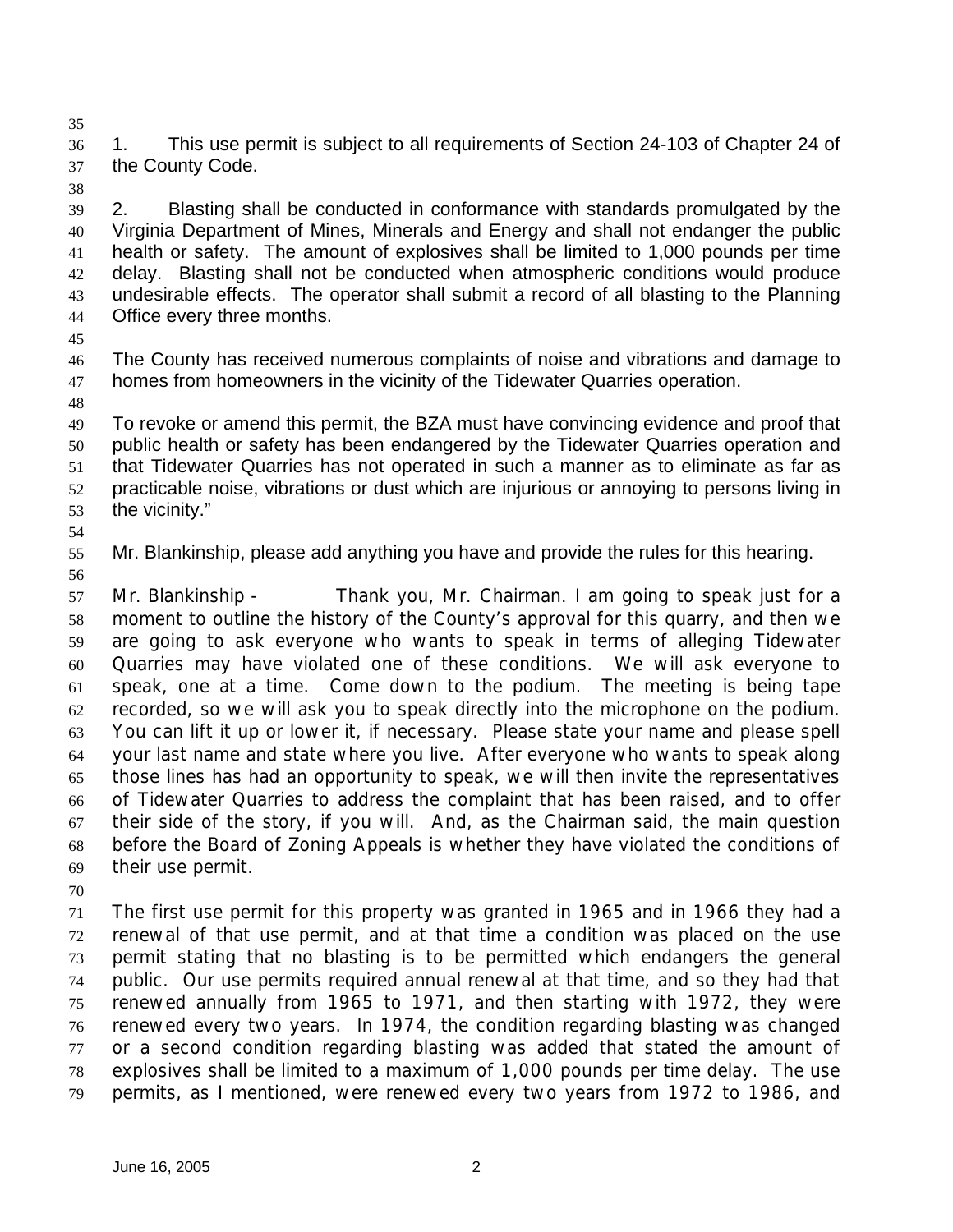then starting with 1989 they were approved for five-year periods, in 1989, 1994 and 1999 and 2004, and Mr. Chairman mentioned 2004 as the current approval. The condition regarding blasting on the 2004 permit reads as follows: "Blasting shall be conducted in conformance with standards promulgated by the Virginia Department of Mines, Minerals and Energy and shall not endanger public health or safety," and that is the question before us this evening in a nutshell. I think it is whether the operation of Tidewater Quarries and particularly their blasting has endangered the public health or safety. And we will entertain speakers in whatever order they wish to come to the podium. 92 Mr. Wright - If everyone desiring to speak would come forth, please. You are going to be sworn by Mr. Blankinship. Mr. Blankinship - How do you want to handle swearing, Mr. Chairman. Mr. Wright - I tell you what. Let me do it this way. Anyone who might speak tonight either way, or if you think you might speak, please stand and we will swear everybody in at one time, because our proceedings must be sworn, and that way if you later decide you don't want to speak, fine, it won't hurt. It won't cost you anything. Everyone who thinks you might speak, please stand and raise your right hand and be sworn. Mr. Blankinship - Do you swear the testimony that you are about to give is the truth, the whole truth, and nothing but the truth, so help you God? The People in Unison - Yes. Mr. Wright - Thank you very much. Now be seated and come right on, the first person who wants to speak. Come and please identify yourself, state your name. 113 Mr. Beir - **My name is Steve Beir.** I have lived in Hartley Plantation since 1994. We, as you noted... Mr. Wright - Would you give us your address, where you live. Mr. Beir - Oh, I am sorry, 6020 Old Hartley Place. 120 Mr. Wright - Is that 6020? Mr. Beir - Yes.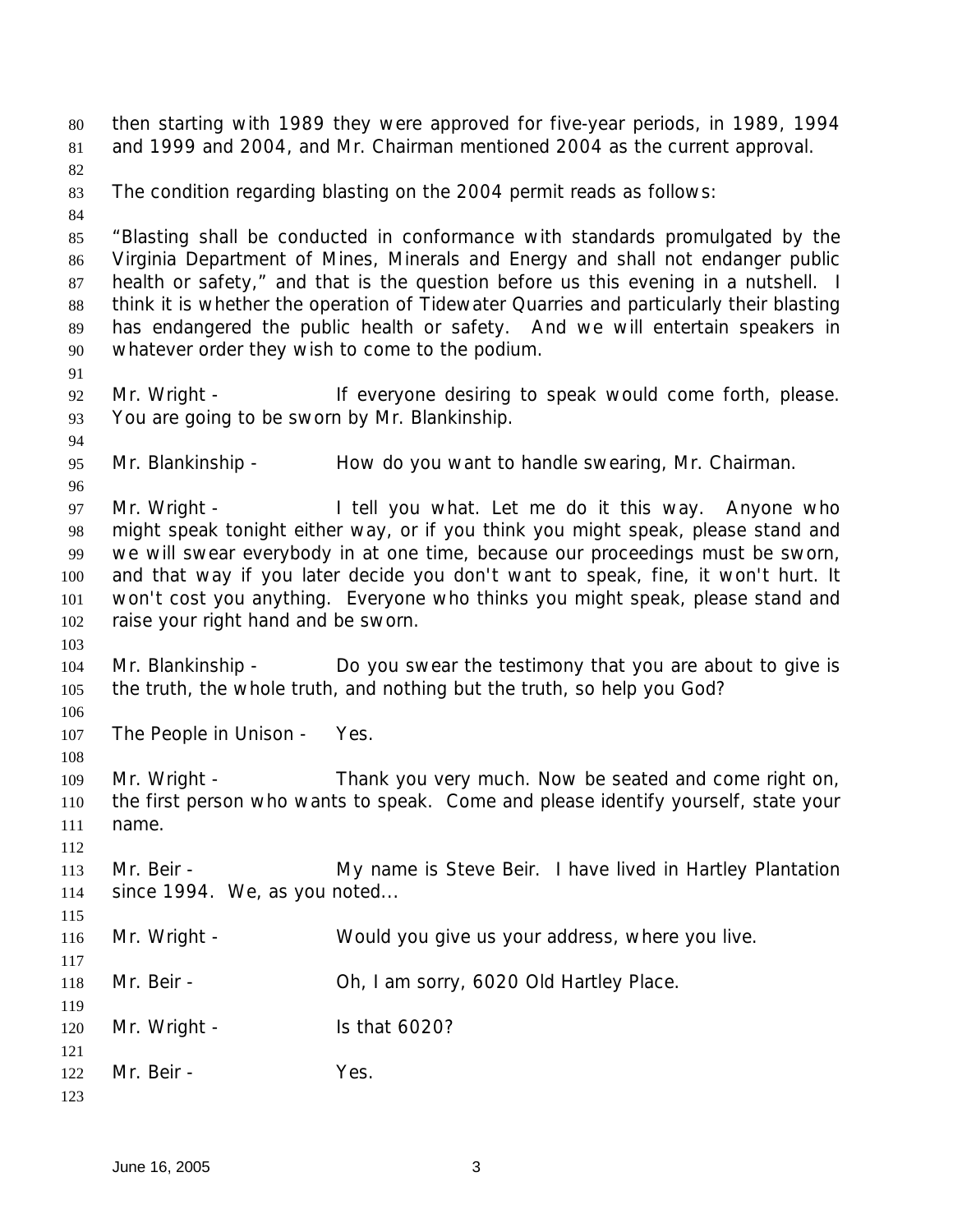Mr. Wright - Old Hartley. All right. Thank you.

 Mr. Beir - I'd like to mention that we moved in the residence in 1994, in February, when you approved, back in 1994 when you approved their permit, and after that it was every five years, unknown of any type of quarry in the area. Obviously one would be concerned to move into an area if you knew there was a quarry. We experienced vibrations, explosions and didn't know what they were. Hartley Plantation at that time was half of the size that it is today and as we started to experience these vibrations, started doing some research to find out if there was a quarry, and I don't believe it was until about five years ago that we were aware that there was a quarry. In that time we have experienced much damage to the house. We have had cabinets fall off the wall completely. We can't prove without a doubt that it was caused by the explosions. When the explosion happens, enough damage happens exactly at that time, that over time the weight and stress of the materials in your cabinets that have been loosened will come off. We have two small children, thank God that were not in the room at the time. We have had shelving fall off. We have cracks in our walls. We have a driveway that has lots of cracks with about a six inch foundation within the concrete, as well as other neighbors around us experiencing the same thing. When you are in the home, you experience a large vibration and we went out on Tuesday night when they had the informational session at the quarry and they tried to educate the homeowners of what they are doing, and I don't doubt that they are following the guidelines that they have been awarded, but the guidelines they were awarded was before there were residents within that area, and we are 2500 feet away from that facility. When the vibrations are going off, you can actually see windows shaking. If you are outside or inside, you feel the vibration, obviously stronger within the home. Because of the structure of the house, the vibration builds up and resonates throughout the house where things will fall off the walls. We have cracks in the walls, etc. So, the other thing I would like to at least bring to you is that the permits that they have been awarded over the past five years have not been communicated to the homeowners to come out and say that there are problems going on, and they are coming out here saying "We are within your guidelines" and they are being awarded. What we are experiencing though is that once we were notified and Mr. Glover brought us in here in April, is a lot of attention, obviously by the media, which could be good or bad, based on our home values, but we are able to now get the attention of you to see that there is a problem happening, and when the homeowners are aware that we can come here and talk to you, something can happen, and hopefully suspend their permit until further investigation is done to understand engineering and structural damage that could be caused to the houses. I spoke to a woman on Tuesday night living in Overhill Farms for 30 years, who has been complaining and has gotten no where. Now that there are many residents within Winterberry and Hartley Plantation voicing what is happening, all of a sudden now hopefully something can be done.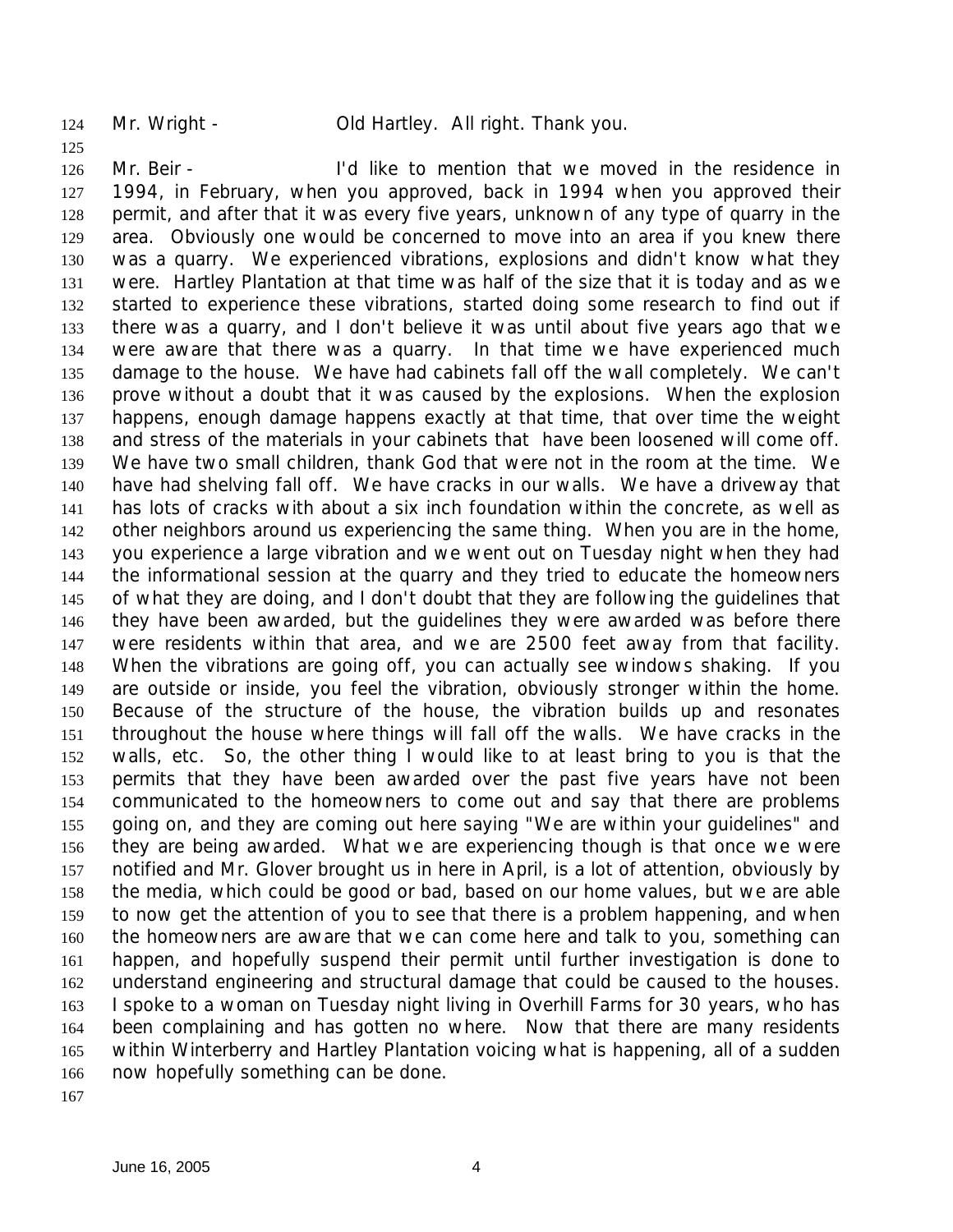168 Mr. Wright - Just a second. Do we have any questions by members of

- the Board at this point.
- 

171 Mr. Nunnally - I'd just like to add one thing. You said that you could see the windows vibrating. Could you see them yourself?

- 174 Mr. Beir Yes, I have, sir.
- 
- 176 Mr. Nunnally You have.

 178 Mr. Beir - My wife stays at home during the day, so she experiences it more than I do. I have played hooky from work a few times, so I have been there. As a matter of fact, don't quote me, the last week, either Tuesday or Thursday I came home for lunch and at approximately 1:00 p.m. there was a blast. There were no sirens as there should be that we heard. Another neighbor behind us was also at home and heard that explosion and you could see the windows. I mean, are they structurally going to break? I don't know. But you see the movement. A year and a half or two years ago when there was an earthquake in Richmond and people were saying, "My God, this was amazing." It was nothing compared to what the blasts are like within the neighborhood, and according to the quarry they are doing 40 blasts a year, and I don't believe Henrico building codes withstand the earthquake requirements of Los Angeles and they have earthquakes every six months to a year, maybe, and these are 40 blasts a year that these homes are not designed to withstand.

- 193 Mr. Wright Thank you, sir.
- Mrs. Harris - I have a question. The duration of the vibrations when you hear the blast, you contrast it to the earthquake.
- 

198 Mr. Beir - The earthquake lasts longer, there is no doubt, but it is not as severe. The bass frequency is not as low. The best I explained it, and I talked to the quarry about this. If you take a speaker in a home audio speaker and you take a small one, it doesn't have much bass, because the frequency within that cabinet, the air movement is very light. You put it in a bigger cabinet, you are going to get that bass moving because there is more air moving. Take a 3600 square foot cabinet and move that air, and you feel that vibration. So, it is not just the explosion within the quarry, but what is coming up into the ground and it is continuous after that explosion is done that you feel within the residence. 

| -----<br>208 | Ms. Dwyer - | So you have been living in that house since 1994. |
|--------------|-------------|---------------------------------------------------|
| 209          |             |                                                   |
| 210          | Mr. Beir -  | That is correct.                                  |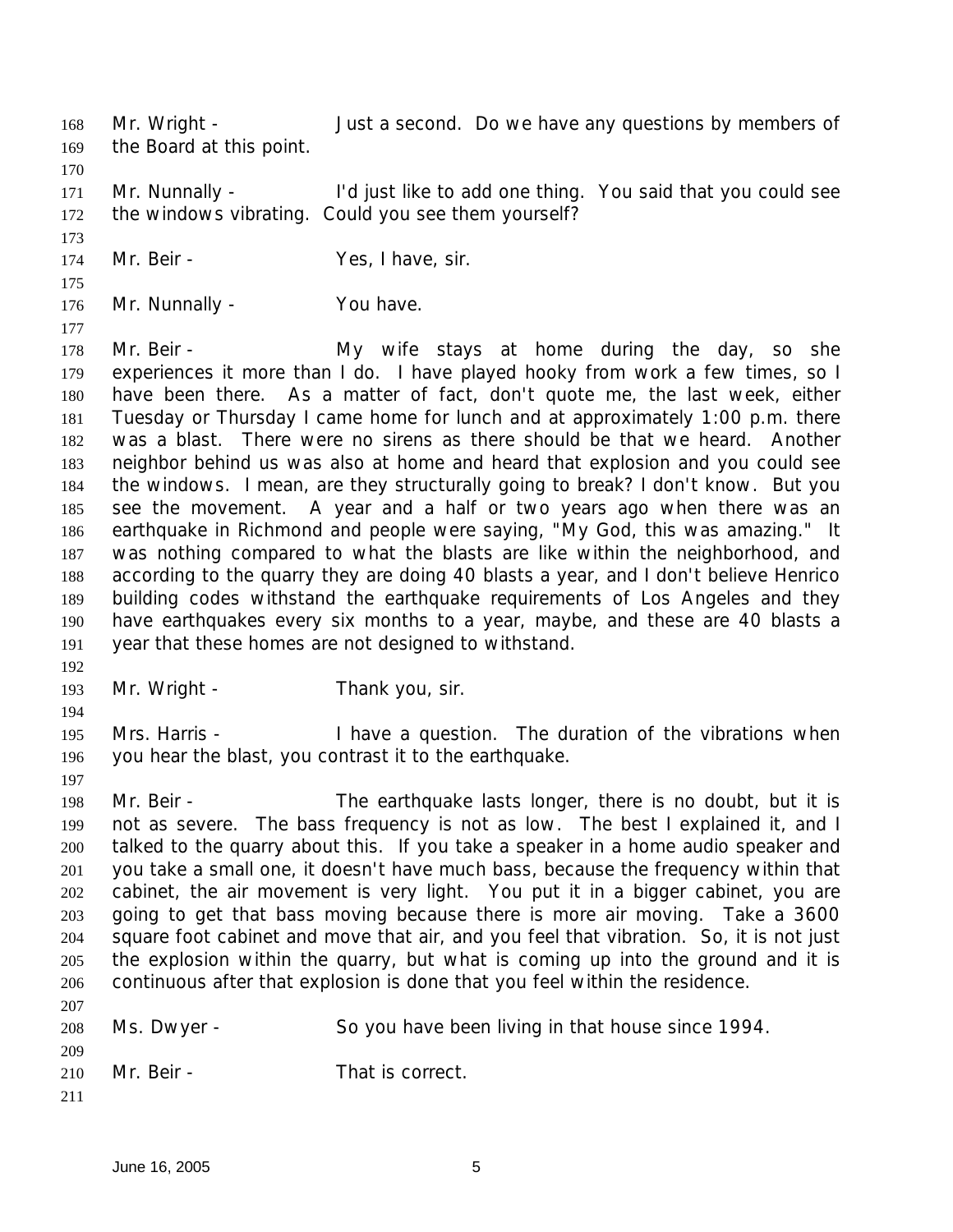Ms. Dwyer - You have lived there 11 years? 

214 Mr. Beir - Yes.

216 Ms. Dwyer - And how many times have you complained to the County

- about this situation?
- 

219 Mr. Beir - To be honest, I didn't really realize we had that route; ignorance on my part. Up until Mr. Glover called the meeting and we said, "Wow, we can finally do something about this." We contacted the quarry directly. We had the cabinets fall off our wall. They had an examiner come out. We have had them put the meters in our backyard which, of course, proves they are within the realm of what they can do. I question whether that is the correct measurement. Not within the house, where the vibrations are stronger. When the insurance inspector came out and he looked around and he saw the amount of damage, he was amazed. Amazing he is no longer part of the quarry. They had somebody else come out and we were denied our claim for \$400 for cabinets, not much, based on what people now here are claiming damage to be. It is hard to prove because there is not an explosion and a direct affect. It is over time and we have cabinets today and everybody has seen on television on the news where the cabinets in the kitchen are separating from the wall. We have cracks in our walls, and after 11 years, settling is done. So it is hard to say that it is our settlement. Our house was built by a different builder than anybody else within our subdivision and everybody else is experiencing the same thing, so there is a lot of commonality here. In yesterday's *-Dispatch* in the Metro section, front page, they talked about the quarry blasting and what was happening here tonight, and right below it was an article about 295 exit ramp onto Staples Mill Road going westbound with huge potholes and cracks, exposing the bars within the concrete. Amazing how this coincidence occurred. Whether they are related I don't know, but I think it questions whether we should investigate to see if those are causing other damage to something like that.

244 Mr. Wright - Any other questions? Thank you very much.

Mr. Beir - Thank you.

 Ms. Dwyer - Mr. Chairman, if I may make a suggestion, we do have a lot of speakers tonight and as I am looking at the first speaker, it might be helpful if the speakers limit their remarks to their own experiences rather than expanding on

- other people's experiences.
- Mr. Wright We want to hear from everyone, but we don't want to be here all night. If we could limit it just to your experiences, sir, I would certainly appreciate it.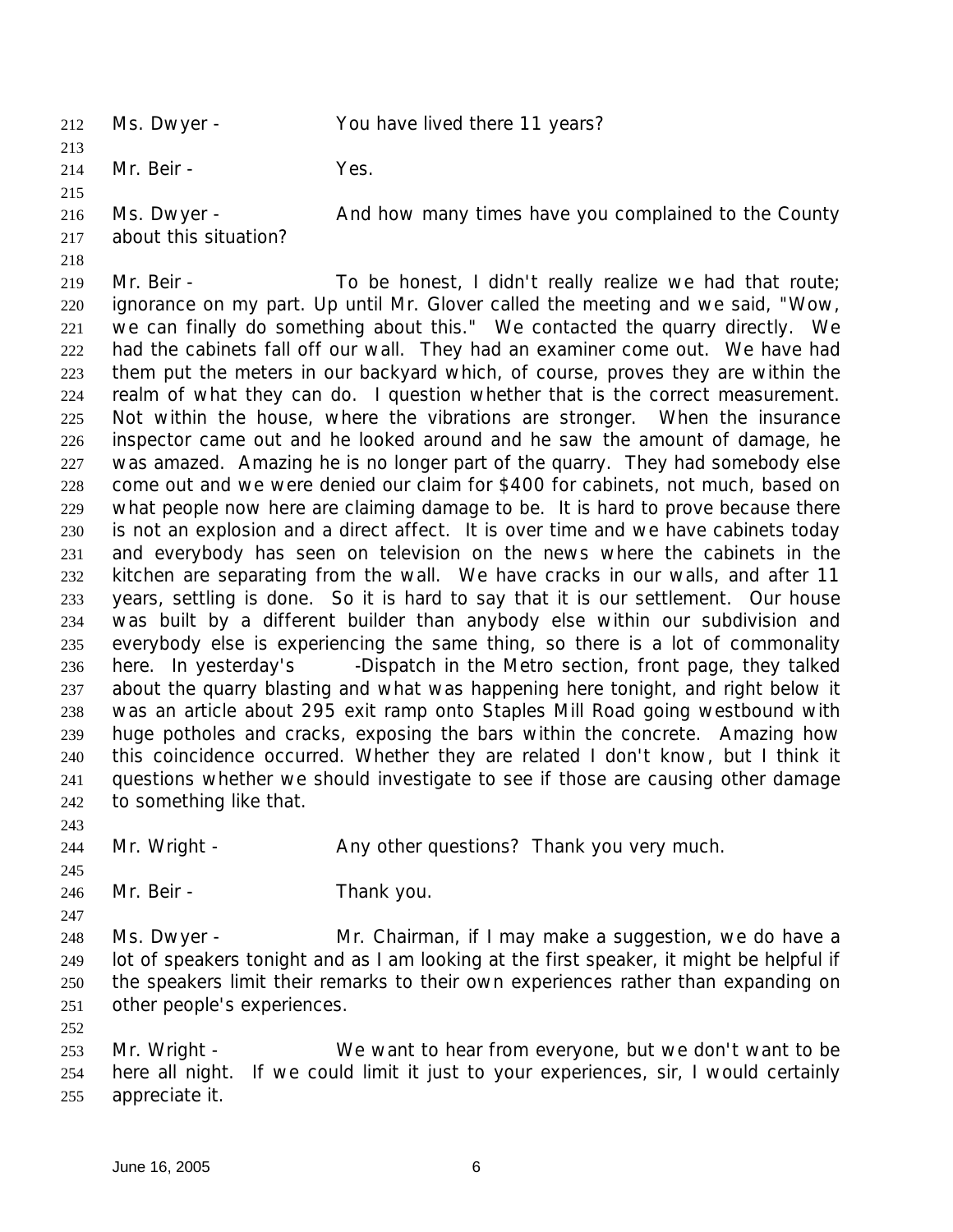257 Mr. Rhodes - Sure. My name is Brian Rhodes. I live in Summerberry, at 5364 Springfield Road, and I will try to keep my comments limited. I think the first speaker did a very good job of summarizing probably what most everybody in the room is experiencing. My personal experience is I moved in my house in 2000, in the summer of 2000, and I was the first owner, and the home since I moved in, the first experience I ever had with it was some cracks. I had a cracked window downstairs. I really didn't know, it was a new construction house right after I'd moved in. I thought it was a little odd that there was a cracked window and no signs of any damage or anything like that that you usually see, some type of break in the glass. There was nothing there, so I didn't really think anything of it, just had the glass repair person come in and fix the glass. Thereafter, about six more months, another upstairs window cracked. Same exact design. A long crack all the way across, diagonally across the window. No pattern again of any damage, so it would be difficult for me to prove, but in a brand new construction house, it is unlikely that two windows cracked to me for no apparent reason. Other things, one of the biggest things I have currently in the house, are my rear porch. The screens will not close, and when you put a level on the side where the screen is off to the right-hand side, when you go to slide it to the left-hand side, that side has actually shifted down at an angle, so it is level on the bottom but at the top it is angled down and the screen door will no longer close. I haven't got an estimate on what exactly it is, but obviously, something has caused in the foundation to lower the foundation and I can no longer close the screen door at all. And I have had a few people look at it, but they said they don't even know how to fix it. Numerous nail pops, a crack in a downstairs drywall piece that probably goes about this long. That happened several years ago. Haven't fixed it yet. Let's see. The stairwell, there is a piece of the stairwell that has separated, also a piece in my hardwood floor that has separated by about a quarter of an inch. All things that don't seem very common with a new construction house. Again, like the first speaker said, it is very difficult to prove, but I am in the real estate business and feel our new construction houses, and even in the builders that build a large number of homes, like my home was built by Eagle, don't tend to miss this many things, although it is possible. It just seems too much when it is this many people in common that have, I think, similar experiences to my home that causes suspicion, that I can't define what public health and safety is, but I know my home has been damaged, I believe, because of this, and it is a major concern to me, and I believe people in this room, as well as in other neighbors who could not be here this evening.

294 Mr. Wright - All right, sir. Thank you very much. Any questions.

 Mr. Wood - My name is J. Early Wood, 13155 Overhill Drive, Glen Allen. Hanover County. I have been living in Overhill Farms since 1955. Probably in the early 1970s I had my feeling about the quarry and I expressed them at that time, very vocal. Wasn't too many of you people around at that time because it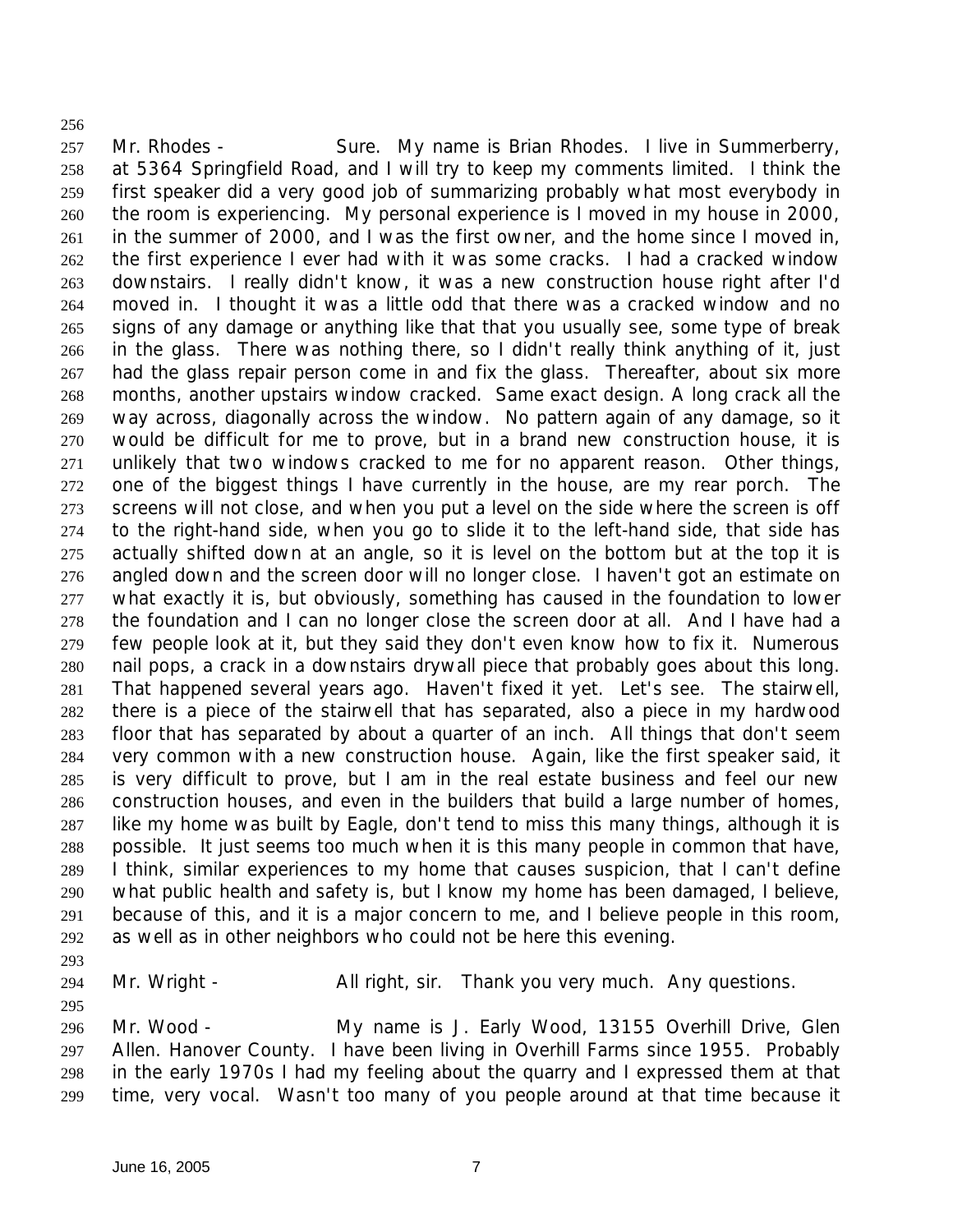was still boondocks out in the country, but anyway, Mr. Glazebrook and I went over and talked to him and he said, just as nice as he could be, said "I'd like to come over and put a seismograph in your backyard sometime." So we made arrangements to do that. This was in 1973, and back in those days, all the radio they had was one in the truck, and so the driver came up and said "We will be blasting in five minutes" so I stood there and they set the blast off and the seismograph went over and man, I felt the world had come to an end. So, they said, "We'd like to set off another blast and it will take about 25 minutes or so before we can do this." So, we talked and so forth and finally the driver came up and said they were going to set it off in about three minutes, so Mr. Glazebrook handed me some ear plugs and said that I wished you'd do this for me. So I stuck the earplugs in my ear, leaned against the tree, looked at the seismograph and it came on further than before. I felt nothing, because I could not hear anything. My home, I moved into it in 1955. It was built by a very shoddy builder, constructor. I didn't know they were still out there. I want to tell you why. After about 15 years I filled up all the cracks in my house. I don't have any cracks in there now. My front porch had sunk in before the quarry ever got there. I replaced that. I don't have any cracks in there. I know the people speaking here tonight are very sincere. You have to draw a conclusion of whether they are sincerely wrong or sincerely right. My greatest concern in this area, living a little over 2000 feet away from the quarry and "el dumpo" up there is the dump exploding, and you can tell me what you want to, but they are going to have a big explosion there one day. You think they are having a blast now, you wait until that dump goes off. I have been watching it fill up and building for 50 years, so you know we are here for safety and I just wanted to throw that in. If I can help you and answer any questions, I am willing to do so.

 Mrs. Harris - I do have a question. Could you identify, Mr. Wood, would you identify your property in proportion to 295?

 Mr. Wood - If you go up 33, I live right on the other side of the Overhill Swimming Lake. The man who built my house was one of the builders of Overhill Lake. He was also a partner in the building of my home. He was a sawmill operator.

 Mr. Kirkland - Mr. Wood, I gather from your testimony you are saying you have no damage to your house.

 Mr. Wood - I had no damage to my house after I fixed the original cracks and so forth that was caused by a shoddy built house. I am wondering how many of the builders and real estate agents and contractors are here tonight.

 Mr. Kirkland - Mr. Wood, may I ask you one more question? Exactly how many feet are you from the blasts?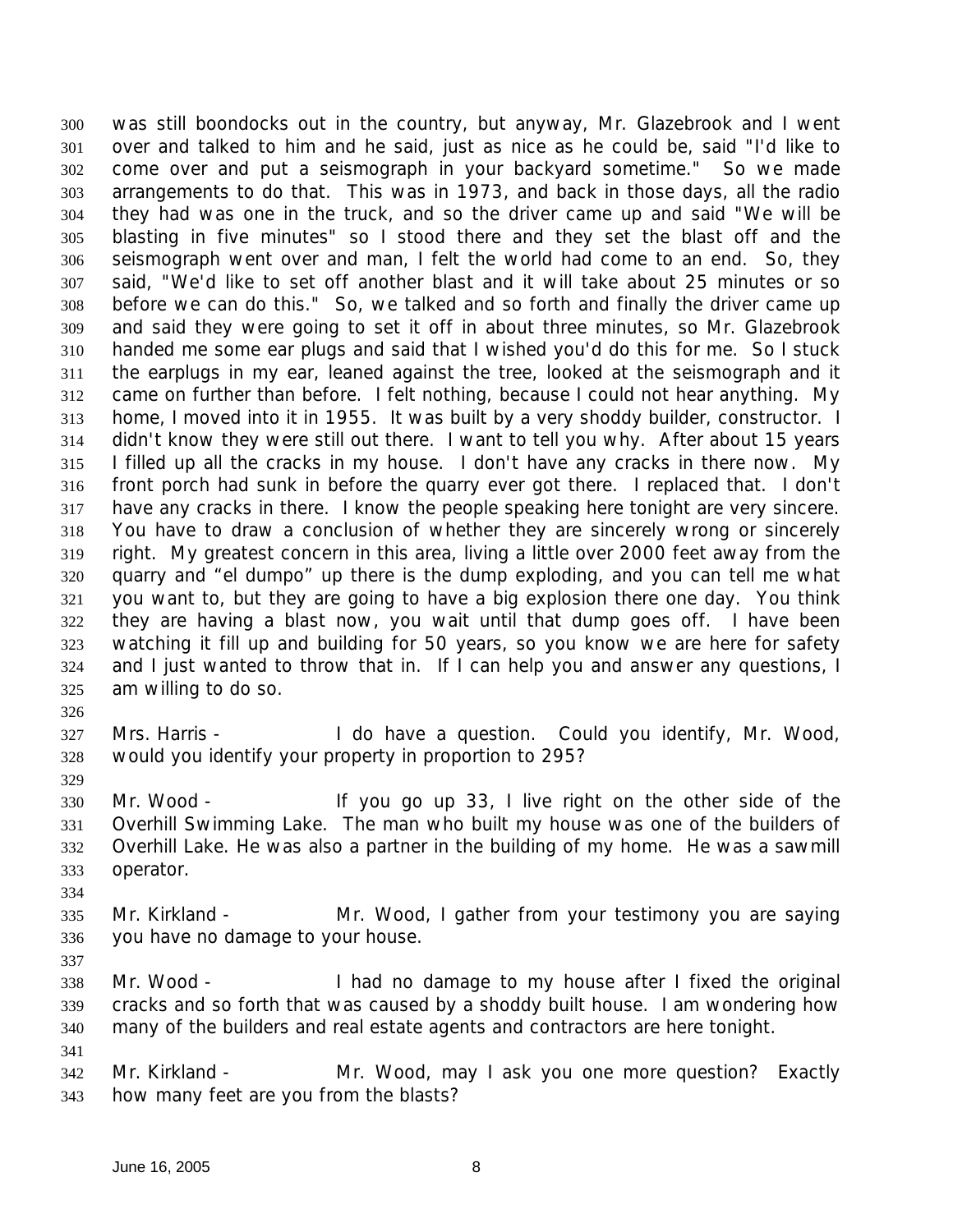Mr. Wood - A little over 2000 feet. I can hear the traffic on 295 much plainer than I can the quarry.

 Mr. Kirkland - Have you ever been any closer than 2000 feet, because I know the blasting is progressing across the quarry. It is not being blasted in the same place. Have you ever been any closer than 2000 feet?

 Mr. Wood - I was over at the Lake at the time back in woods, up on the hill, that adjoins the quarry, yes.

Mr. Kirkland - OK, thank you.

 Mrs. Beir - Yes, hi. How are you. Jewel Beir and I am at 6020 Old Hartley Place, and I am kind of the spouse of the spouse who was the first speaker, who was Steve Beir. I have lived at 6020 Old Hartley Place for 11 years. I feel like within 11 years the settling should have done whatever it is going to do within the first five to seven years. I am experiencing now additional cracks that I am seeing, creaking in my floor, my sliding glass door is not, it is off. I also have two small children. I have an eight year old which would have been six at the time that the cabinetry came off of the wall and, thank God, that he was not there, because I did think that was actually what the sound was, was that my child had fallen in the garage on the steps, so I took off running like any caring Mom to go pick up my child, and it was not my child. It was cabinetry that was totally across the floor or the substance from the cabinetry, which, thank God, my washer and dryer caught it. I mean, had that of been a child, what would it have done to that child? What if I hadn't had the washer and dryer to catch it? What if my son had been there? I mean, are we going to have somebody hurt over this? I wouldn't want to see a child or a senior. I have tremendous cracks. You guys have seen the articles and stuff. It is every seam. You know these builders are reputable. Yes, we have some things that go wrong and we sit there and we repair it, but every seam or something, it shouldn't be separating. I have one of the best builders throughout the state or throughout Richmond. I know. I did my investigation. He is the only one, I totally brought him in to build my home where I live. I mean I was so excited to find him. I feel like at this point what I am actually doing is, and all of us. We have, you know you take your life savings, you put it in your home, and real estate is probably one of the best investments right now to put our finances in, but I feel like this is something with seniors that we have, or myself, if I go to resale. What am I going to be, what kind of burden is it going to cost me? I want people to drive through saying, "I want to live there." And that is what we all want. We want that 30, 40, 50% return, and I feel like what we are doing is going to be passed on to our children at this point, and we are actually putting a financial impact on them, because they are not going to get that return, and I am really saddened by that. My house has taken a major impact. I have cracked windows.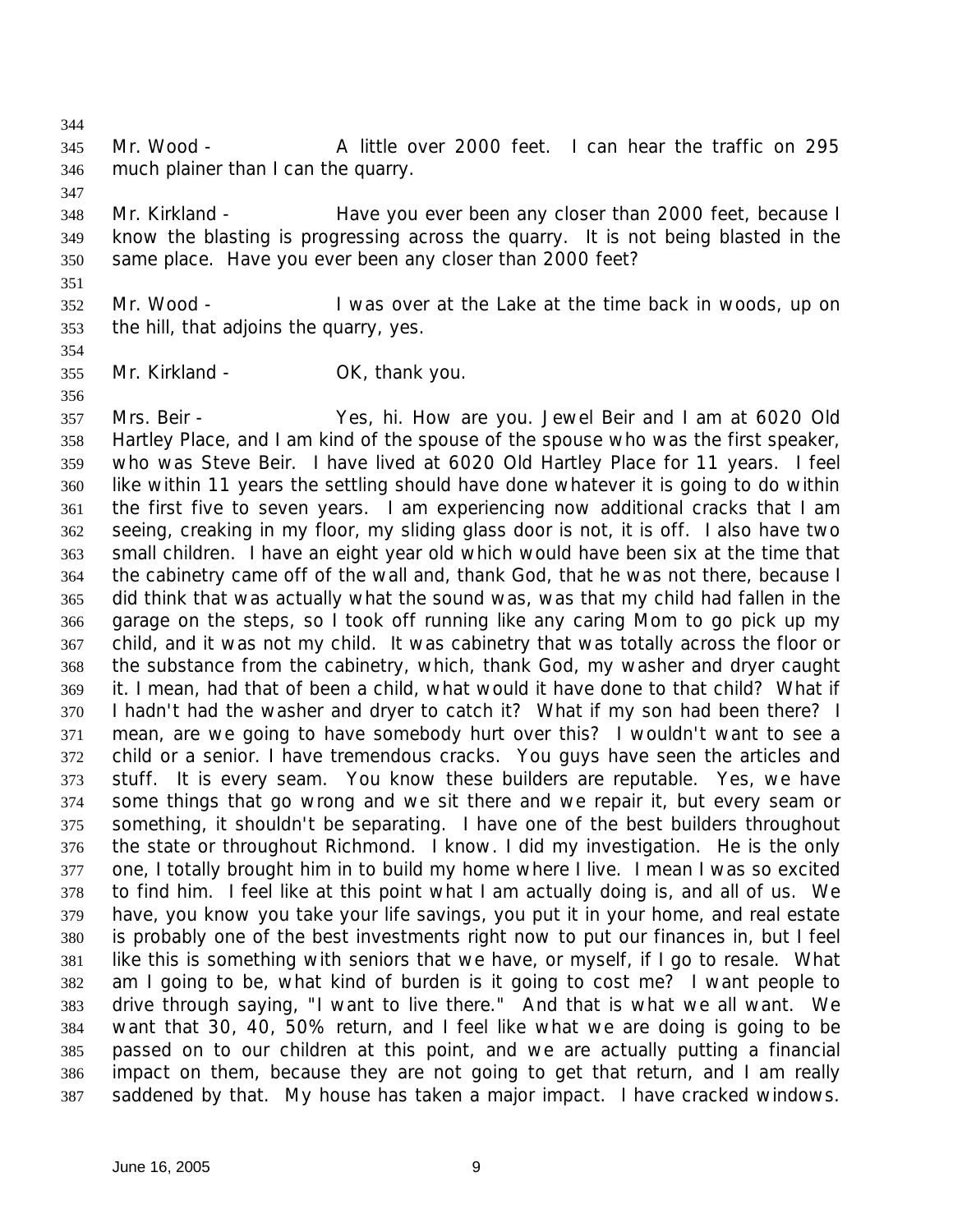We are repairing it at our own expense. The quarry, I called them when the cabinetry came out. They were very nice at coming out and looking at it. We did have someone from the, their insurance adjuster come out and he reviewed it, and I never got a phone call back. I had to keep saying, "OK, where are they?" So, finally, within a year I finally said, "OK, you guys, I need an answer." The next thing, the gentleman that was there, he was no longer there. I guess he got transferred or wherever he went. A new lady, she came out. She reviewed it and then she gave me a number to call. I waited and when I called it at that point I got my letter back. I just feel like, it is not, these homeowners are taking some impact. Yes, I know, there are some things that maybe we need to repair, but you shouldn't have to run around your house with a spackle can and a spackle in your hand wondering where is the next one going to be. When is it going to be? I mean, two weeks ago I was sitting in my garage. I felt the vibration in my garage. I mean, the earthquake, and to reiterate on that. That was two years ago. Everybody, I mean people saying, "Jewel, did you feel that? Did you feel that?" I was like no. I mean I was in my car. I wasn't in a building. But, at the same point, I finally turned around and I said, "You know what? You guys have got to stop. I feel more than that in my house." And I was being honest from my heart. You do. You feel such a major vibration. They came up and they set up a rector scale and it was outside. And when they did that, and the quarry was nice enough to do that. They gave us the time they were going to do the blast. At the time that they did the blast it was nowhere near what I had felt. It was just like it was a small one, but there was very little vibration, no movement, nothing at all to where you get these major jolts, and I mean they do. You get a vibration, you feel it, you 412 see it, and I mean my walls and every section I am having separate. It is noticing it. Any questions? Mr. Nunnally - I had a question. You said you felt the vibration in your garage? Mrs. Beir - Yes, I did. I was sitting on the step. 

Mr. Nunnally - Did you hear a blast at that time?

 Mrs. Beir - Actually I heard it, but I felt more of the vibration because I was outside. And yes I did, but I didn't hear the sirens go off at that point.

Mr. Nunnally - Thank you.

Mr. Wright - Thank you, ma'am.

429 Mr. Gobble - How are you doing? My name is Chris Gobble and I live at 5533 Jones Mill Drive.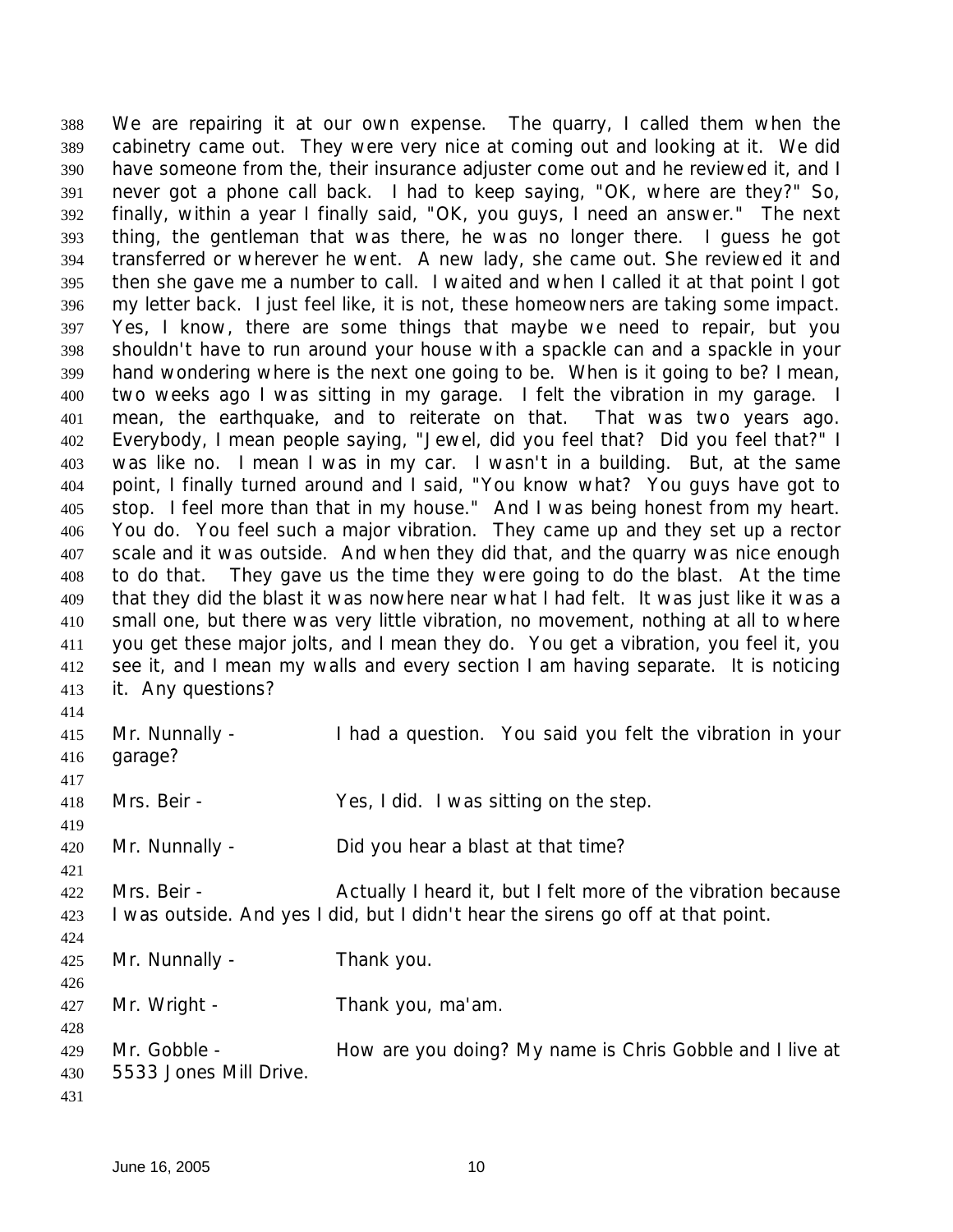432 Mr. Wright - Can you spell your last name? Mr. Gobble - Gobble. 436 Mr. Wright - What was the address again? Mr. Gobble - 5533 Jones Mill Drive. It is in the Summerberry Subdivision, better known as Winterberry. It is a part of Winterberry. It is also an Eagle built house. I have two family members that work for Eagle and one of which no longer works there. The other one does, and I have confirmed that any of the problems that we have had have not been a part of Eagle's quality, because that name has come up a couple of times I wanted to clarify that. I built a house new in 1999, July of 1999, and in the past three years since I have owned the house I have noticed dramatic cracks in my ceiling on the second floor. The kitchen cabinets have started to pull away from the wall. I have an exterior pole on the front porch that is starting to crack and separate from the house, and we've looked at possibly settling. Settling normally happens in the first couple of years with a house and I feel like I have noticed dramatic booms when I have been there or when my wife has been there at the house, and I have a real estate license, as well. I am a native of Richmond and I've seen a lot of real estate deals here in Richmond and I feel that not only have I had some damage to my house, but I am worried as far as investment goes, all the publicity that this has created for resale value and investment and protecting my investment that this could potentially cause my house to not appreciate at the same rate that it would if it weren't for the quarry. That is one of my largest concerns, even on top of the damage, which may be hard to prove. It is the potential resale value that is going to diminish. Mr. Kirkland - Mr. Gobble, when you bought your home did you know the quarry was there? Mr. Gobble - No, I did not. 464 Mr. Kirkland - And you said you deal in real estate? Mr. Gobble - Yes. Mr. Kirkland - How close are you to 295? I am trying to locate your house here on the map. I can't really tell. Mr. Gobble - It is off of Springfield Road. Mr. Kirkland - I see Jones Mill here. Are you all the way to the back of the Summerberry Subdivision?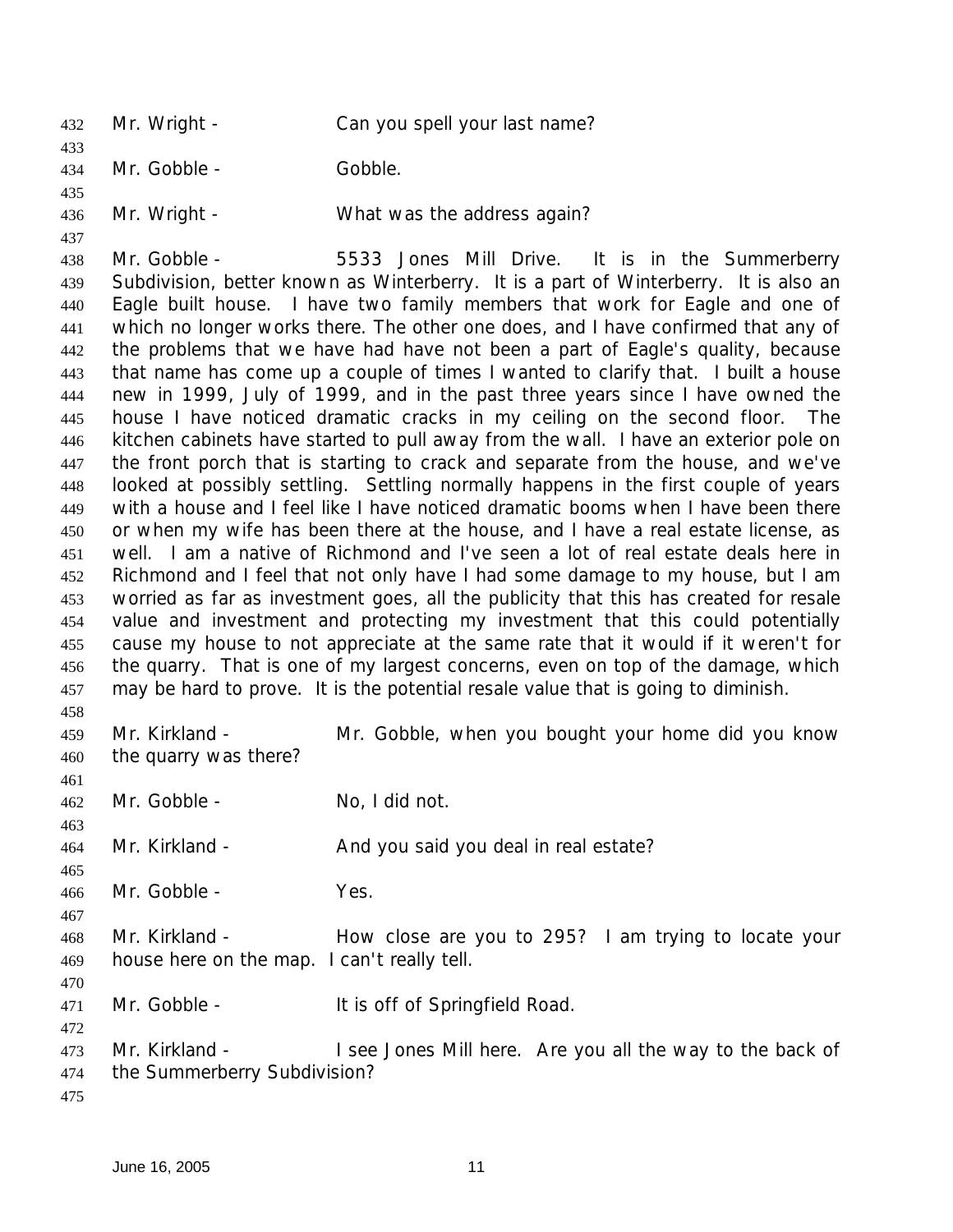Mr. Gobble - I am on the right-hand side cul-de-sac closer to Springfield versus the opposite direction that would be closer to 295. I am at the end of that cul-de-sac, I am in that cul-de-sac.

Mr. Kirkland - Thank you.

Mr. Wright - Thank you very much.

 Ms. Martin - Hi. My name is Debbie Rose Martin. I live at 5400 Jones Mill Drive over in Summerberry. I have lived in our home since, we moved in our home in February of 2000. The first thing I want to bring up is that back last year in 2004 the Board of Zoning Appeals sent out their notification concerning the hearing. This letter only went to people who lived directly behind 295. I called Mr. Blankinship and I confirmed that at that time. I wanted to know who was getting these letters, because my neighbors across the street did not get the letter. We did not know there was a quarry when we moved in our house. The first time I heard the blast I thought my heat pump had exploded. I, at that time was taking care of small children in my home, and, of course, it never failed that it always passes during that time?

496 Mr. Kirkland - Approximately when was that that you heard the first blast?

 Ms. Martin - Probably about a month or so maybe after I moved in the house and we weren't informed that there was a quarry. My big thing was, you know, great, right now we have all this media attention and stuff finally, but a year ago I sent a letter to Mr. Blankinship. I was unable to attend the meeting. I tried to get people involved in it then, but because of the short period of time that I got the notification stating that there was a meeting, there wasn't enough time to organize to get people more involved to find out what was going on. That was my big concern was that you all were only notifying people that were directly behind 295. It affects more people than that.

 Mr. Kirkland - Excuse me. Mr. Blankinship, would you explain the rules on who is contacted for these cases.

 Mr. Blankinship - Yes. She knows this already because she said we had discussed it, but the State law requires the County to notify whose property immediately adjoins the applicant's property or property across the street. And we have considered 295 to be a street for that purpose, because that does involve more people than if we did not notify across 295, but that is a standard process that we follow throughout the County, and it is actually prescribed by State law and everyone in the State follows that same procedure.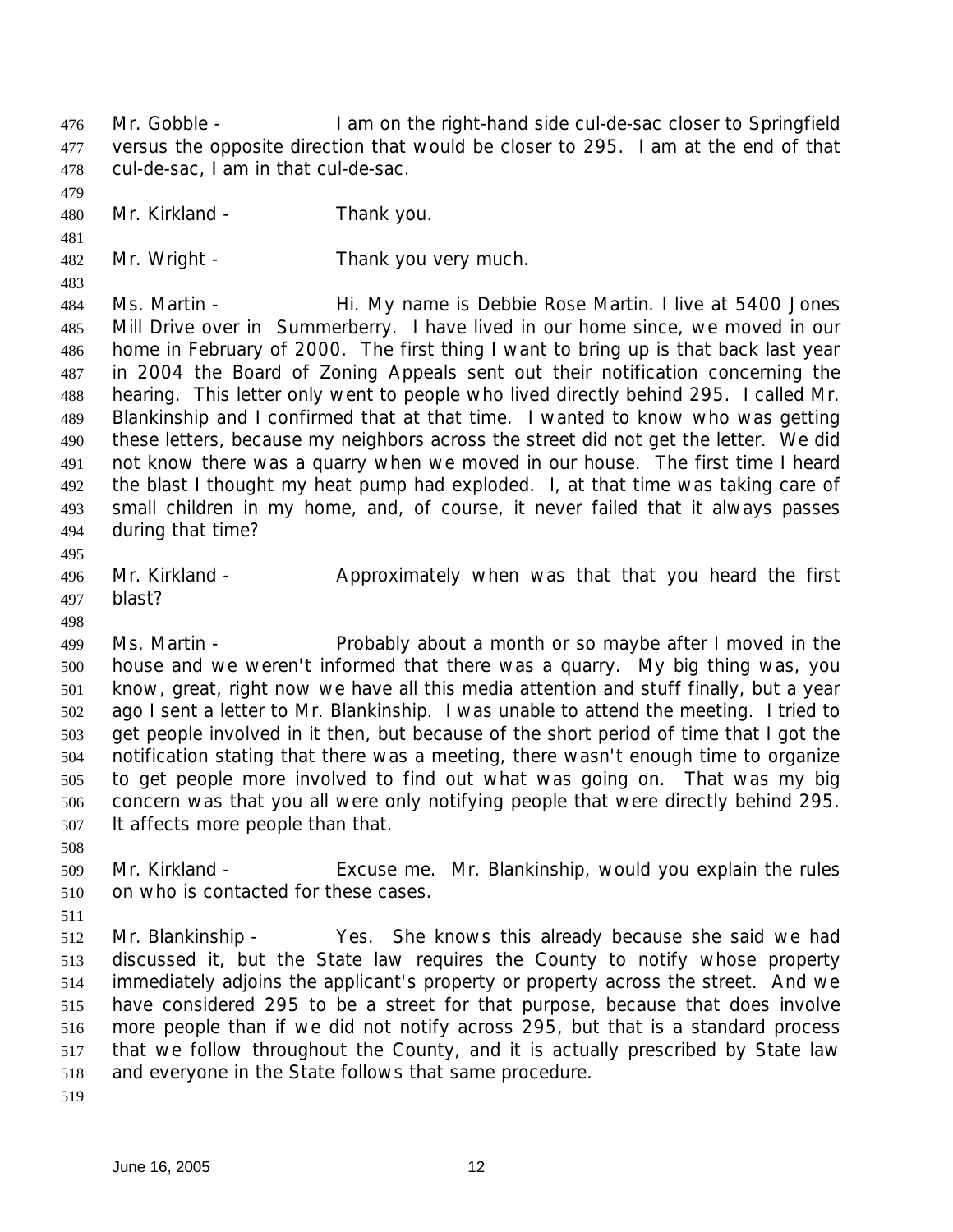Ms. Martin - At that time I was unable to attend the meeting so I faxed a letter to Mr. Blankinship, and, you know, at that time I strongly urged the Board not to grant this permit again. Unfortunately I was unable to be there to voice myself. I understood that my letter wasn't even looked at basically. It was put in a file.

- 
- 

Mr. Blankinship - No, that letter was distributed to the Board members.

 Ms. Martin - OK. Well, that is not the impression that I got, but I also at that time requested that the County send someone out to my house to let me know, a structural engineer, to guarantee that these damages, were not causing any damage to my home. That never was addressed. Basically, I never heard anything from Henrico County Board of Zoning Appeals concerning my letter. Since then we've had the cracks around our ceiling. We've had - our fireplace has a crack in it, our garage has a crack in it. You know, the first couple of years, we were thinking they were settling things. Well, it continued to keep happening. We have nail pops that keep happening. I have a tile in my bathroom that one day it cracked, but it is in a place where it is not an easy place for it to crack along the outside walls. Again, you know, I have repaired and repaired. I have even gotten to the point all of my walls in my house are textured. Textured ceilings so that if they start cracking again, I am not going to notice it, but, you know, what is going to end up happening is I am probably am going to notice it over a time period. The blasts are very loud like someone had mentioned about the earthquake. When that earthquake happened, if the way it continued, I am adjusted. Is that another blast? But it wouldn't stop, so we realized then after we heard the next day that it was an earthquake. They are loud. Our house shakes. It is disruptive to small children that live in there. I mean, there is a noise. We have lived behind 295, so I have the 295 noise. That is tolerable compared to these blasts. Yes, we were initially, I was told, we did hear the sirens occasionally, and I was told by, and I don't know who, told me that we should always hear the sirens. Well, one day I didn't hear the siren, and I questioned. I called the quarry and Mr. Kerns was very nice to come out and talk to me, but then I was informed then, "No, we don't have to hear those sirens before and after a blast" which again concerns me. At least when I heard them I knew it was going to happen. Again, I strongly urge the Board of Zoning to not grant, to revoke the permit. You have a lot of people out here complaining, you know, because of the structural damage. I haven't had anybody come up to my house and examine it underneath. I know I have neighbors that have and I am sure they will tell you what they have found, but that is basically all I have to say. Yes, ma'am.

 Mrs. Harris - Let me have your address please, again. Ms. Martin - It is 5400 Jones Mill Drive and I am up here at the other end closest to 295.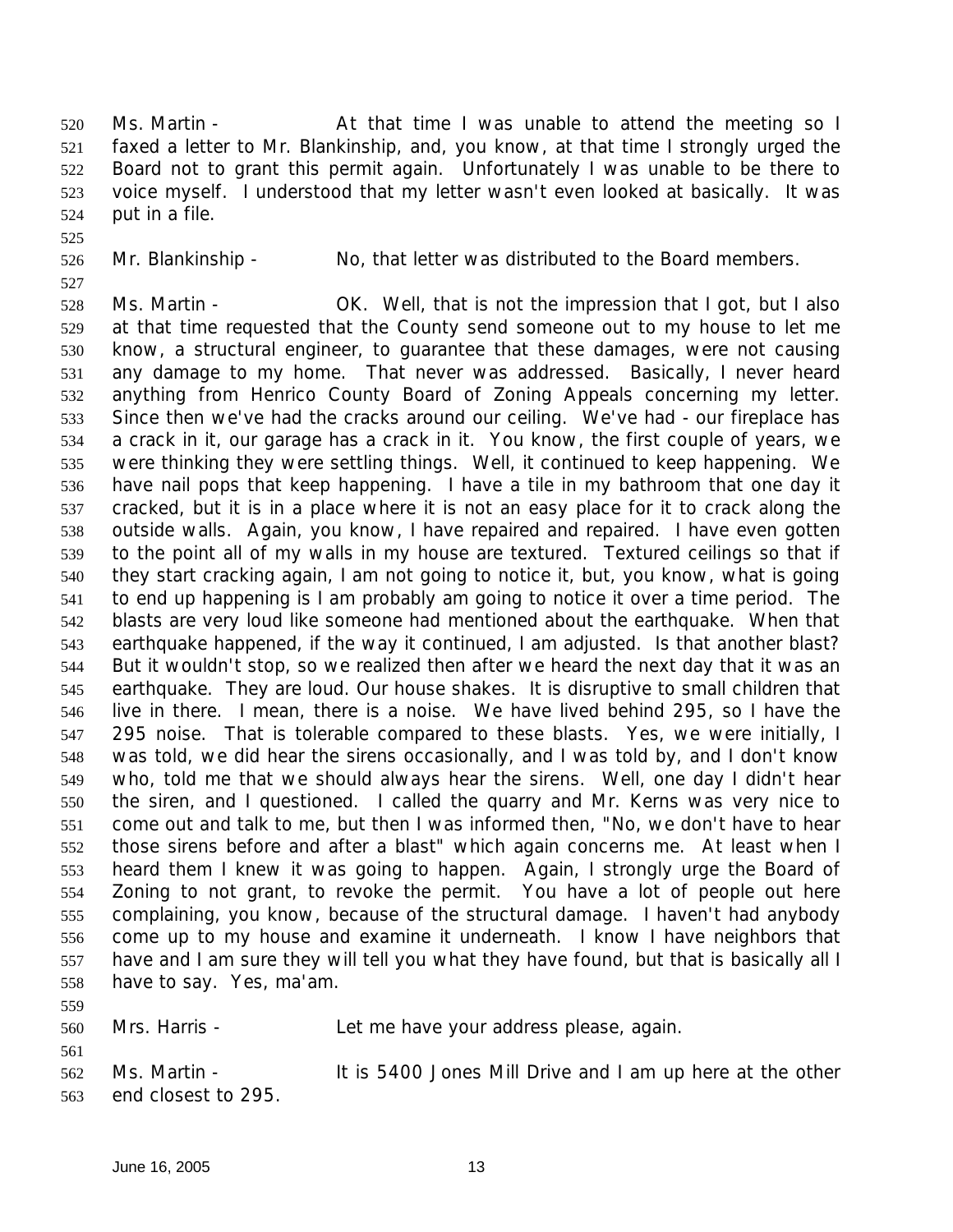Mr. Wright - OK. Thank you very much. Ms. Martin - OK. Thank you. Mr. Pemberton - Hello. I am J. T. Pemberton, and I live at 10816 Staples Mill Road, and since 1963 I have had three homes at that approximate same location. One of those homes had plastered ceilings and walls and I have had zero problems in relationship to the quarry and the traffic, too. I just haven't had any problems and I guess I haven't asked anybody at the quarry or anyone. They have several buildings right there on top of where they blast. Are they having problems with their buildings? I also have a Class A Contractors License and, you know, I am familiar with homes, not the ones that I have built, but, you do have settling problems, and some of these problems I have heard could very easily been caused by the contractor. You can be a good contractor, but you still deal with sub- contractors and you depend on whoever you have working for you. You cannot micromanage or you cannot watch everything that is done, so I am in favor. I see no problem with the quarry. They are good neighbors as far as I am concerned and I would like to see them just continue doing like they have been doing in the past. 584 Mr. Wright - Any questions? Mrs. Harris - Do you reside in Henrico County? Mr. Pemberton - Yes. I live about a quarter of a mile from 295, probably not even a quarter of a mile, probably about an eighth of a mile, right where Mountain Road is one side and Springfield is on the other side. From Hartley Plantation by the way the crow flies, I am probably just a hop, skip and a jump going right through the woods, so whatever would affect Hartley would certainly my property. Mr. Wright - Thank you, sir. Please. Everybody will have a chance to make remarks when you come to the podium. Yes, ma'am. Ms. Baldacci - Hi. How are you all this evening? My name is Gladys Baldacci. It is spelled B like in boy, aldacci. I reside at 6012 Old Hartley Place and I have prepared my notes. I hope I will be brief. In June, 1999 we purchased land at Hartley Plantation from FFN Realty, Inc. We were never advised that there was a quarry located on Staples Mill Road, just across I-295 from our lot. Hartley Plantation was established in 1993 and we were one of the last houses to be built in this section. We never thought to investigate local zoning. Had we tried to check out the surrounding environment, we would have never known that the Tidewater Quarry was located just across I-295 from us, since there is no visible sign from Staples Mill Road. We secured a builder to build our all brick custom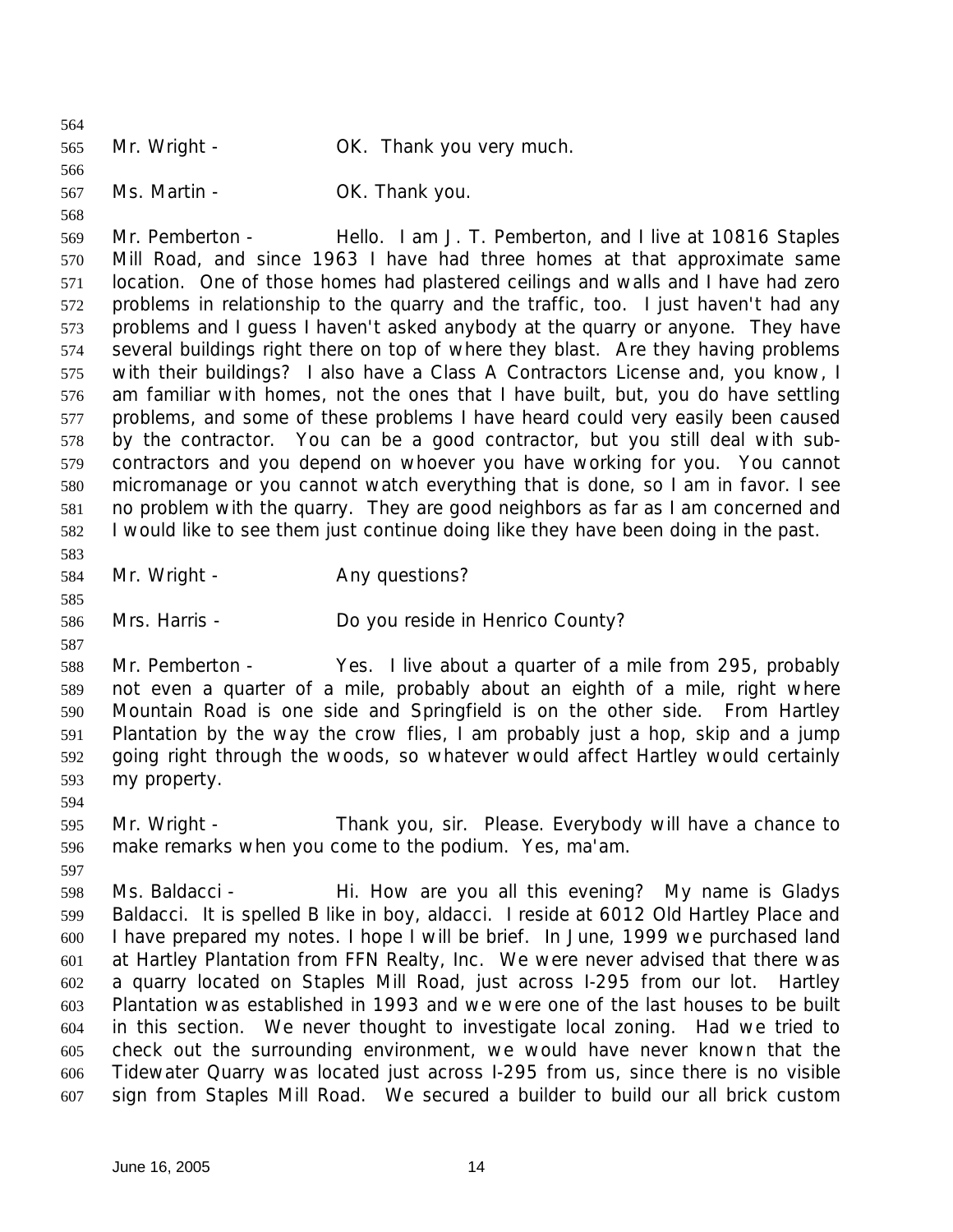home. We had previously seen the same house that our builder built in Wyndham, and he made a few minor changes. We felt very strongly about our builder and the workmanship that we had seen in several of his previously built houses. I might add that we have contacted the owners of this home in Wyndham and they have not had any of the problems that we are experiencing. Since I was still working when construction began, the only time we went to see the progress of our house was in the evening and on weekends. We never knew blasting was going on during the day. It wasn't until I retired that I started experiencing these booms which shake the entire house. It feels like you are experiencing an earthquake. You can definitely feel the rumble. Not knowing where these booms were coming from, we called the County of Henrico to see if they knew. We were told that it was coming from a blasting that was going on in a quarry located across I-295. We were also told the quarry had a five-year permit, that they were adhering to all of the rules and regulations, and that there wasn't anything that we could do about it. We received a letter from Mr. Glover advising us of a meeting on April 2 regarding the blasting. We attended that meeting and it was then at that time that we realized other people were experiencing similar problems in their home. We are experiencing wall seams cracking going up our stairway, sheet rock shifting, and a crack in the tile around the Jacuzzi, which by the way we have never used. We are in our 70s. We attended the information fair given at the quarry on Tuesday night, June 14. We talked with several representatives and took home the information sheets which we read. They seem to think that what we are experiencing is just typical, that it goes on everywhere. So, now we feel our voice has fallen on deaf ears. In summary, we feel the blasting has had a direct effect on the damages that we are experiencing. We need to repair damages to our home to secure our investment and make sure this doesn't happen again. For this reason, strong consideration should be taken before we allow this blasting to continue.

Mr. Wright - Thank you very much. Any questions? All right. Next.

 Ms. Susan Dibble - Hi. Good evening. I am Susan Purvis Dibble and I reside at 10299 Longest Road, and like most of the speakers here tonight, in 1999 I built what I thought was my dream home and to this day I still have my crystal and my china packed away, because I am afraid to put it in the dining room. My husband being in the building industry built our home, so if you want to know if there is a builder here, well he is here. And he built my home, and we built it together. Believe it or not, I can swing a hammer. I can use a screw gun and I am pretty good at those things, and I am very disturbed by the fact that my home is being shaken and we do have cracks. I don't believe that our damage is as extensive as those folks in Hartley Plantation. Our first experience with Tidewater Quarry occurred on the day that we poured our garage slab. We heard a siren. We heard a blast and we felt the vibration and it could best be described as startling and it caused our workers who were in boots working the concrete to go off balance. So I know that it does throw people that are working off balance, and so I did call at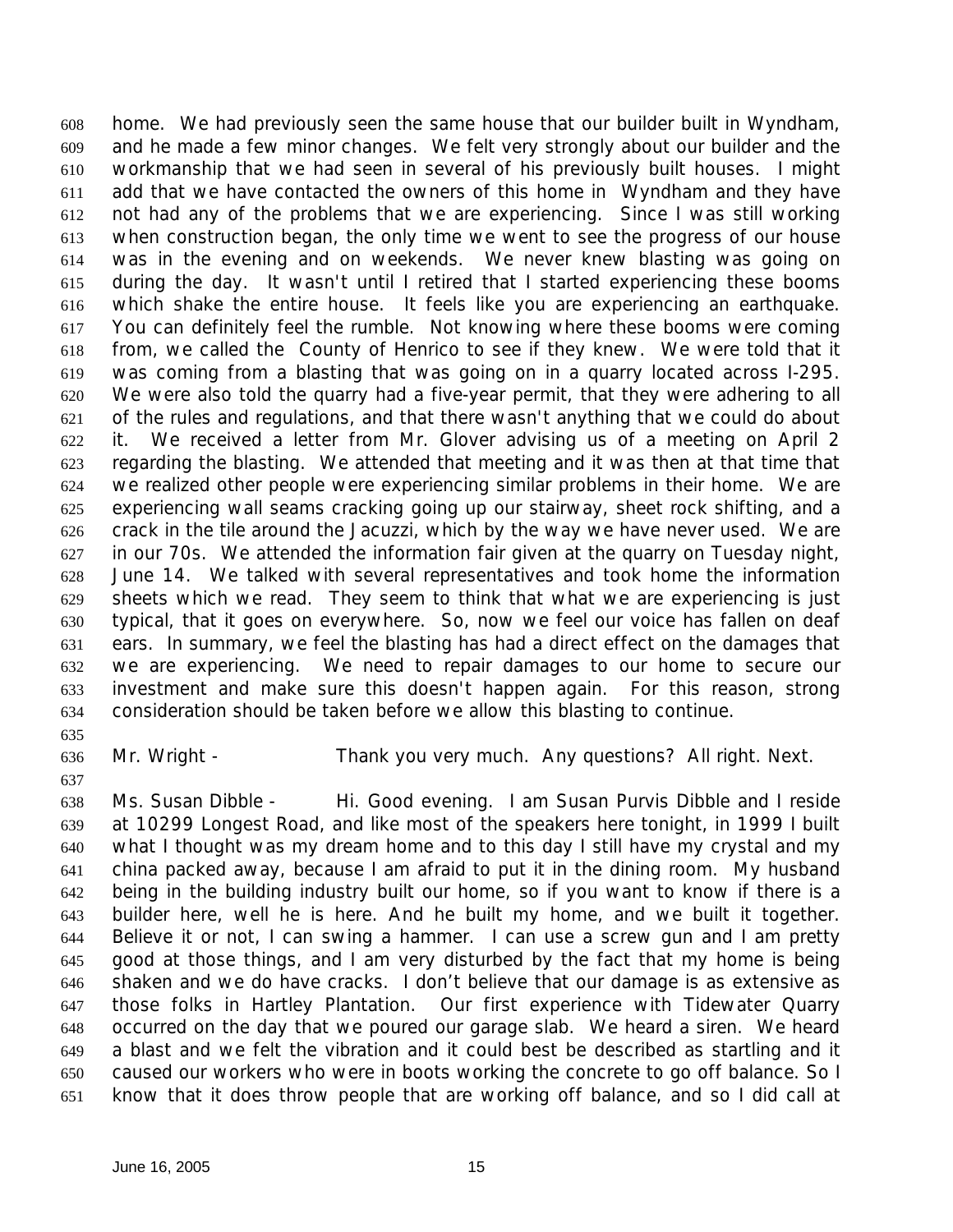this time the Planning Office and did a little research and basically at that time discovered that it was a special use permit. There was very little I could do or very little I had time to do, because my focus was elsewhere. Then we had a baby, and my focus changed, and I became very concerned about having a baby and the house shaking. We have a two-story brick home and I was very concerned about having a blast occur while I was coming down the stairs while carrying the baby. Again, I called the County and did a little bit of research, but again my focus at this time was elsewhere. Well, on August 1, 2001, as my son was pulling himself up on a end table, we had a blast, and it caused my son to fall and he hit his head. My first call was to the police department. He came out, because I felt I should file a report, and then my second call again was to the Planning Office to find out what 663 direction I needed to go in. In the meanwhile, on the  $15<sup>th</sup>$  of August, we had another blast, and I work out of my home, and at this time I was at home taking care of my son. The blast occurred. The window cracked. Immediately I called the quarry and they did come out and we filed a claim. I ordered a window. I purchased the window. My husband installed the window, and then I sent the bill to their insurance company, who responded to us that they would not honor our \$75 claim, because we could not prove beyond a doubt that the blast had cracked my window. I don't know what else I could do, and I am very concerned because I don't know how to prove that they are shaking my house and breaking my glass. So, also, on August 15 my husband filed a formal complaint with the Department of Mines, Minerals and Energy, and the gentleman came out to our house and did some research, and we have a letter from him that the majority of the blast had 675 been shot on the fourth level of the mine and the shaft that was on the  $15<sup>th</sup>$  of August was shot on the third level due to high water on the fourth level due to a recent rainfall in the area, and I tell you this because I know that when you have had a lot of rain, and they haven't been able to blast and get their rock, well, you had better watch out, because that is when the big one is coming, and so the gentleman from Minerals and Mines came out to our house. He monitored several 681 shots and on the 30<sup>th</sup> of August I also invited two representatives from the Planning Office to come to my house. We had two blasts on this particular day. The first blast, again, I would describe as startling. I knew what it would feel like because I had felt it before, but it was very startling to these people from the County, and I know so, because on the second blast I watched one of the gentlemen reach out and put his hand on a chair to steady himself just before the blast, and they do admit to the fact. Yes, I did feel your house shake and definitely there is some activity going on there that should be looked at, but because the blasting is within the State requirements, there is nothing that the County can do at this time, and that is pretty much the last that I have heard from the County, that because this mine is regulated, based on State maximum blasting requirements, because there is very little that the County itself could do, and I guess, I was born and raised in Henrico County and I believe in Henrico County, and I believe we do provide an excellent quality of life, and this is not reflective of the quality of life that Henrico County provides. And what I would recommend is that, I am not familiar with the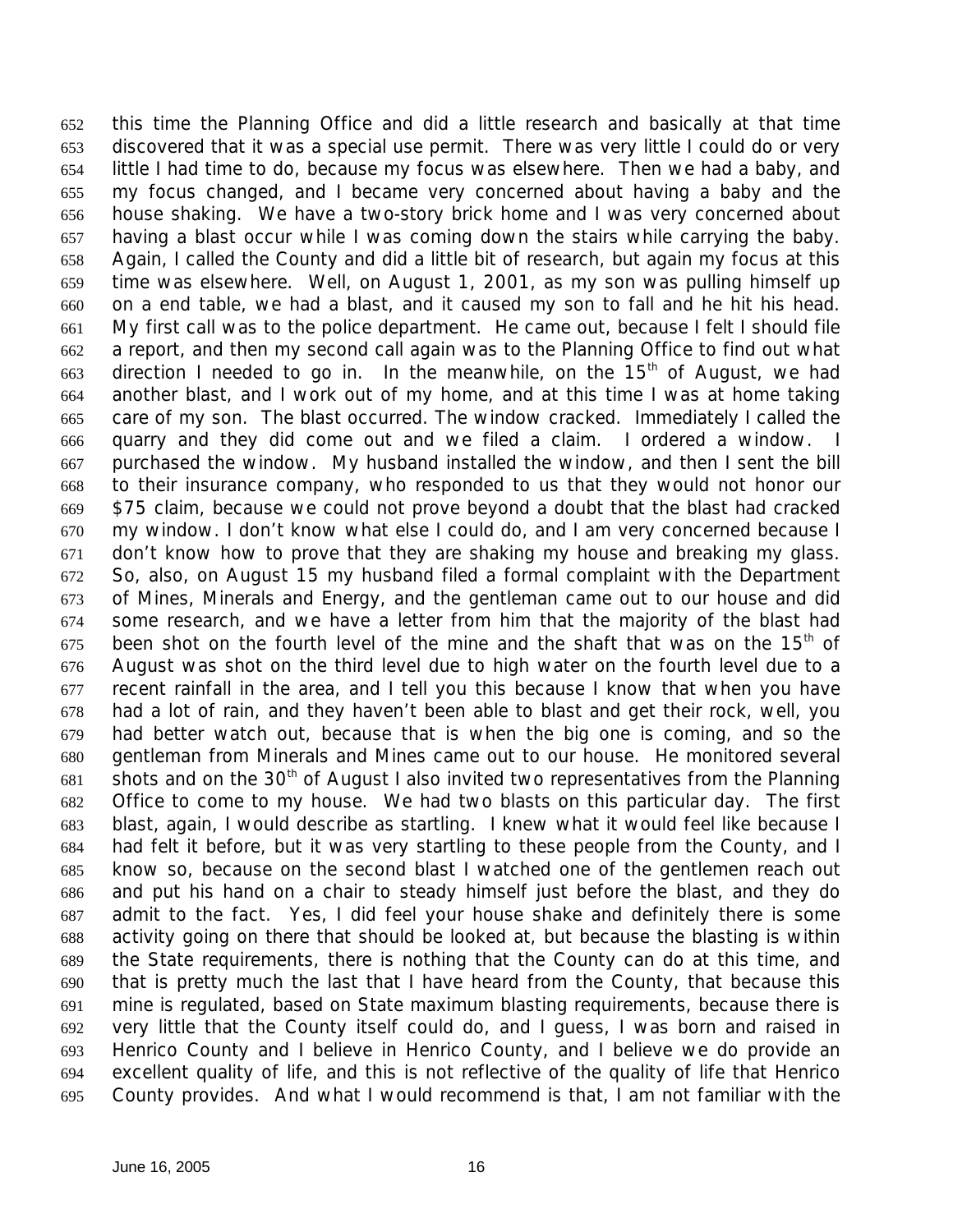Code, or what it is going to take, but I would appeal to the Board here tonight to please look into these limits. These limits are too high. The State limits are too high. Henrico County doesn't function based on State limits. We set our own limits. Henrico County has a fabulous road and drainage system because Henrico has designed that system that far exceeds any limits that the State has. These State limits that regulate this particular mine are way too high, and these people here tonight deserve the quality of life that the rest of the residents in Henrico County are enjoying. Thank you.

 

Mr. Blankinship - Could you tell us your address again, please?

 Ms. Dibble - 10299 Longest Road. I am approximately 3/4s of a mile west of 295. I am, unfortunately, and I hate to say that on record, but I do, because I believe in Henrico County, but I am in Hanover County. I have talked to the officials of Hanover County and it was the Hanover Police Department that told me that even though my children are being knocked down, there is nothing that they could do, and they didn't even file a report, because I tried to get a copy of it. 

Mrs. Harris - Ms. Dibble, do you live near Overhill?

 Ms. Dibble - Yes, ma'am, and my response to those gentlemen would be that my research has indicated that not only is the geology but the elevation effects how much air blasts you receive. I am much higher than the Overhill Lake people, and if you look at the geology, it is different in the area because there are a lot of factors that determine what the effects of the air blast will be on the particular property. And I might also add that the Mining Bureau made recommendations to the quarry with regard to blasting techniques. I believe there are some alternative blasting techniques that the quarry could and should look into, but only if they are required to do so, and if they are monitored more closely.

Mr. Wright - Thank you, ma'am.

 Ms. Mulligan - Good evening. My name is Regina Mulligan. I live at 5356 Springfield Road and we purchased our house in 2000, and the previous owner had only been there not a year. We purchased the house. The realtor, I don't know if she knew about it or not, but the previous owner did and we were not made aware that there was a quarry. I work from home. I feel the blasts weekly. My computer shakes. I am on the second floor. The entire house shakes. The ceiling in our kitchen, the sheet rock shifted. That had to be repaired. The skylight in our bathroom upstairs is completely cracked around the entire skylight, and the cracks are now heading for the wall. I invite all of you to come sit in my home right before a blast. When the blast occurs, we are now able to look on the computer. They have a web site that tells us when it is going to occur. Before that, I would have to run down my stairs before my dog came to the sliding glass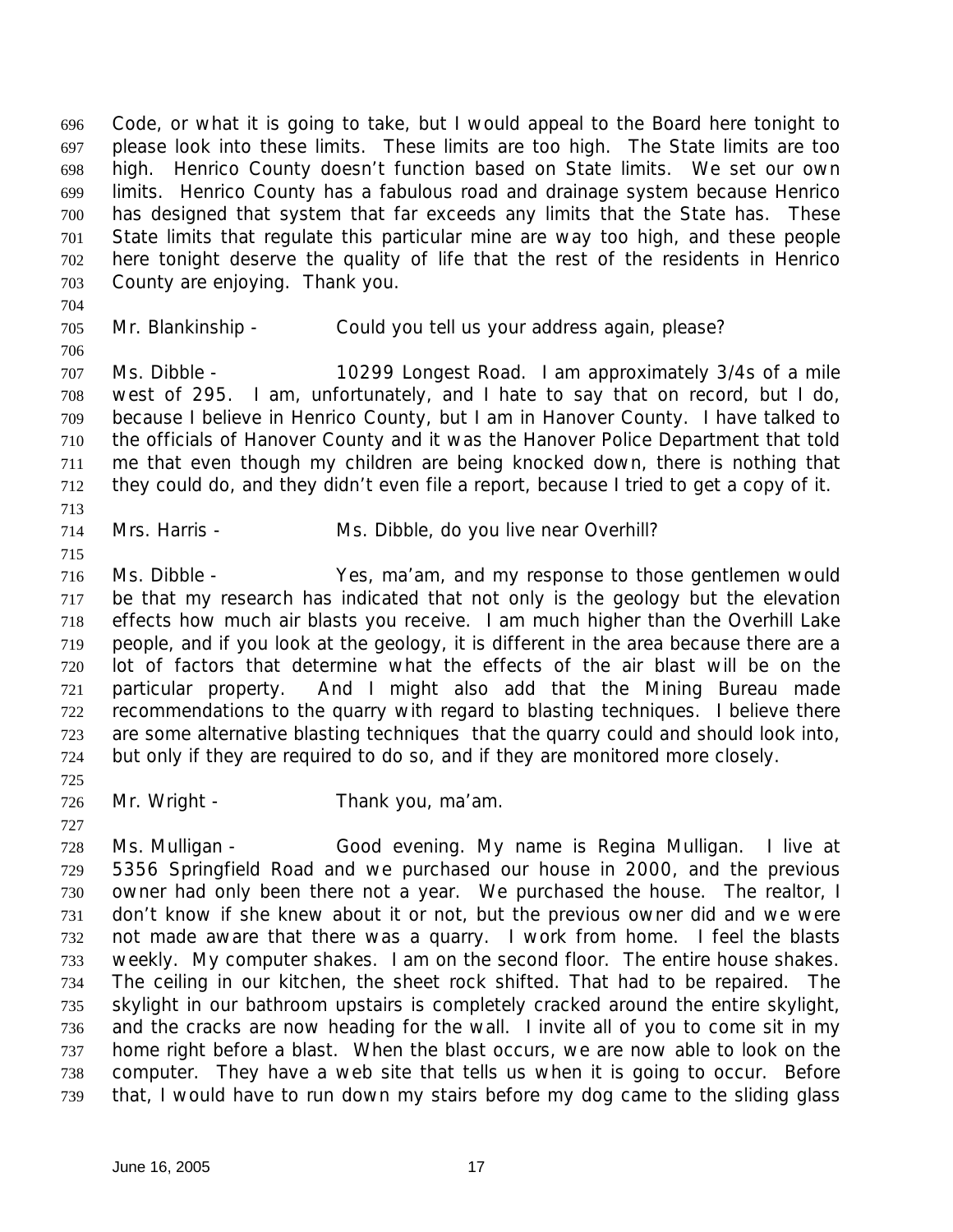doors. The outside of my house, the paint is all scratched and the rubber pulled off because the dog is terrified. So, I have to go down and bring the dogs in. I just can't believe that the constant shaking over time will not destroy a foundation or crack it. I, too, asked for a structural engineer to come out. I was not even responded to. That is all I have to say.

- 
- 746 Mr. Wright Thank you very much.

 Ms. Williams - Hi. My name is Sylvia Williams. I live at 5352 Springfield Road. We purchased our house July 1, 2004, and we were never made aware of a quarry or any type of blasting. Actually, I didn't know anything about it or what may be happening until my neighbor, Regina, who spoke right before me, came to my driveway as I was coming in one day and wanted to know if I had received a letter. This was early March. And I said, "Yes, but I didn't think it pertained to me so I threw it away." I had no idea what it was about. She proceeded to tell me the things that happened. I said, "Wait a minute. I came home early one day, probably about four months before this, and I said I felt something." I was downstairs in my great room sitting kind of in the middle of the room, in a recliner, up against the wall where the fireplace is, and it like, I had just set down and all of a sudden looking out my back sliding glass door, I felt the wall here was coming down and looking through my sliding glass doors, I could see the two windows in the front of my house shaking. I mean just literally shaking. It really scared me, and I thought "Oh, my God. What is this?" So, I got on the phone and I called my son who had just left the house, and I said, "Did we have an earthquake?" He said, "No, I didn't feel anything." And then it happened again, so as he was telling me the story, that is why I said "Wait a minute. I was home one day and it happened." It does really shake the whole house. If that is what it was the day I was home, it literally shakes the house. Since we purchased our house, we bought if from a young couple with one young child. We went in the house at night, as we were viewing the house. All the lights were on. We didn't notice anything wrong. The house was just immaculate. If you come in there now, you will find a lot of nails that have backed out of the walls, you will see cracks around where the bay window is in the kitchen. Where anything goes out that is not a lot of support, so where that goes out, or where there is a larger opening, you will see more cracks. You can walk in now as you are going into the dining room with a bigger opening. There is one huge crack coming down the wall and I don't know what else to say. I did not come to the first meeting. I am here now, but I would just say  $-1$  would invite all of you all to randomly pick any of these houses that people are complaining about and go sit in the house as the blast is going to occur, with the same amount of force as it did the day that I was there. It is tremendous.

- Mr. Nunnally Ms. Williams, you said you purchased this house in 2004, so how old was it when you bought it?
-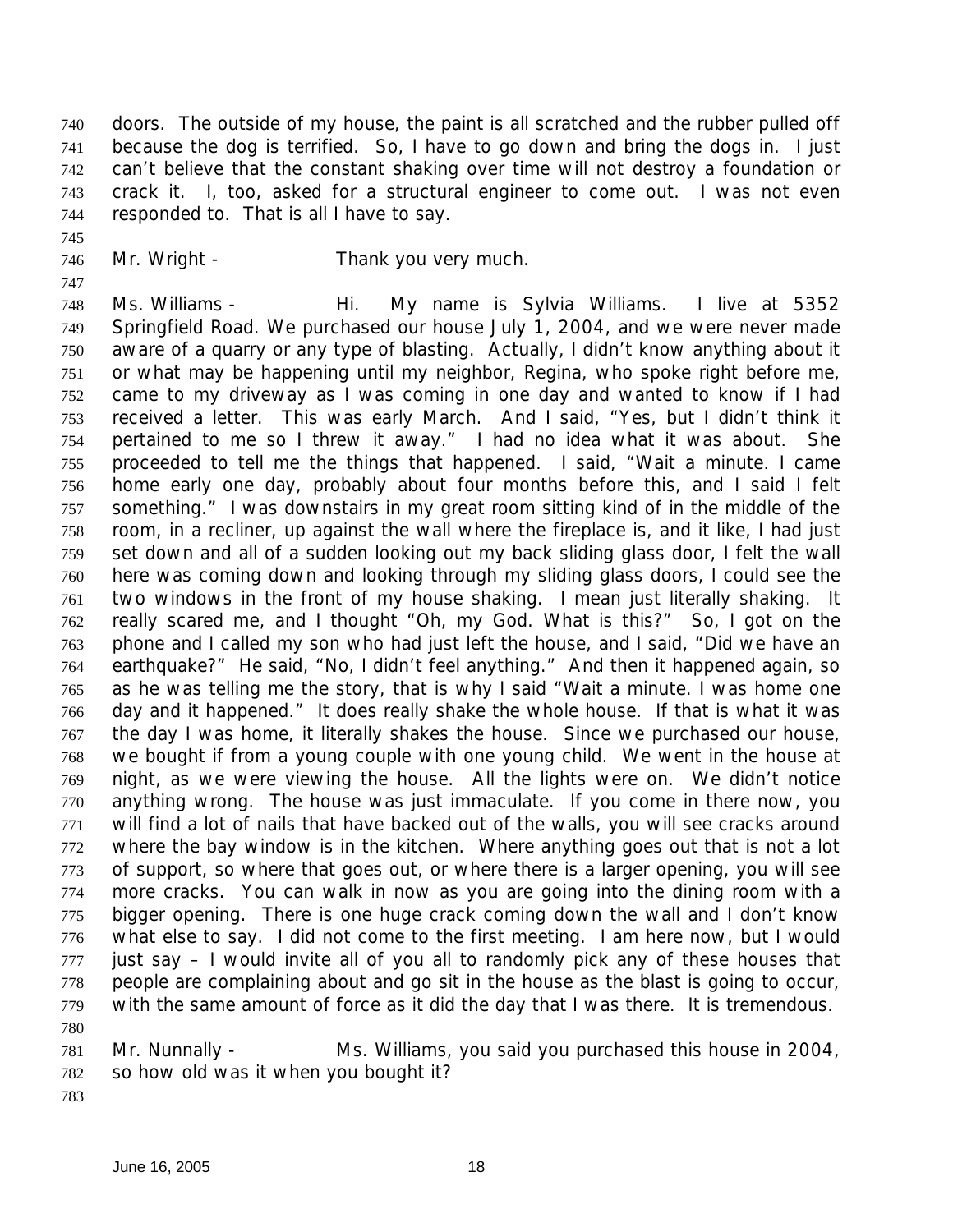Ms. Williams - The house seemed like it was in perfect condition, but as I said, when we went and looked at the house to sign a contract, it was at night, but all of the lights were on.

 Mr. Nunnally - Yes, but how old was the house then when you bought it? 

Ms. Williams - I believe the house was built in 2000.

Mr. Nunnally - Thank you.

 Ms. Dwyer - The letter that you mentioned that you threw away, was that a County letter or some other letter?

 Ms. Williams - I think it was a County letter. I believe it may have been from Mr. Glover. I think it was in a yellow envelope or a yellow piece of paper. I do remember that, and I am like, oh this doesn't pertain to me, so I just threw it away, and I do want to state one thing in response to looking at the picture here where I can pick my house out, it is a lot closer to this quarry than a house that would be over on Mountain and Springfield and Staples Mill Roads. That is not even on the picture, really. I just wanted to add that.

Mr. Wright - Thank you very much.

 Mr. Woolwine - Hello. My name is Derek Woolwine. I live at 5417 Jones Mill Drive. We purchased our house about five years ago as well, and I will never forget the very first week that we moved in, my wife calling me three times that week talking about the furnace exploding or she wanted me to get somebody out there to take a look at it to make sure the house wasn't going to blow up. I am in construction, so luckily somebody went out there pretty quickly and in fact she went out there twice and assured me that we weren't going to have an explosion, that the furnace was working properly. It was only a few weeks later that we learned that the quarry was blasting and that was causing the vibration and the shaking of the house. I understand the nail pops. I understand wood shrinking, contracting. I, too, have a crack running diagonally across the window in an upstairs bedroom. That is unusual. That takes a lot of force to twist the window so hard that you are going to crack the glass. I have taken a window that is not in a house and twisted it as hard as I could, and I could not get it to break, so something caused that. It wasn't simply sitting in a hole that caused the crack running diagonally. What I would like to do is ask a rhetorical question of what the thought process was of the Board oh so many years ago when this was first approved. Now how long has 295 been built? How long was it on the books? How does that relate to when this was approved? I would surmise that they knew, because of only giving certain amounts of time that this permit was good for. They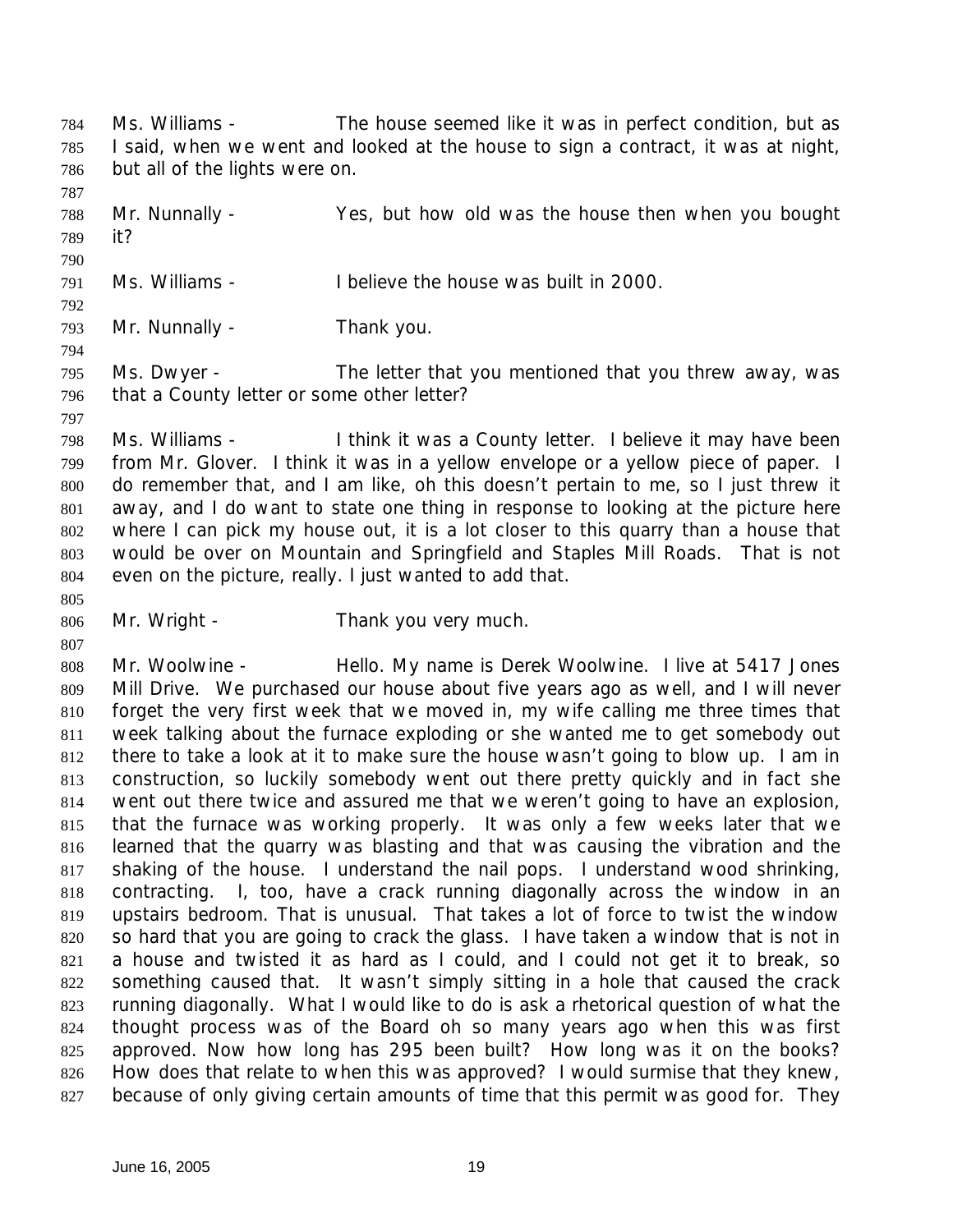knew that eventually that they would outgrow this area and that the County would need for them to stop, and I just think that this is the time to stop. It is affecting the people who live in this County adversely. I think that has been proven and I think you have heard it from everybody. And I think it is time that it has outgrown its usefulness where it is. Thank you.

834 Mr. Wright - Thank you.

- 836 Ms. Darr Hi. My name is Tammy Darr and I live at 5409 Jones Mill Drive, about 1500 feet from the edge of the quarry. I have pictures. I don't know if I can give them to you or not.
- 
- 
- 840 Mr. Wright Sure. Thank you.

842 Ms. Darr - I have a safety issue. The first picture that you see is a picture of the children in our neighborhood, our cul-de-sac down there, who come over to my house to play all the time, who at quiet time will sit on the floor and watch television, you know, to try to calm down a little bit, you know, mellow out. Above the floor where they lay is a mirror on our fireplace. It weighs about 70 pounds and is about three feet by four feet. On January 25, this past year, there was a blast that lifted it off of its nails, which are in studs, lifted it up off its nails and dropped it onto the floor. I called Tidewater and they did come over and Mr. Kerns did offer to pay for the mirror. But my concern wasn't the mirror being replaced or anything. My fear was "What if there had been kids laying there?" If the vibration or the shaking, or whatever you want to call it is that severe that it can lift a 70 pound mirror up off the wall and drop it onto the floor, how do we know that the next blast tomorrow is not going to do the same thing and those children are going to be laying there watching TV? I really do feel like this is a safety issue, but there are also pictures of the cracks, some of the cracks in our house. We have had our downstairs ceilings re-hung because they were sagging. That was September of last year. They now need to be re-hung again because they are sagging, and they have been attached with screws, not with nails typical of the construction in the area to assure that it would not come down, but it is still coming down. I have invited Vibratech and Tidewater and Henrico County to come and stand in the house when it blasts, not just to feel it, but you watch the cracks. You can watch it happen, but nobody will come. Nobody will come and monitor how much does a house actually shake, even though the ground only moves 2 inches per minute. What comes up the wall? Nobody is telling us, helping us with this. I did call to have somebody come from the outside into our house to monitor the vibrations, but everyone that I spoke with did not want to come in, or if they came in they did not want to be used in any kind of proceedings because they did not want to be accused of bringing down the quarry. We don't have that option. No place, I called all the way to Petersburg and up to Fredericksburg. Nobody would come in. The County wouldn't come in, Vibratech or Tidewater hasn't come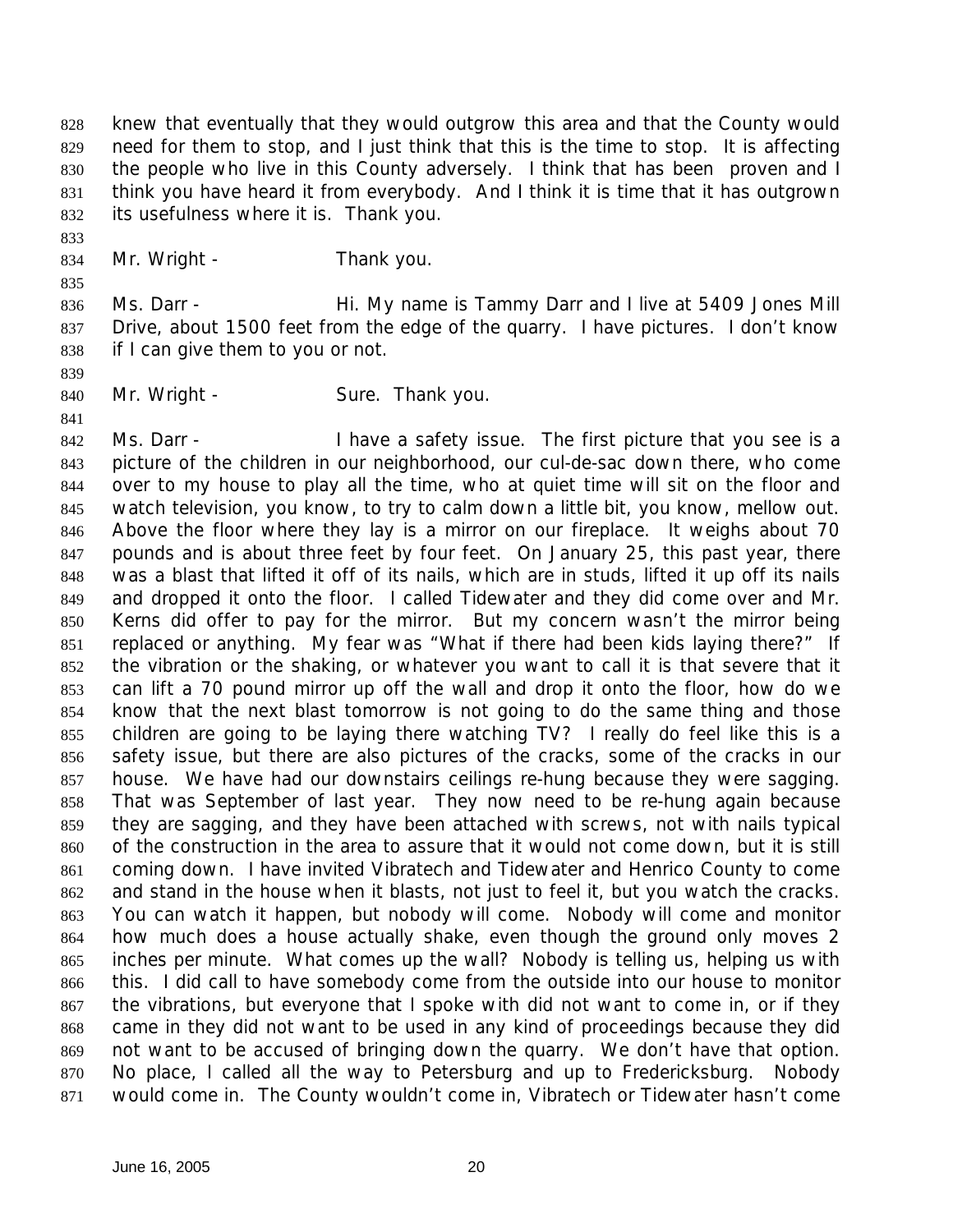in to monitor it. How do we know? They want us to prove. How can we? They won't even come in and watch it happen, because you can watch the cracks separate as the walls shake. You can hear our house pop. You feel like your house lifts up and sets back down. It is not, it is not a common thing. I can't imagine that all of these things that we are experiencing, you know, aren't from one 877 common cause. There is only one common theme that we all have. Not our builders, or washers or vacuum cleaners or garbage disposals. It is all one thing. It is Tidewater Quarries that we all have in common. We just ask that you please consider that at least having them come out, further investigation. Rule it out for us. You know, make us feel safe, that we live in a County that we are trusting is watching out for us. Thank you.

- 
- 

Ms. Dwyer - Who did you call that wouldn't come out to test for you?

- 886 Ms. Darr - Every single phone number in the yellow pages.
- 

888 Mr. Nunnally - Under what?

 Ms. Darr - Structural engineer, the vibration. We got on the internet and tried to track down some people. Anybody that did anything with vibration monitoring. Most of them said to go through residential. The ones that do, there was only one person actually that was willing to even come out, but would not come out and let us use them as "This is what they are saying." They wouldn't do it, not only do they have to worry about this local area, but these people go out of state. You know, they don't want to be tied to bringing down a quarry. I mean, he was very honest about it, but, for our peace of mind he would come, but we couldn't use it if we found out it was the cause, and it was \$70 an hour for him, \$70 for each of the machines that he uses. He would use two. He would use one outside and one inside. You know, you are talking quite a bit of expense to not be able to come and say, "Hey."

- 
- Mr. Wright Thank you very much.
- 

 Ms. Donovan - Hello. My name is Michelle Donovan. I live at 9138 Old Hartley Drive. I moved into my house in July of 2003 and was unaware of the blasting that went on or that a quarry existed. I used to be home on Thursdays and Fridays and during those times I experienced the blasting first hand and like everyone else here, it does shake the whole house. The windows shake. It is worse inside the house than it is if you are out. I am right backed up to 295. I can hear the whistles when they blow, so I know when it is going to happen. I have been outside. It is not so bad outside. Some of you have had site monitors outside and I would assume that if they were inside they would register higher. I don't know if anybody can guarantee us that there is not going to be permanent damage to our house, or that will reimburse us in 10 or 20 years when we find out there is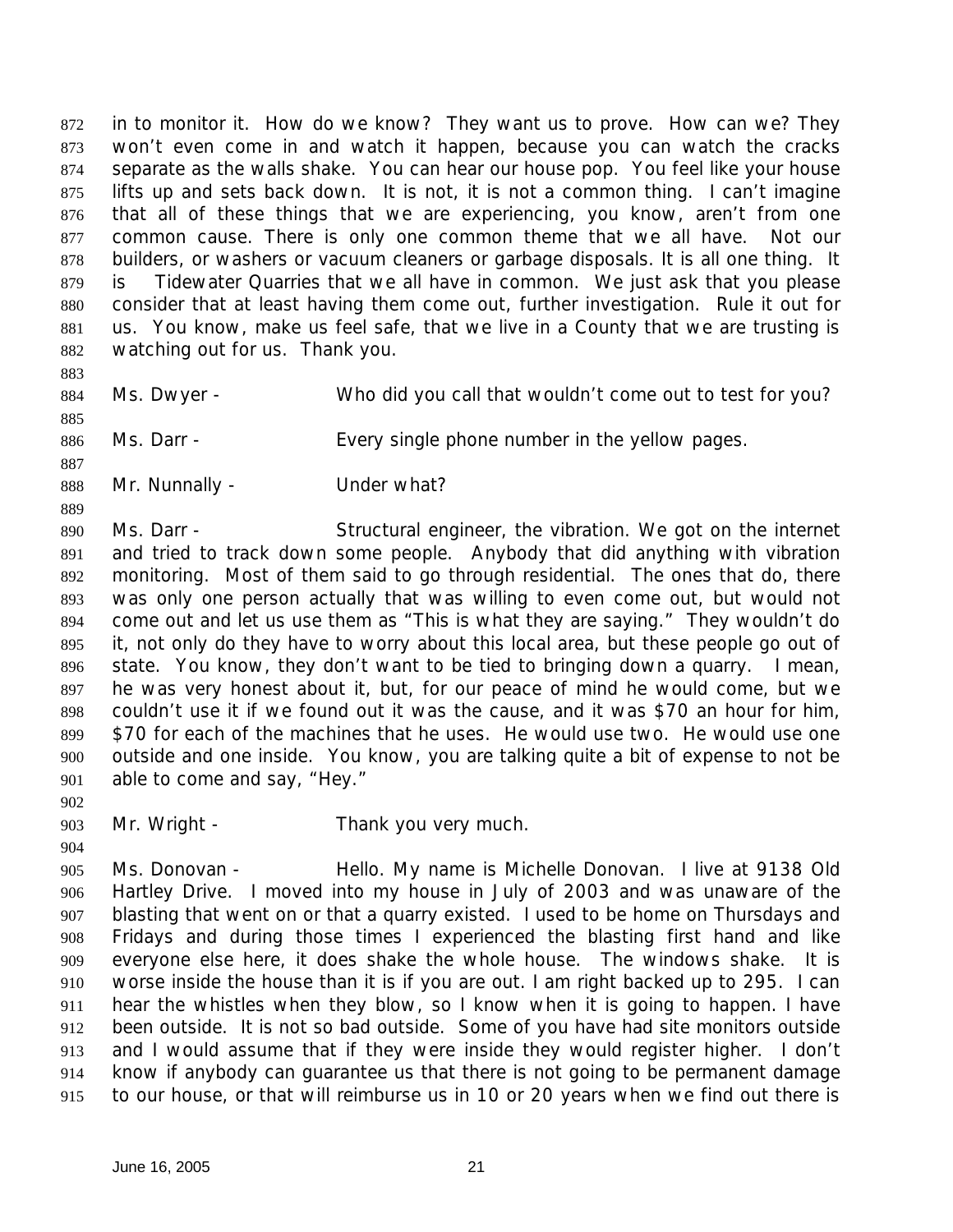major damage to our house, or if we want to resell, will our value be as good as other places than what we have been focused on and it has been reported on. I have two small children in the house,3 and 5. Over my five-year old's bed I have a large picture window, which I will remove tonight, because I don't want it to fall down. I would hate to see a business be put out because of us, but I think in responsibility of the County and in the zoning… and going on in such close proximity. Something needs to change.

 Mr. Kirkland - When did you acquire your house, Ms. Donovan? 

 Ms. Donovan - July, 2003. The house was built. I think it was finished in 2000. 

Ms. Dwyer - Which subdivision do you live in?

 931 Ms. Donovan - Hartley Plantation.

 Mr. Kirkland - When you moved in your house in 2003, was there any damage to any walls or anything, anything kind of painted up or what?

 Ms. Donovan - Not that we were aware of. There is our countertop in our kitchen separating from the wall. I don't know if that is directly related to the quarry. That is the biggest damage. Overhead light in the kitchen constantly has to reconnected every three months or so. It kind of separates out from the electrical socket. My concern is the long-term damage that could happen that would make the house unlivable.

Mr. Wright - Thank you very much.

 Mr. Taylor - My name is Allen Taylor. I live in the Summerberry Subdivision at 5529 Jones Mill Drive, and like everybody else that has voiced complaints here, my wife moved into the home in June of 1999. It was a brand new home. We have had nail pops. We've got cracks in the plate around the fireplace. We, too, have had a window that has had the diagonal crack in it. I just replaced that for \$60 at Lowe's. I've got cracks in the driveway today that I can't credit, not necessarily to some thinking, but again, there are numerous cracks there that could be attributable to the blasting. I work out of the home. I have a home office. I travel some, but I am there often enough to hear the sirens that everybody else has heard here to experience the blast, and it is not just the noise of the blast that causes the vibration. It is actually you hear the blast, which is very loud, and then you actually get a percussion through the ground that comes afterwards and shakes the whole house. That is what really happens when you are at the time of the blast. And, again, it is strong enough and my home office is on the second floor, and you feel the whole house shake, and the day, I can't credit the day that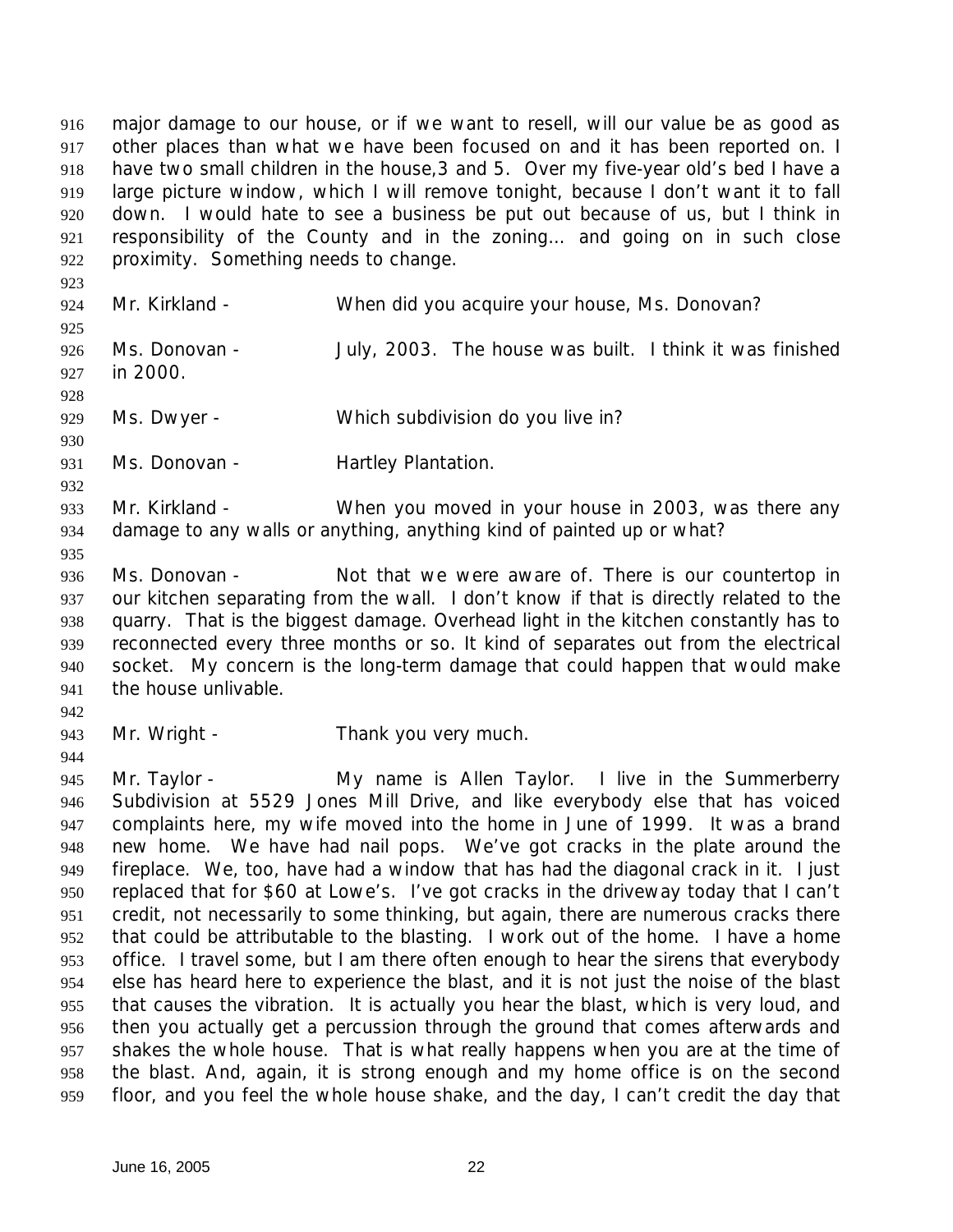the window broke, but I do know that one day I was in the house after one of the blasts, heard a loud pop It sounded almost somebody had dropped a book flat on the table top, and it was loud enough for me to go downstairs to see what it was. I couldn't find anything. It was probably about two or three weeks later when my wife and I were sitting in the kitchen and I looked up at the window and I thought it was moisture actually on the window and then I noticed the whole window was cracked across. That is what we have had to replace. And I am not going to belabor the point. The damages are similar to what other people have had. I may not have had the extreme in terms of some of the cracks and what have you, and we live on the upper end of Jones Mill Drive at the further end from the quarry. We are not directly across 295. But I do want to read one quote. Somebody kind of touched on it here. This was in the article in the paper yesterday, and this was by Doug Redinko of Vibratech in Hazelton, Pennsylvania, and he said, talking about the threshold for damages set at two inches per second of particles moving and the average data at Tidewater showed movement of only 0.2 inches per second. He says the vibration levels are not great enough to cause damage, adding that using a vacuum cleaner or garbage disposal or washing machine would cause a higher vibration level than the levels given off by blasting at the quarry. Now I will challenge anybody in this room to come to my house and sit through a blast and tell me that is a vacuum cleaner. That is all I have got to say.

- 981 Mr. Wright Thank you very much.
- Ms. Canty Good evening. My name is Yvonne Canty and I live at 5416 Wintergreen Road. This is the first time I have attended one of the meetings and I know there has been a lot of conversations that I have.
- 

Mr. Blankinship - 5416…

 Ms. Canty - Wintergreen Road. I am right off of Springfield Road in the first section of Winterberry. My name is Canty, C A N T Y. I relocated here from Pennsylvania around 1995 and when I first moved into the subdivision I was probably like one of the first houses built there. There were no other houses around. It was a wooded area. They hadn't even built the other side that you were talking about tonight, but I can understand and I do feel the vibrations, and I do feel the moving of the house, because when they first started occurring, I would be upstairs in my bedroom and I would say to my daughter, "Did you hear that noise?" I said, "Well, maybe it is coming from across the street where they are building the new homes." I said, "Maybe it is coming from over there." But as time goes on and on, the blast just continues, and it does shake the house and I have cracks upstairs and downstairs and I do have the nail popping, and it is a very, very scary time, when you are hearing it. You think the whole house is sinking. You don't know where it is coming from at first, but now, you know, I can identify where it is coming from, so I don't have a lot to say, but I do experience it and like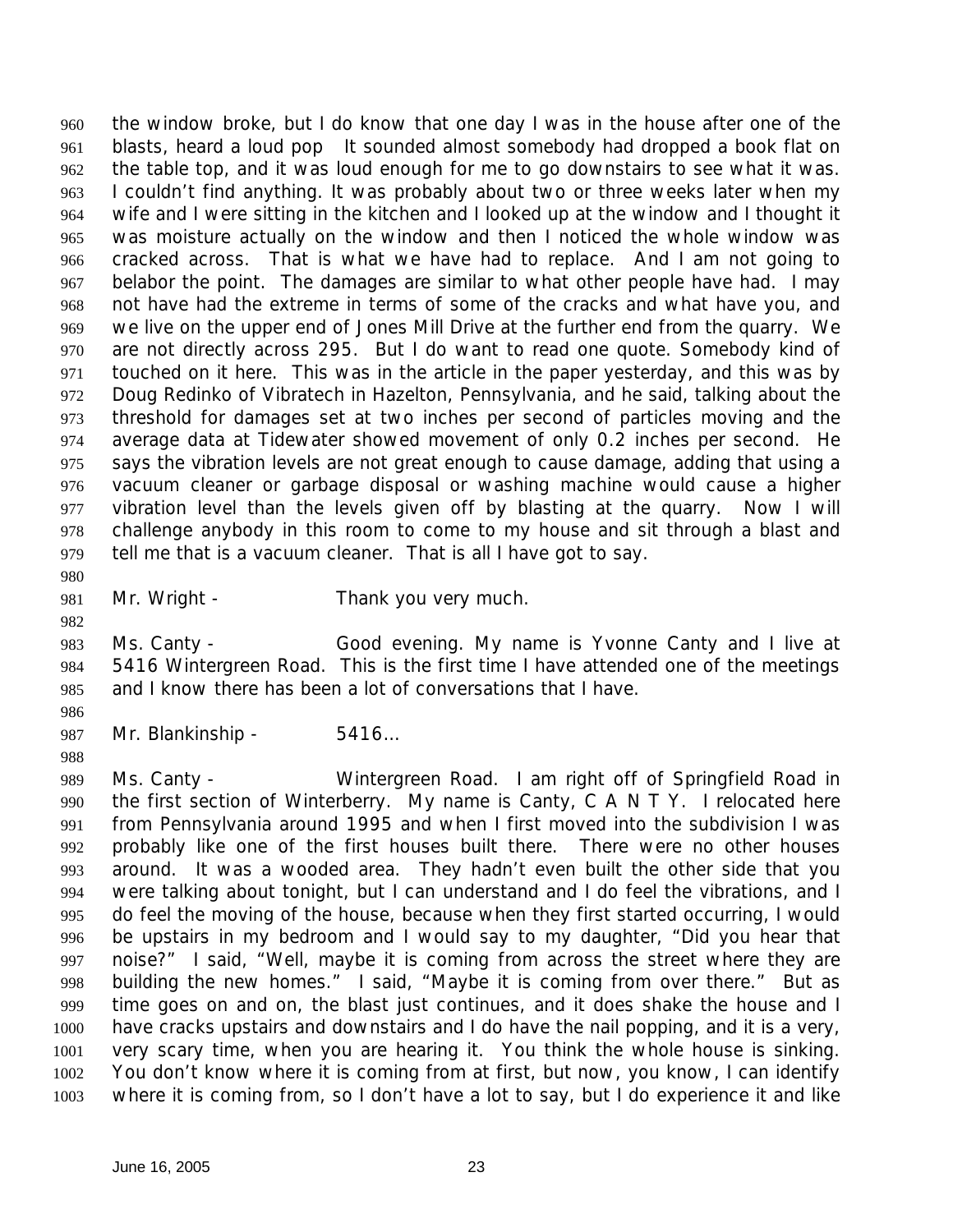I said, I was one of the first houses in that community since around 1995. Thank you.

1007 Mr. Wright - Thank you, ma'am.

 Mr. Woods - Hi. My name is Doug Woods and I live at 6105 Old Hartley Place. I built this house, or had it built, a custom built house, in 1995, and it was my dream home to live in the rest of my life, and I have it built with Dryvit, and I don't know if you all are familiar with that. That is the only Dryvit home in the neighborhood and I think I was smart to do that, not knowing at the time that the quarry was over there. Dryvit has the ability to have flexibility to move in and out, so when we get these down blasts, my walls absorb a lot of that and it doesn't do the cracking, but I do have a few cracks in my home and I do have a window as we speak today with a diagonal crack across one of the top half-round windows is still there. I was fortunate enough to be able to retire about six years ago, so I spend a lot of time at home, and my home has five levels, and two levels are garages with concrete floors. They are not cracked, but I have been on every level when this dynamite has gone off and it has shaken my house violently. And I also have to question what I have read about approximately 40 blasts a year. I don't think that is quite true, because many people say two blast, it is anywhere from two to maybe three or four a week, not consistently, but it is certainly more than 40 a year, in my opinion. The point I am making is that I am there often and I have been through several hundred blasts over 10 years, and I did go out there in 1997 and I did find out about it after our house was built, and I did do the tour, and I did see them blow things up and explain it to us, and they were nice about it. And I did come out here when they tried to get the working permit to work around the clock, and fortunately, there were enough of us to stop that. The thing I'd like to point out is we keep talking about the blasts and the vibrations of that. The sound blast from that is what I think is getting everybody here, and we certainly feel it.

1035 Mr. Townsend - How are you doing? My name is W. J. Townsend and I live at 9208 Meltonberry Court and I will give you a second to look at that, because I feel like I am probably the closest house to the quarry. And I have some of the crack issues and all that have been expressed, but I would like to address the part of the nuisance end of it. When I moved into my house, it was brand new in 2000, and at that time obviously I didn't know there was a quarry there, and even knowing, I don't know that that would have made a difference because I didn't know what to expect. But I want to try to drive one point, I have a pace maker and I would challenge anybody here if I have a fire cracker, and you know I have a fire cracker, and I light it and throw it to you, are you ready for the impact? And 2000 feet away we are talking about one ton of dynamite. If I tell you the time, and you know what is going to happen, are you ready for the impact? Thank you.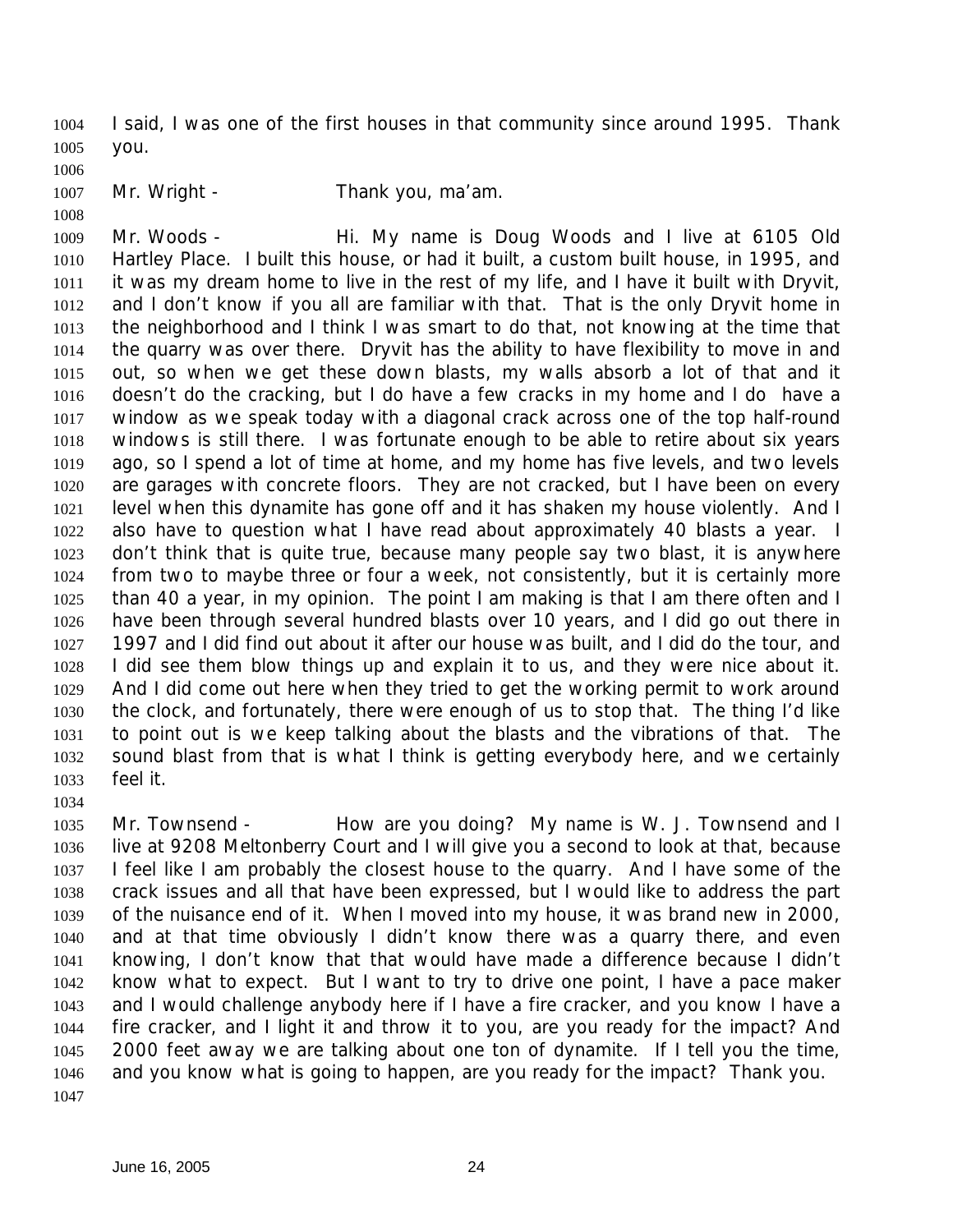Mr. Wright - Does anyone else desire to speak? We don't want to deny anybody. You have to come to the mike. This is all being recorded. We have to record it. You have to come to the microphone if you want to ask whatever. Mr. Levy- My name is Mark Levy and I don't live near the quarry. 1054 Mr. Wright - Please state your name, please. 1056 Mr. Levy - Mark as on a piece of paper and Levy as in blue cheese. The observation, and I live by the way up in the Fox Hill development which is just, oh maybe, a quarter of a mile from the airport up there. 1060 Mr. Wright - From the airport? 1062 Mr. Levy - From the airport, that is Hanover County Airport. 1064 Mr. Wright - And what is your address? 1066 Mr. Levy - It is 9111 Fox Hill Race Court. That is four words. Hanover County, Mechanicsville, 23116. Mr. Kirkland - You are in Hanover County? 1071 Mr. Levy - I am in Hanover County. That is correct, and I am here because I read the article in the paper yesterday, and I can only characterize what the gentleman said about this situation as being obfuscation and I have had to run around all day and have developed a small set of questions which I would like to have answered, preferably under oath. The first of these is about the geology there, the depth of bed rock, the type of rock, both the blasted and the bed rock, the face dimensions of the blast, which as from the diagram of the photograph here, obviously, can be considerably different from one blast to another. The curvature of the face and the angles of the blast, the depth of the top four holes from the surface, and length into the rock, the maximum displacement velocities and the fusion. That is the first point of obfuscation which I observe where they said that the average value was .2 inches per second. That is not the maximum value. It is the maximum damage which produces the most damage, and is not a linear puncture. It would be at least the square of the rate of change, and would also would be dependent upon exactly how long that maximum velocity occurred. The location of the monitoring positions relative to the blast face and homes, location of homes. There has been a considerable amount on that last period there. Have all the blasts been monitored because there can be a great variation in what happens from blast to blast and, in fact, there would be a, shall we say, in taking an average, to get that point .2 number, that you could have one number which was say 5 which is well above the limit, and 10 or 15 of them that were done at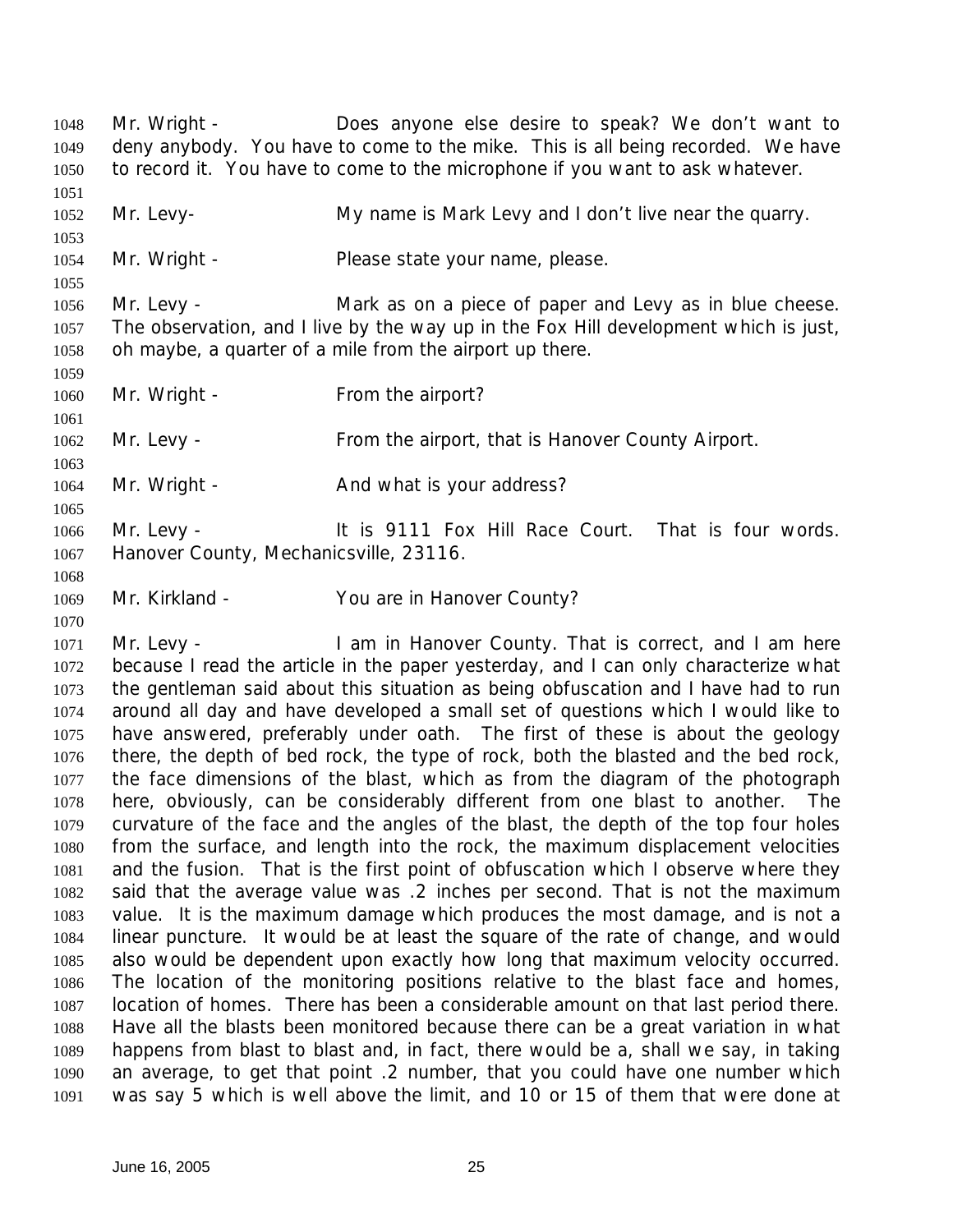.1, so that the average would be down to essentially .2. It would not be effected by that maximum value. I have been running around all day and I had to write these up in about five minutes just before I had some dinner, and then dashed down here, and the second point of obfuscation was, it was not a quotation other than a part of it. It said the vibration levels are not great enough to cause damage, he said, and this, by the way, I assume this was Doug Redanko, the vibration tech, and that was a quote, followed by in the paper he said, adding that using a vacuum cleaner, a garbage disposal or a washing machine would create a higher vibration level than the levels given off by blasting a quarry. Now, I happen to be a physicist and I am well aware that the rate of motion is proportional to the frequency of the source. The frequency from blasting is essentially a small earthquake, in addition to an air blast, and that is essentially a low frequency type of thing, so I would also want to know what the lower limit and the upper limit of their seismometers say, because seismometers usually filter out the lowest frequencies, which is to say is where the 2/10s were in fact there or more, the duration of that would be longer than would be detected by the seismometers. Similarly, the seismometers has an upper frequency limit, so it will not, in fact, even detect something like a vacuum cleaner or dish washer, so to make that comparison, I would consider essentially false. It is misdirection. There is an old story about the Jesuits being accused of killing a man and a dog, and who brought out the dog to prove that that was not true. This is the same sort of thing. I would point out that the location of those seismometers is rather critical with respect to the face, which is big and involved in a blast. If they are too close, then what happens is that the ground motion, if they are, in fact, measuring ground motion rather than just air motion, would reach their seismometers spread over a period of time from one end of the blast to the other end of the blast, whereas the effective result further away would see all of that at the same time or very close to the same time, which means that the amplitude and the rate on it would be greater at a distance. This depends upon how much area, how wide the blast occurs over. By the way, one thing I did not get on this list because I did it in such a rush and that is the method of detonation of the blast. If the method of detonation is electrical so that all of the charges are exploded simultaneously, this would cause a much higher peak than it would if the blast were to have been set off sequentially, for instance, by a long set of fuses. I don't know which they were doing, but that would be an additional question, which I would add to those, because it makes a big difference in what the net effect, how much of a damaging effect there could be from those blasts. The most interesting thing was the fact that they took an average on something which the peak of values are the matters of importance. That's it.

- 1131 Mr. Wright Thank you very much.
- **AT THIS TIME THE BOARD TOOK A FIVE-MINUTE BREAK.**
- **THE BOARD RECONVENED.**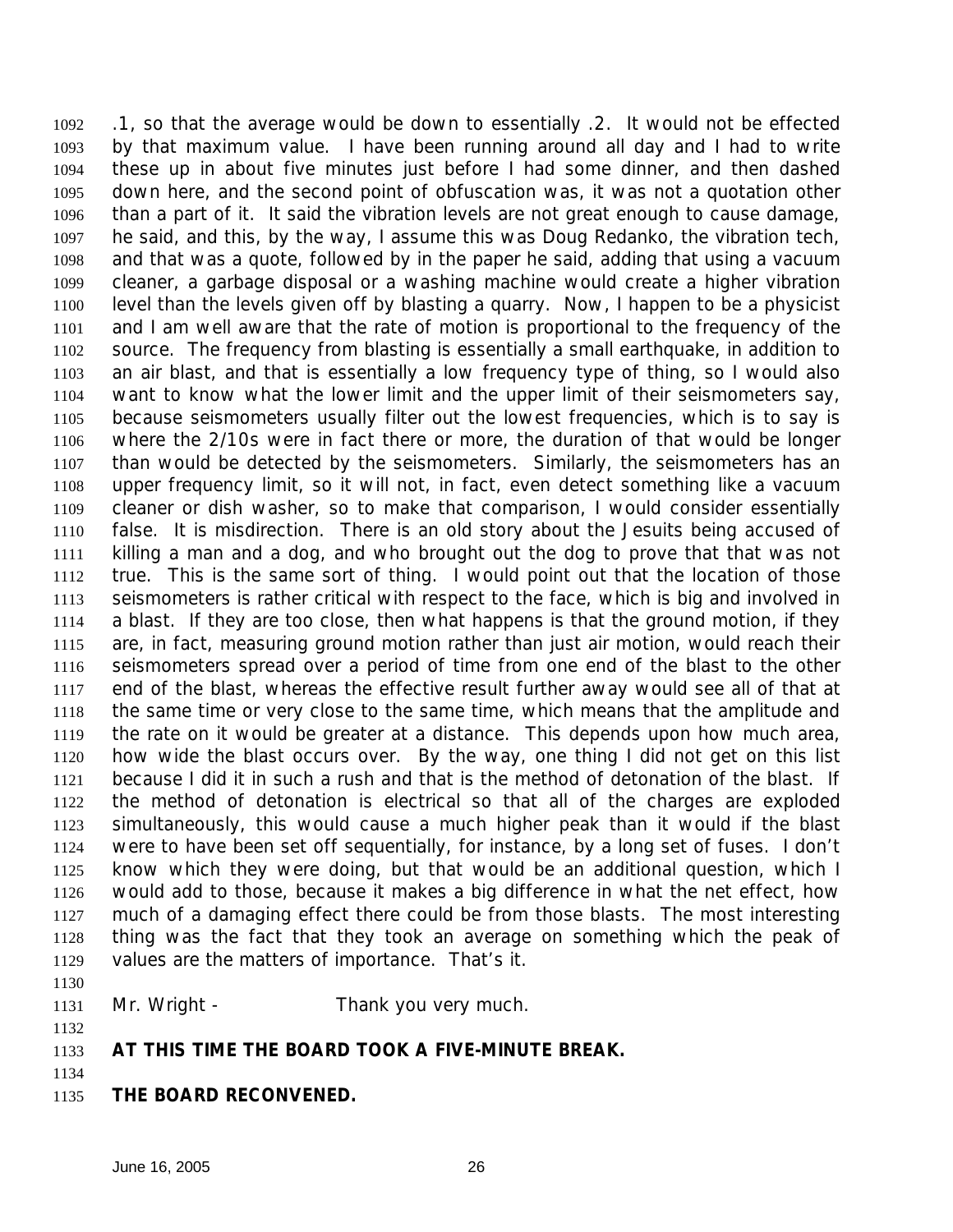1137 Mr. Wright - At this time we will hear from Tidewater Quarries.

 Mr. Wilson - Good evening, Mr. Chairman, members of the Board, Mr. Blankinship. My name is Jack Wilson. I am an attorney with Hunton and Williams here in Richmond, and I am here this evening on behalf of Tidewater Quarries. With me this evening are Danny Willard, who is the President of Tidewater Quarries, Richard Mattingly, who is the Vice President with Tidewater Quarries, Tom Kern, who is the plant manager at the Springfield Quarry, the quarry associated with this use permit, and then Doug Redanko, who is an expert with Vibratech, who has been mentioned earlier this evening. My hope is that I will be able to answer the questions that arise, but I have got them as my backup if need be.

 Before I begin I do want to acknowledge the discussion that the various citizens who have preceded me to this podium have made. Clearly, Tidewater Quarries recognizes their concerns and sympathizes with their concerns and damage they have been experiencing in their homes, and I know I have, and others with Tidewater Quarry have taken careful notes as each of the citizens has spoken this evening, and let me also say that we recognize that tonight's hearing is really the first step in an on-going process to address those concerns in a way that is satisfactory to our new neighbors. I may also add that we are confident that with the science and technology of mining operations that we can peacefully co-exist with our new neighbors. Let me also mention that in the staff report that I believe all of you received and that we received, there were a number of questions that were raised by the staff in their report and as I go through my presentation, I will be addressing them as appropriate. We also got some questions from Mr. Levy that were raised, and I am going to do my best to address those in my presentation as well.

 Let me talk briefly about the quarry and its history. As has been mentioned, the quarry is a rock quarry mining granite and that material is used in the construction industries, environmental protection, erosion and sediment control devices, road building, etc. It is a very vital component of our County and our Commonwealth. The process used to fracture the granite to get it out of the ground is using explosives, which create larger rocks, and these large rocks are then processed in commercially smaller sizes at the plant and then shipped out to various users. Now, one of the questions, the third question actually in the staff report is whether there are other methods other than blasting that would permit the continued operations at the quarry, and the answer in short is no. There really are no other viable methods of extracting the rock, other than using explosives, which, as I will discuss in my presentation, can and is done in a manner that will have no detrimental impact on surrounding structures. The quarry, as was mentioned in the staff report, was first opened in 1965, and since then, as best we can count, there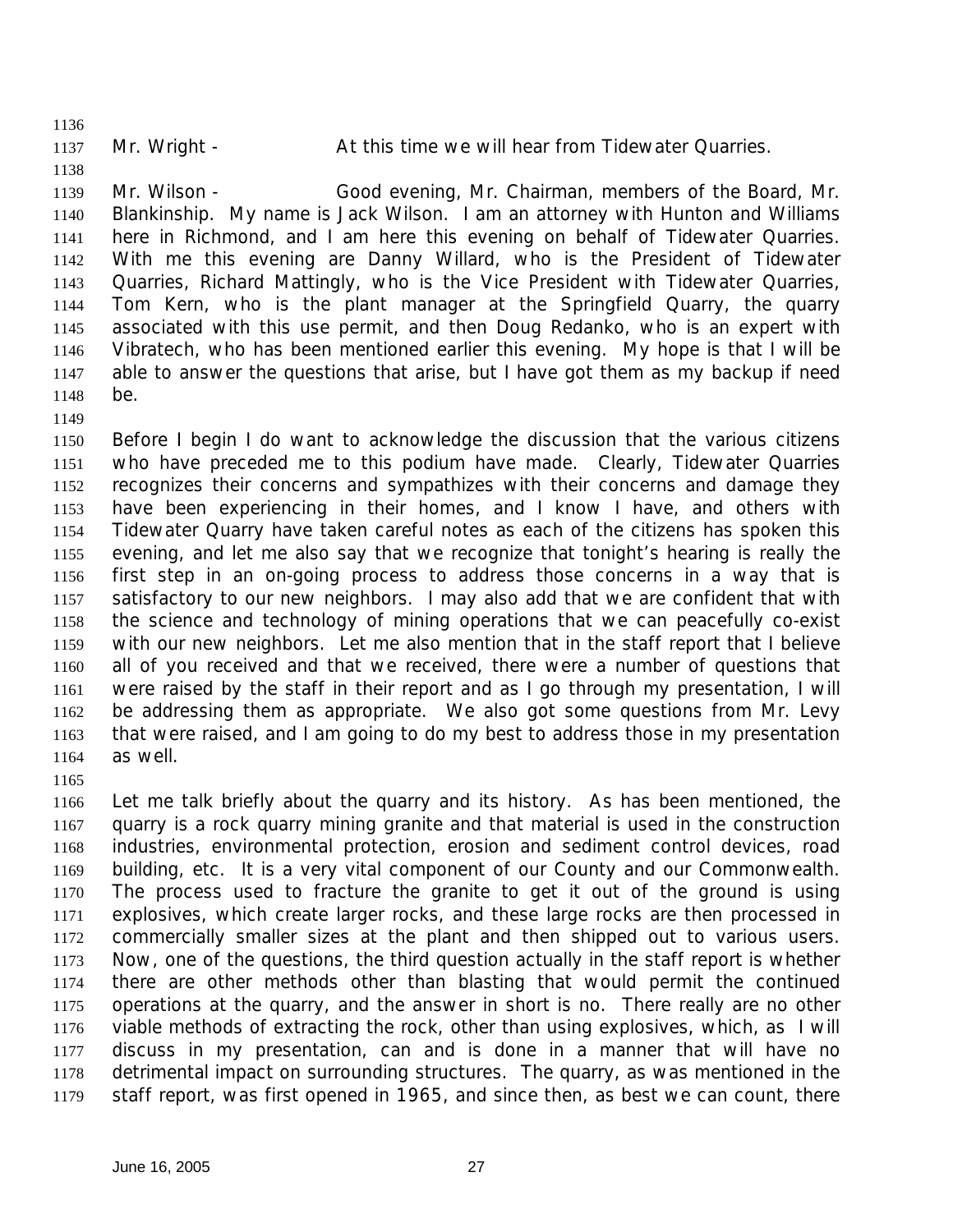have been 17 different conditional use permit renewals, the most recent being in April 2004, and at the 2004 renewal, there was no citizen opposition at that meeting speaking against the renewal of the permit. Let me give a quick overview of the quarry that you can identify some of the various components, so that we can make sure we are all oriented.

 First of all, clearly, we have I-295 here. The quarry boundary is shown on this map. Not all of the quarry property, because it actually goes out to Staples Mill Road. The County Landfill is located in this area and then we have the new subdivisions of Hartley Plantation, Winterberry and Summerberry. The processing plant that I made mention of earlier is located in this area of the quarry. This is where essentially the larger rocks that are extracted from the face of the quarry are processed into smaller commercially saleable components, whether they be large rocks, rip rap, or smaller pieces for gravel. That is all done here. Then you've got the scale house where the trucks enter and exit out to Staples Mill Road. Obviously this area here is the pit itself, where all of the blasting activity takes place. Now, one of the questions raised, actually the first question raised by staff in the staff report is whether the location of the blasting has changed over time, and whether it has actually moved closer to the affected neighborhoods, and what I've got here, and, unfortunately, I just got this today, because I didn't have a whole lot of time to get it, in response to the staff report, and I tried to use it on the overhead and it just really didn't show very well, but basically using the same methods you can see up there, (referring to rendering), this is the portion of the quarry located next to the landfill. This blue line right here shows where the top of the quarry was located as of November 4, 1998. This red line here shows where the top of the quarry was as of January 6, 2004, (referring to rendering) so this is the area where most of the activity has occurred. What is important to note is that this line here has not changed. This is the edge of the quarry closest to the subdivision and there has been no change in that direction really over the last six years, or clearly since most of these homes have been constructed. Most of the activity has been in the westerly direction towards the landfill.

1212 Ms. Dwyer - Before we lose that point, may I ask a question, Mr. Chairman.

1215 Mr. Wright - Sure.

1217 Ms. Dwyer - If the quarry can be moving to the west, wouldn't the homes on the western portion of this picture be more affected now than it would have been earlier?

 Mr. Wilson- Clearly the activity has moved a little bit closer to here, and we'd probably be closer to the homes that are in this area than when it was obviously further back, but these homes in here, this is the 1998 aerial photograph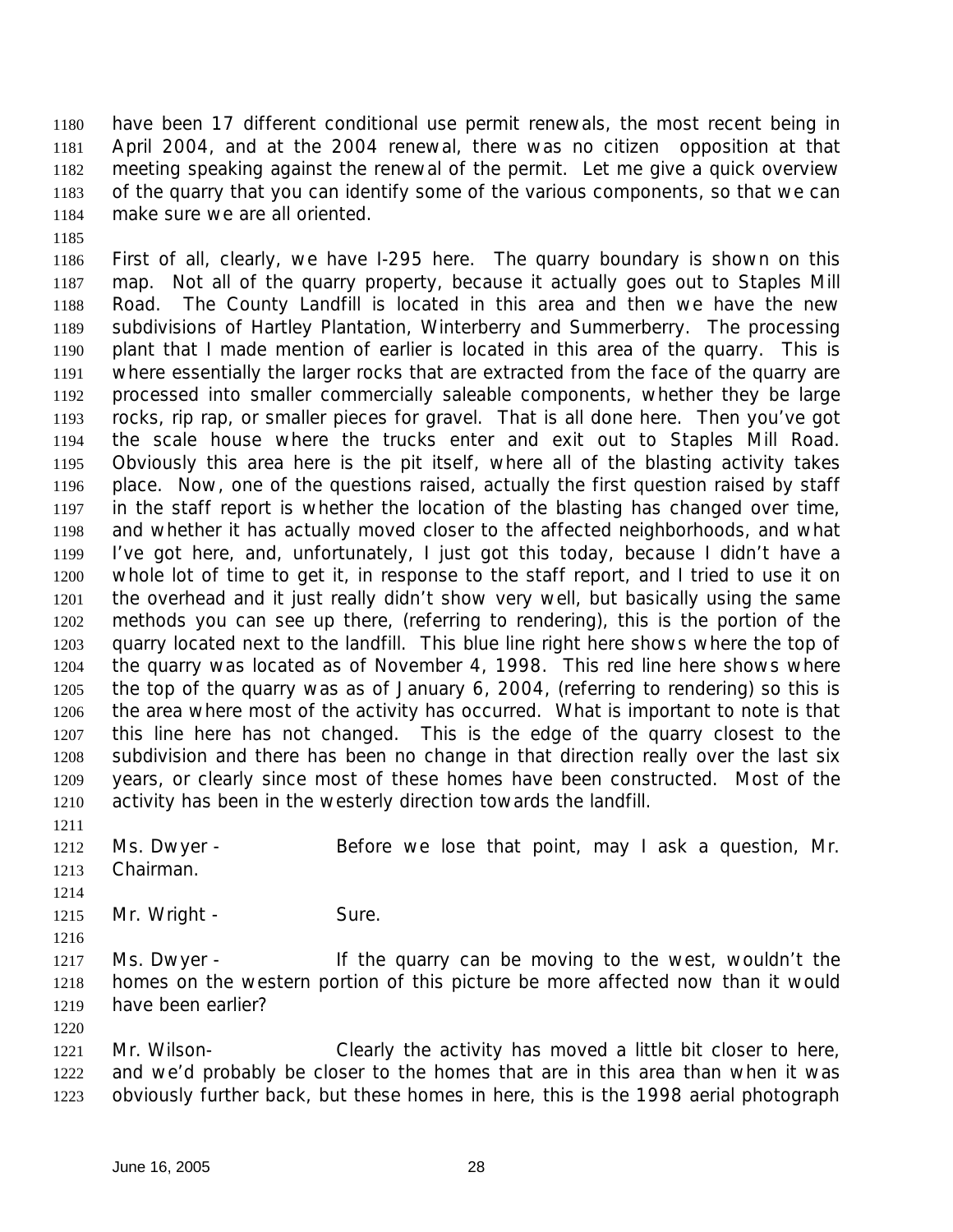and none of those homes are even located in that area at this time, so, again, most of the activity that has occurred has been in this area within the last six years. So, it probably hasn't been a significant change that homes in here would feel because since they have been there, the activity has been occurring.

 Also, let me mention that in the 40-year history of this quarry, this is, to the best of our knowledge, the only time that we can identify that there has been a Show Cause Hearing related to any of the quarry operations. Clearly, there was nothing else mentioned in the staff report that would suggest that at any time in the history of the quarry that there had been a Show Cause related to any of its conditions.

 Again, as we start this evening, we need to recognize that first and foremost that this is a quasi legal proceeding and really the burden is on those seeking to revoke the use permit to show that Tidewater Quarries has violated the condition of the permit, and as the Chairman mentioned at the outset, that evidence needs to be convincing evidence that the Tidewater Quarries has violated its condition. Specifically the condition that we are talking about tonight is Condition No. 22 which relates to blasting. That condition contains two elements. The first is that the blasting must be in conformance with Virginia Department of Mines, Minerals and Energy Standards, and the second is that the amount of explosives is limited to 1,000 pounds per time delay. Those two are very objective standards set in place to ensure that if those standards are established that there is not an endangerment to the public, health and safety, and so if you can establish that the objective standards are being met, you can, therefore, establish that the public is being protected. So, what I want to do first of all is look at both of those two elements separately. Each of you has a notebook that was prepared and under Tab 1 of that notebook are two reports from the Department of Mines and Mineral Energy that show complete compliance with all of those standards. Again, the first element of Condition No. 22…

 Ms. Dwyer - Excuse me, Mr. Wilson. I have a question about your earlier statement. Condition No. 22 says "Blasting shall be conducted in conformance with the standards of the Virginia Department of Mines and shall not endanger the public health and safety." It seems to me that those are two separate elements that if one could, that is not meant to be in favor of one side or the other, I am just trying to clarify the condition. At any rate, it seems to me that there are two elements that one could comply with the mine standards, but then there is a separate question as to whether beyond that, the safety of the public has been endangered.

1264 Mr. Wilson - And I will address the actual public health and safety component as separately and apart, but I think the only way you could establish, perhaps, that there has been a violation or endangerment of the public health and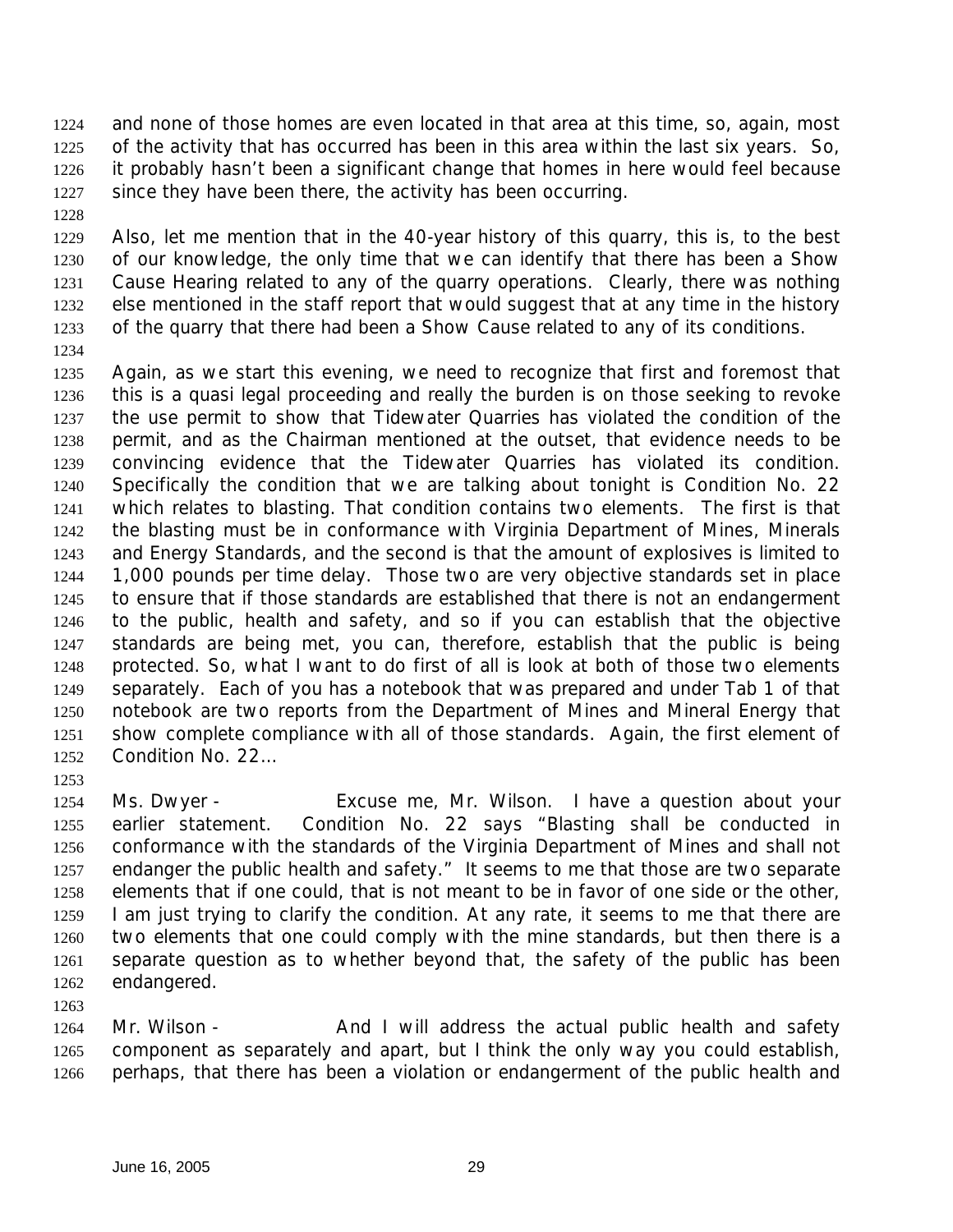1267 safety would be to look at some of the objective standards that the State has put in place to ensure that the public is protected. 1270 Ms. Dwyer - Well I understood you to say that if the standards are met, then there is no public endangerment. That was your earlier statement. 1273 Mr. Wilson - I will show you that even beyond complying with those two standards, that there is no endangerment to the public, health and safety. 1276 Mr. Kirkland - I agree with Ms. Dwyer. We have two separate issues there. 1279 Mr. Wilson - I will address that issue as well. But again, going back, first of all, to the first element, under Tab 1, are the reports from the Department of Mines, Minerals and Energy. The first report is a report that was provided to Mr. Kerns, and again, I have highlighted the language on the first page of that report that indicates that the record, seismograph report, ground vibration, air blast levels are within the deemed and prescribed limits, and that is a report, printed date June 2 of this year. Ms. Harris - We received an inspection report dated April 19, 2005 and this one is dated June 2. I noticed that under the safety regulations for drilling, we have a category checked here as S on the April report, but that is not checked on the June 2 report. Do you know why? 1292 Mr. Wilson - I am not sure what report you are referring to from April. Ms. Harris - They seem to be identical reports, but they are different. I just checked. Mr. Blankinship, can you see? 1297 Mr. Blankinship - If you look at the key just above the safety regulations, the S means it was satisfactory. Nothing there means that they did not inspect that particular element of the operation, so they may have inspected explosives one day and drilling a different day. Mr. Wilson - This inspection, the June 2 one, the one I've got in the tab was related to the blasting explosives, that is the issue before us this evening. Ms. Harris - OK. I just wondered why the difference in the reports. 1307 Mr. Wilson - Again, just the difference of inspection that was conducted and the report that was generated based on the inspection that was conducted. More recent than even that is the letter that is also behind Tab 1, a letter dated June 8, 2005, to Mr. Silber, the Director of Planning, and if you will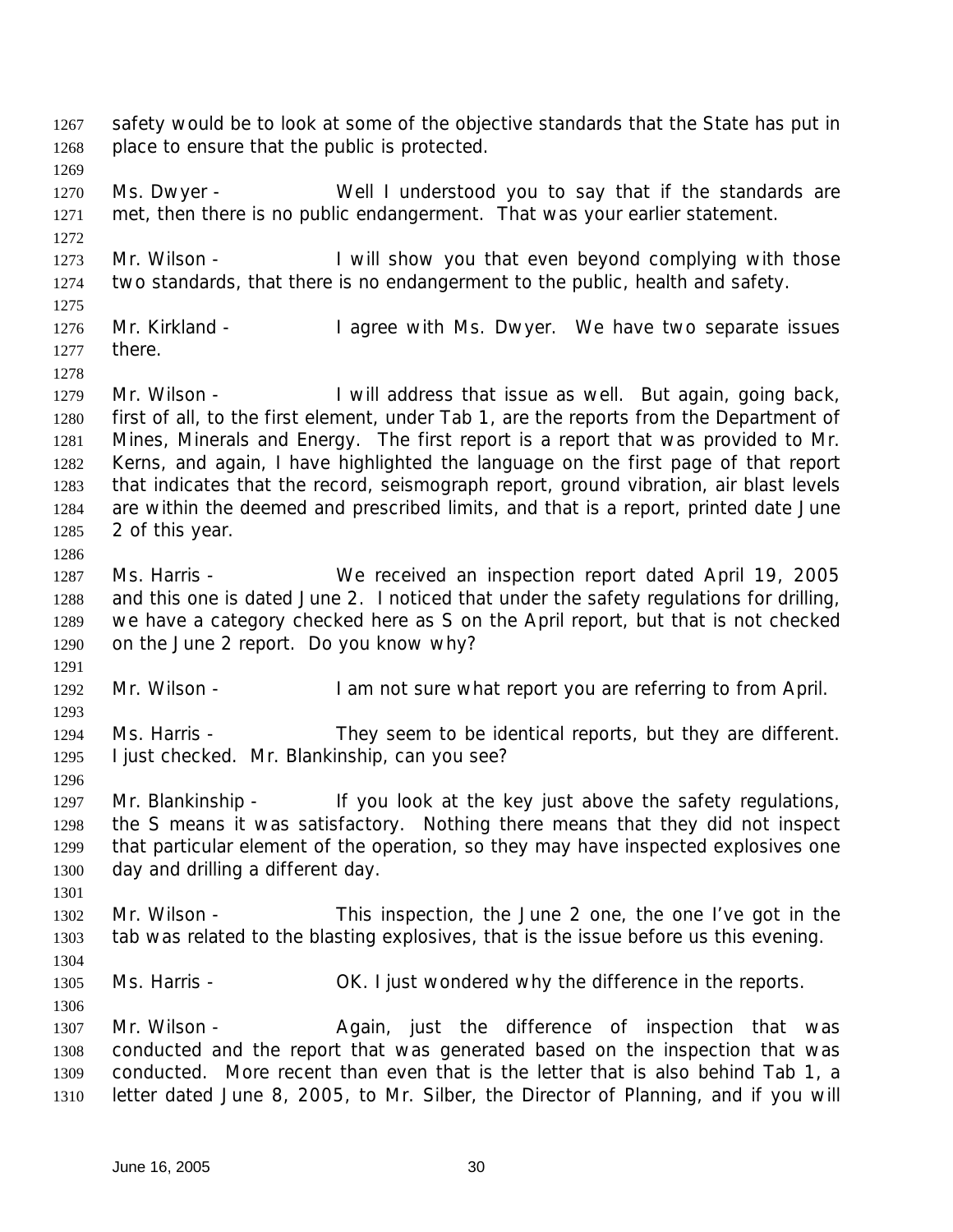look at Page 2 of that letter from Mr. Banner, who is a mine inspector supervisor. I highlighted the language there that again reads that these readings are well within, or all within the stated limits for ground vibration and air blasts and comply with the regulations, and further indicates that he has reviewed all the blasting records from 2003 to the present and they are all in compliance with the State regulations. So, again, before you this evening one of the components of Condition No. 22, had Tidewater Quarries complied with all the new regulations, the two reports from earlier this month indicate that they have been in full compliance. They reviewed all the records and there have been no violations of the standards since this permit was issued in 2004.

 Ms. Dwyer - On that point on the seismograph readings, were the data supplied average data or were they looking at maximum readings?

1325 Mr. Wilson - They were looking at each individual blast report. They would show the actual seismograph readout from each of the blasts that were conducted during the period of time.

Ms. Dwyer - So there was no averaging, in other words.

1331 Mr. Wilson - And I will show you later on how that is done in a later exhibit, but you are correct. No averaging was done looking at each one of the blasts.

1335 Mr. Wilson - Then the second component of Condition No. 22 again is to ensure safety is that there was a 1,000 lb. per time delay maximum, and under Tab 2 of the notebook, you will see the various reports. Each one of these is submitted to the County on a quarterly basis and if you will go over to the column maximum pounds per delay, you can see that throughout the duration of this permit, there has never been an instance where the quarry has had an excess of 1,000 pounds per delay, and this permit was issued on April 22, which starts about on Shot 13, on the first page, you will see that that shot was 737 pounds on April 28, is the highest there has been since this permit was issued. So, again, based on the data submitted to the County and available for inspection, the quarry has been well within the 1,000 per ton delay maximum required in Condition No. 22, which also then goes to the second question raised by the staff in the report and that is whether the frequency and the severity of the blasting has changed over time. And the answer to that can be seen in the blast reports that have been submitted to the County for several years. Generally, and this has not changed in the last few years, there are between 35 and 45 shots per blast at the quarry per year. They are not spaced evenly. It is not that there is one a week. Some weeks there could be two in a week, and then you may skip a week, but on average, 35 to 45 blasts per year, and that has been fairly consistent. Thus far this year there have been 26 blasts. As the exhibit at Tab 2 shows, the amount of explosives used per delay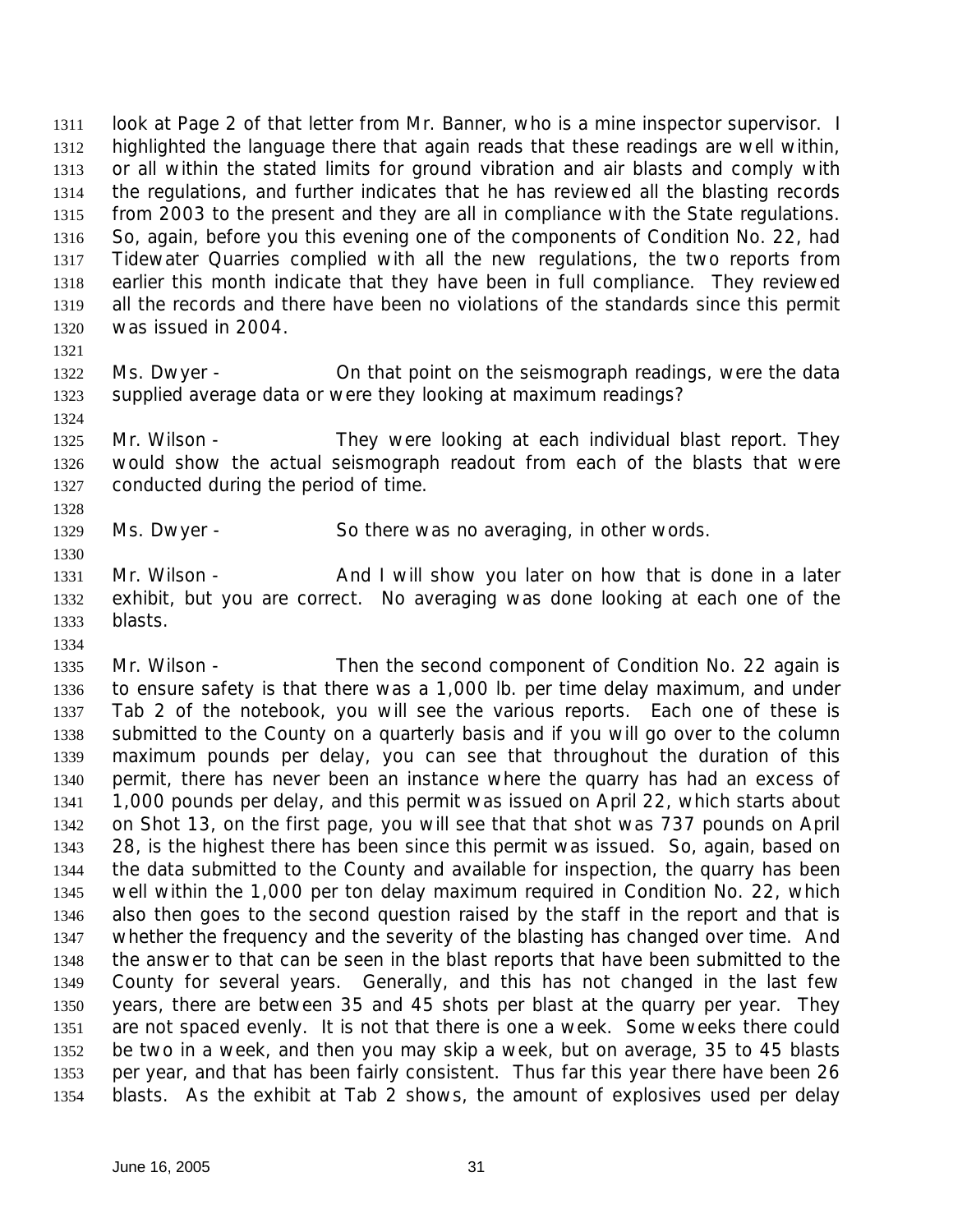has, in fact, been decreasing since this permit was last renewed in 2004. As you go work your way back through Tab 2, you can see the maximum times per delay where at the beginning of the permit they were in the 700 to 600 range, and as you get more recent, they are in the 300 pound to 400 pound range. 1360 Ms. Dwyer - Why is that? 1362 Mr. Wilson - I will explain that there has been a difference of approach in how the quarry is blasting, different methods that they are using, and I will get into this a little bit later, lowered some of the shelf height at which they blast. Some don't require as much explosives. A number of the blasting techniques that have been put into place to further reduce the pounds per delay that are necessary to extract the rock for the business. Ms. Dwyer - I noticed that there were eight blasts in March of this year and if you would blast during other months in the preceding year, why where there so many blasts in March? Mr. Wilson- That one I would have to turn over to one of the plant managers. 1376 Ms. Dwyer - Has he been sworn? Mr. Wilson- He was earlier, yes, ma'am. This is Tom Kern. He is the plant manager. 1381 Mr. Kern - Tom Kern, Plant Manager. Your question was about the amount of blasts or number of blasts in March. That was more because of the factor of the size of the blasts that we have. We need a certain amount of stone broken up to crush and produce for that stone. They were a lot smaller shots so that we had to increase the amount of times we shot for that month. It is based on our sales and the needs for what we have for our sales. Ms. Dwyer - So it might be a function of the fact that the maximum pound per delay was smaller in March, so they had to have more frequent blasting in order to extract the amount of rocks you needed. 1392 Mr. Kern - It depends on the location of where we are in the quarry, and it may have been a smaller size shot, and smaller face height on that. 1395 Ms. Harris - And in view of the complaints we have heard tonight and the letters we have received, do you think that 50 blasts a year, we've already had 25, and we have half a year to go now. Do you think that is excessive?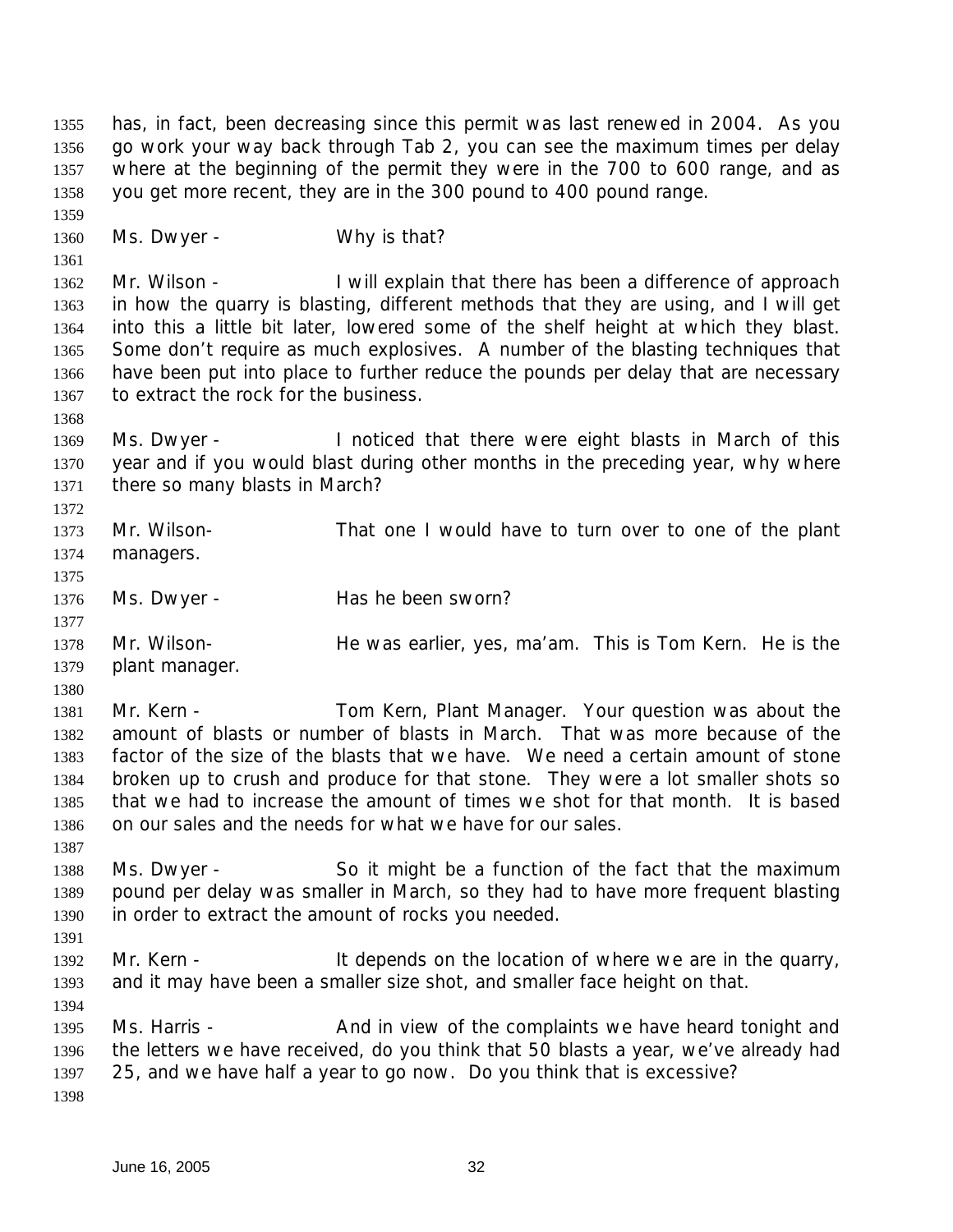1399 Mr. Kern - Again, I think the issue is not, and we can talk later on about the frequency of blasts, and that is one of the things that we will discuss, I think, through the presentation, the pros and cons of less frequent blasts and so forth, but again, I think, and I don't have any reason to believe that the quarry is going to be far out of its normal range of 35 to 45 blasts per year. It is 26 now roughly half way through the year and if it continues at the same pace, it would be at 52, which would be seven more than usual, but, again, based on the history, we would expect somewhere between 35 and 45 blasts.

 

- Mr. Wright You had 40 in 2004, I believe.
- 1410 Mr. Kern And again, it varies, anywhere between 35 and 45 on an annual basis. That is about right.
- 1413 Ms. Dwyer And our conditions do not limit the number of blasts per year or limit the frequency in any way.
- 1416 Mr. Kern No, it doesn't. Again, it talks about compliance with the State standards and the pounds per delay.
- 1419 Mr. Wright We limit the hours and the days of the week.
- 1421 Mr. Kern We do limit the hours, Monday through Friday, between 9 and 5, but not the number of blasts on an annual basis.

1424 Mr. Wright - And so I guess what I wanted to reinforce there, that shows again we've got the two objective standards in Condition 22, the Division of Mines, Minerals and Energy Standards that we have to meet and the reports show that we are in full compliance with the State standards. The second objective criteria in the condition is that we have to be at 1,000 pounds per time delay or less, and we have shown through the reports that that requirement has also been satisfied, and I believe that meeting those two objective standards helps insure that the public is protected and that the health and safety of the public is protected. And that is what I want to address some of those other things in a bit more depth, so that I can provide some comfort to the citizens that even with those limits, the health and safety of the public is being protected. As we have had some discussion this evening from some of the citizens who have spoken, a blast or shot at the quarry actually produces two separate effects. You've got a ground vibration and then the air over pressure, and both of those effects can be measured and there are scientific studies to show the effects of each of those on people and on structures. Now, if I can do this right, and in your book at Tab 3 is the data that shows the vibration from the blast out at the quarry. And it is a little bit complicated, just because again we are not using averages. We are trying to use the specific blast data for 2003, which are the blue dots, 2004 which are the green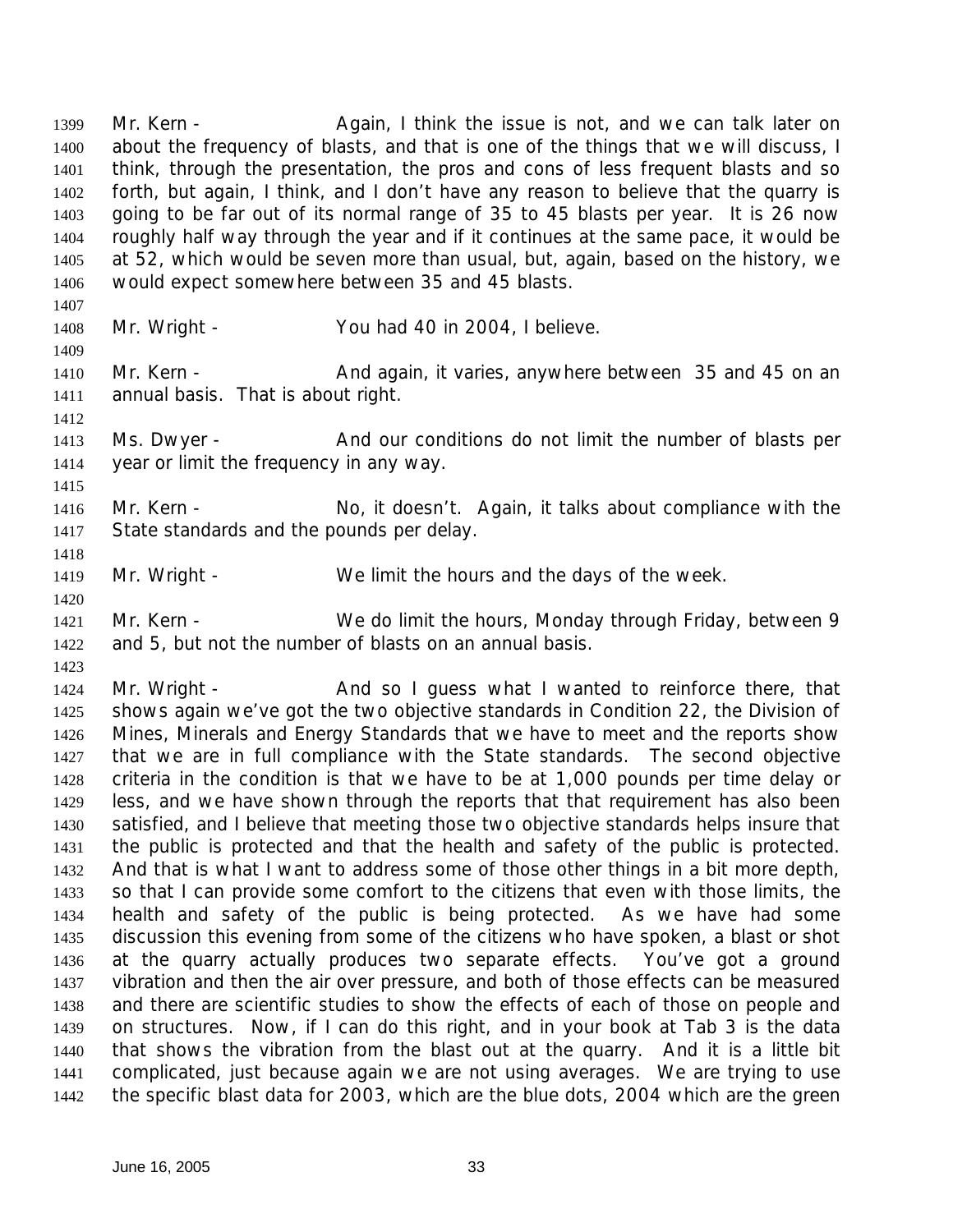dots, and 2005 which are the pink dots. Each of those blasts the data is shown on this graph, and there are two components that we look at when we are trying to determine whether we are acting in compliance with safety regulations. First of all, this line here that I am showing (referring to rendering) is the threshold for structural damage. The scientific study has shown that if you are blasting below the peak particle velocity shown at this line, that damage to structures will not occur. This is the level at which damage will occur to dry wall, which is the most sensitive component in a house. If you had plaster, the line would actually go down here. We did hear a gentleman earlier speak about how he had in one of his homes plaster ceilings and plaster walls and had not experienced any damage. His house would be more sensitive than those were dry wall. So, this is the level at which if you are below, no damage to dry wall should occur, dry wall being the most sensitive component of a house. No structural damage will occur. If you are above this line, then damage is possible, not by any means certain, but if you exceed that threshold, damage is a possibility. 

1459 Ms. Dwyer - May I ask a question about this study? What was considered damage to dry wall in this study?

 Mr. Wilson - This study comes from the U. S. Bureau of Mines and it is a long-time scientific study and I assume it cracks the sheetrock.

 Mr. Redenko - Doug Redenko at Vibratech Engineers. The study originates from the U. S. Bureau of Mines and what the criteria is for is to preclude damage to residential type structures, and as the attorney said, it is for the most sensitive part of the structure, which is the plaster interior of the structure and it is to preclude the opening of cracks or the lengthening of existing cracks in plaster on lathe-type construction, which is an older type of construction versus modern drywall.

Ms. Dwyer - So, there is a crack in drywall or separation of drywall?

1475 Mr. Redenko - It is the weakest part of the drywall, which would be where the two panels come together and are taped over and then spackled.

Ms. Dwyer - That is what this study would have considered damage?

Mr. Redenko - Yes, threshold damage is that minimum level.

 Mr. Wright - Can we get a copy of that study to see what conditions it was conducted under and how it was carried out?

1485 Mr. Redenko - Yes, sir. We can provide you with that, sir.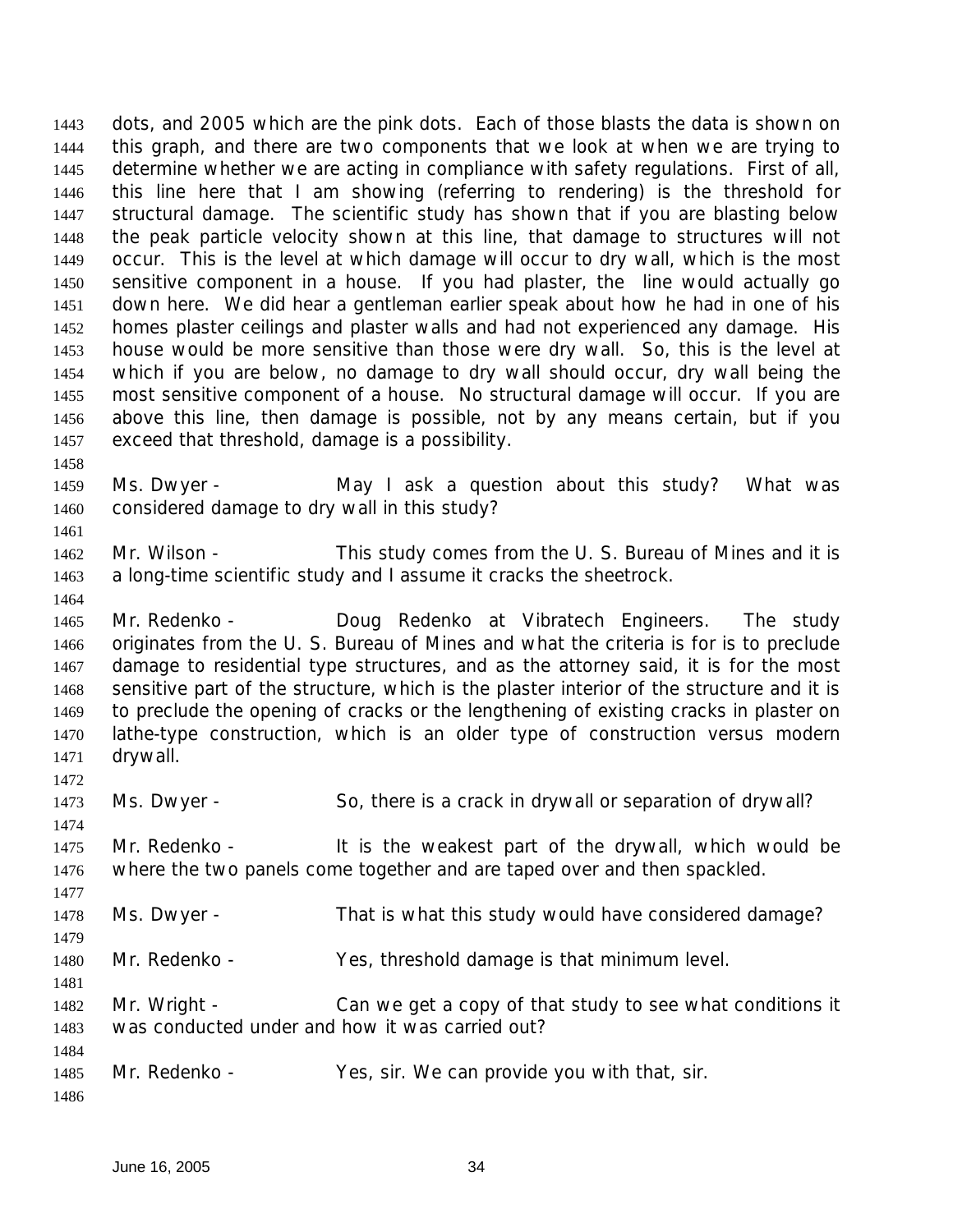1487 Ms. Dwyer - There have been some concerns about glass, as well. How does glass rate in terms of sensitivity to vibration?

 Mr. Redenko - Yes. The Bureau of Mines has also studied that aspect of it and the component of blasting that is most sensitive to, let me back up. When they blast there are two things that happen. There is a vibration that travels through the ground and then there is an air concussion that travels through the air, and the criteria for the air concussion is to preclude damage to the window panes of the glass. The level that the Bureau of Mines has selected is a function of the microphone, the frequency of the microphone that is utilized. The microphones that are utilized at the Tidewater operation are 2 hertz microphones, so that level is 133 db. The level that it would take to cause damage to a properly constructed window is about 170 db. If it were a poorly constructed window, that level would be around 140 to 150 db, so the 133 db level is significantly below the damage threshold for glass.

 Ms. Dwyer - Could ground vibration cause glass damage or damage to windows as well?

 Mr. Redenko - If the level were exceedingly high above this particular site, above the dry wall criteria, yes.

 Mr. Kirkland - Wouldn't it make a difference where these studies were conducted? I mean, we have different conditions of the soil, we have different topography. Would a study conducted somewhere be applicable to the situation that is here?

- Mr. Redenko The Bureau of Mines studied this particular phenomena for over 60 years.
- 1517 Mr. Kirkland Where?

Mr. Redenko - Various parts of the United States.

Mr. Kirkland - Have they done a study here at Tidewater Quarries?

 Mr. Redenko - I don't believe there was a study done at that Tidewater Quarry, but the data that the Bureau of Mines collected was at various mining operations, aggregate operations, limestone, granite, coal, construction blasting, all different types of blasting. They looked at a variety of types of structures, sizes, heights, ages, over this 60-year period of collecting data, and this particular criteria was the culmination of a series of research papers that were put together prior to development of that particular criteria along with the data that was collected during this research.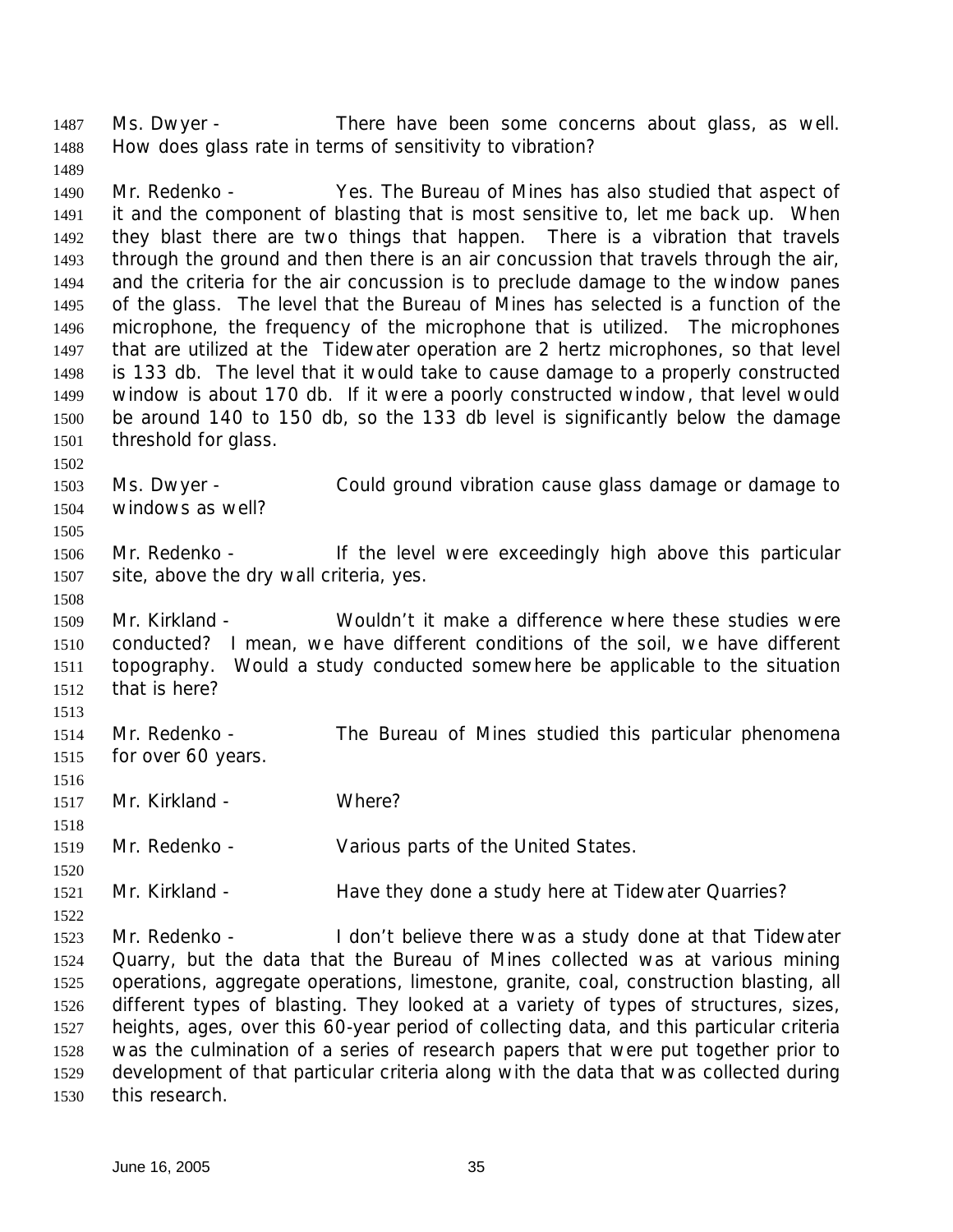Mr. Wright - Something this significant, could the study be done here to determine the impact of this particular operation? We have hundreds of homes out there that are experiencing difficulty. These are not pipe dreams. These people have physical problems.

1537 Mr. Wilson - And again, I think, Mr. Chairman, one of things that we will address is on a going forward basis is what can we do to work with this community, work with these neighbors to further investigate on their concerns, their issues, what problems they are experiencing, what solutions there are to those problems, but again, as I mentioned earlier, I think the staff report mentioned there could be other issues at play other than the quarry that are causing these problems. And one of the things that we will propose later on is creating a mechanism where we can have an ongoing relationship and dialogue with those citizens who have those concerns, who are experiencing those problems with their homes, so that we can try to get to the bottom of what is causing those problems.

 Mr. Kirkland - I don't know how it is going to help anything, unless you have some scientific data. When you set this blast off, it doesn't affect these houses over here?

1552 Mr. Wilson - And that would be part of that process, first identifying and collecting the data, then working with those to do the testing and analysis that would need to be done, because, again, if it is a function of the quarry, then the quarry will then look to see what it can do to correct the situation, but it is just as easily likely that all that work and investigation may show that it is from a cause unrelated to the blasting, could be related to, as the staff report mentioned, the shrink swell soil in that area, could be related to vibrations from 295, any number of other possibilities, but I think it is now incumbent on the quarry to work with these communities to try to identify specifically what is causing their concerns.

- Mr. Wright - We have had no reports. Our staff has monitored this. We have no reports that you have violated these conditions, these limits. We know that. If we had, we'd of been on you long ago. You have complied with these conditions, but the conditions may not be sufficient to protect the properties in the vicinity.
- 
- 1568 Mr. Wilson And as I mentioned in the beginning, this is really the first step of a process to try to get to the bottom of the problems that these citizens are experiencing with their homes. Some of them may be related to settling or other issues, but we are going to try to work with these communities to try to identify what those problems are, and then figure out solutions to those problems, and if that results in modifying operational characteristics of the quarry, clearly that would be something that would need to be done. But before we start modifying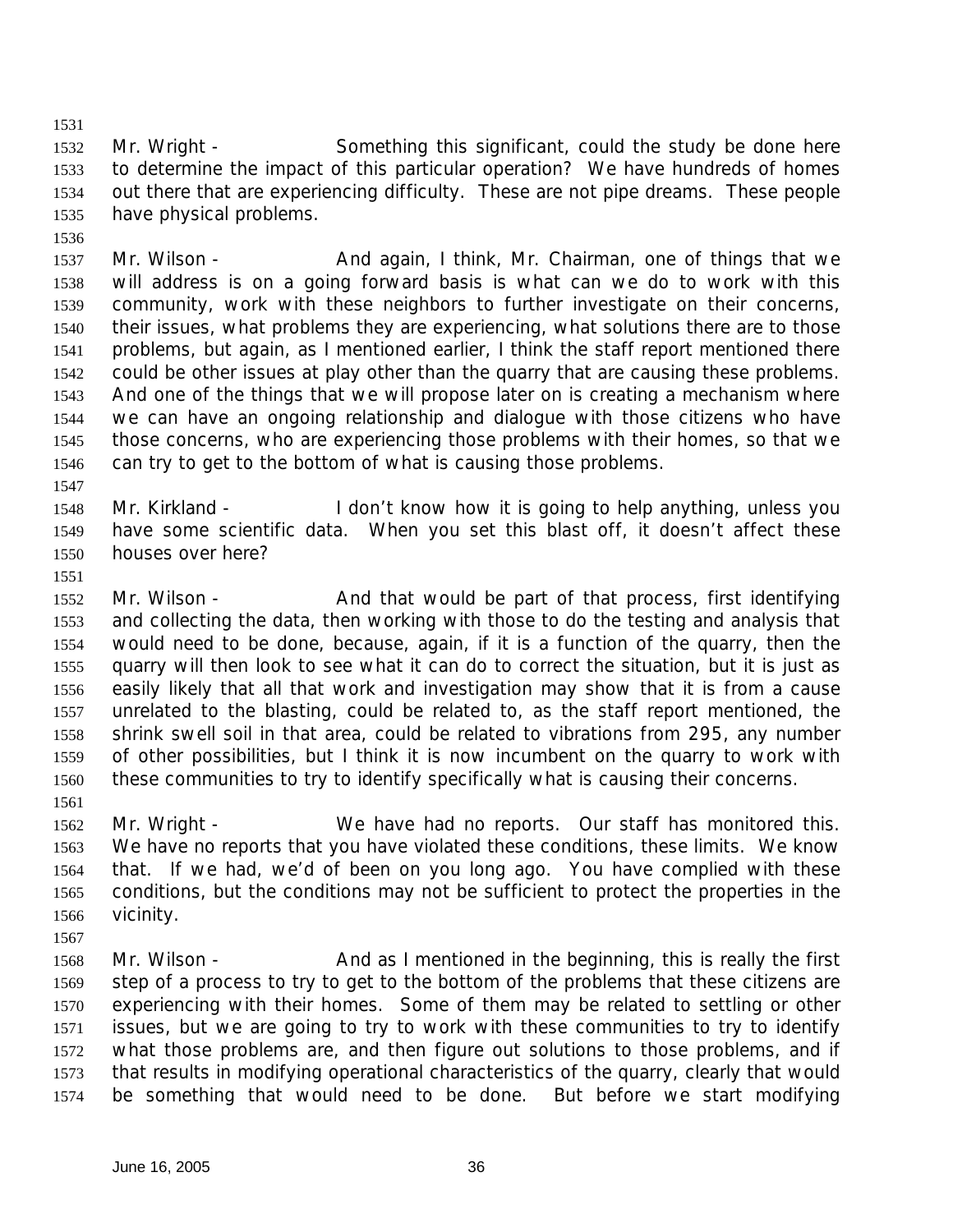conditions at the quarry, sometimes those could be counter productive, and I am getting way off my presentation now, but the notion that has been discussed, the frequency of the blast. Is there a certain frequency? Well, the number of blasts, for example. Yes, we could clearly reduce the number of blasts in order to maintain the quarry and an operation characteristic those blasts levels might have to be higher. So, there is going to be the trade off of less frequent blasts with a higher, perhaps more powerful blast, or do we go to much smaller blasts, but do them more often. Those are the types of discussions that we think we want to have with the community to try to get some consensus in the community as to how best to address their concerns. Again, from tonight's standpoint, what we are looking at, what is sort of the legal process of "Are we in violation of our permit?" and when I looked at the objective standards and Condition No. 22, we are not in violation.

Mr. Wright - We know that. We don't know about the other part of it.

 Mr. Wilson - The only evidence that we have before us in terms of data is, No. 1, this charge here which is the only established standard that we have before us. Again, from the U. S. Bureau of Mines says this, based on 60 years of study, several sites around the country, that this is the threshold for damage or potential damage. If you are below what Tidewater Quarry consistently is, and these are not averages. These are all of the data points for the last two and a half years and at no point, no blast, has Tidewater ever exceeded that threshold. That is the only standard we have before us tonight. So, when we look at that standard, yes we have heard concerns about sheet rock cracking, and I am not minimizing those at all, but we can't automatically say because Tidewater is blasting that those sheet rock cracks are caused by the blasting. The only object to that we have is this, and it doesn't show that to be the likely result. 

 Let me go to the next tab, which is in your book behind Tab 4. This is a comparison of vibration levels from various activities. One of the most important things I think to know here is that at the very bottom of this scale, again as the velocity increases, either the perception or the damage will increase. You can see at the very lowest threshold is the human perception for vibration, and that is consistent with everything we have heard tonight. People will feel a blast or a shot at the quarry, because the human body is very sensitive and will register, will react and feel that particular vibration. As you work up the scale, you can see that this is the average vibration level from blasting at Springfield Quarry. That is the average of all the dots that you saw on the previous page. Clearly that level is in excess of the threshold for human perception, so there is no doubt that people feel the blasting at Tidewater Quarry. But what we need to do is again go back up to here (referring to rendering), which is the threshold for cracking of drywall, and again that threshold is much higher than the average vibration level at Tidewater Quarry, and, again, is much higher than any single blast at Tidewater Quarry from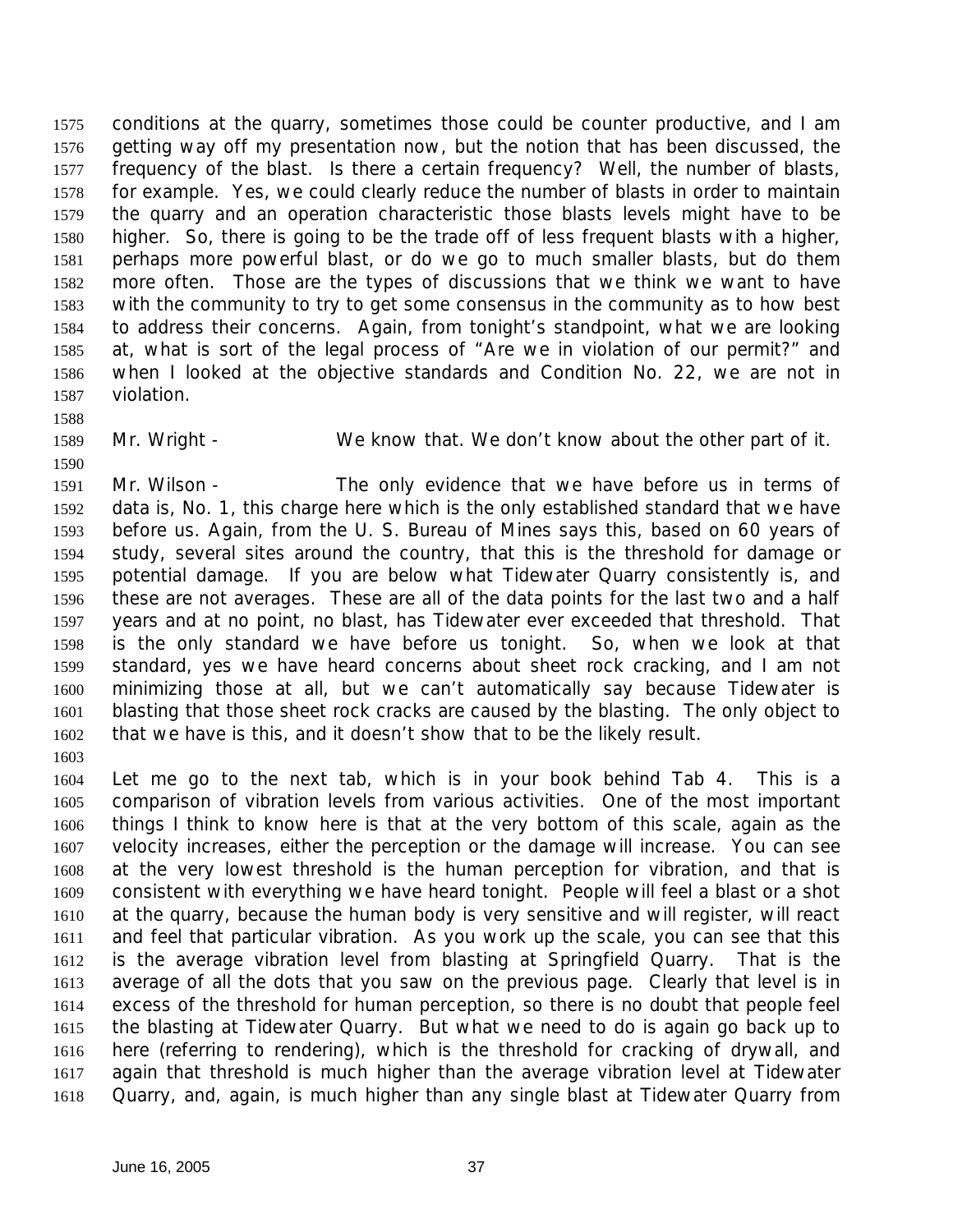2003. Some of these other activities that are identified here, vibration levels due to human activity, and now I, for one, I have four kids. When they are in and out of school, slamming the doors, up and down the steps, the house shakes. Those are the types of activities that are included in that draft. Some of those vibrations from a door slamming, throwing the book bags on the floor, running up and down the steps, get to these levels where the whole house shakes. You've got issues out here. You have to be at this threshold (referring to rendering), this level of vibration at the far extreme to get cinderblock cracking. The foundation cracking that we are talking about is well in excess of any of the vibrations that are occurring from Springfield Quarry. This chart is not big enough. I'd be halfway to the American flag up here to show the threshold level for concrete cracking. For the driveways and so forth, are by 10 times if not more than the vibrations at the quarry. 

 Ms. Dwyer - Looking at this chart, this may be true, I assume, say for a single incident, like, for example, a single blast versus or the average blast versus a typical blast or environmental activity, but this doesn't show effect over time of a multiple impact, and that is a question that I have about the activity – they've been doing this for 40 years, and people will probably be living in their homes for long periods of time, so while an individual circumstance might not rise to the level of breaking plaster or dry wall, the cumulative effect of that over time may have that damaging effect.

1641 Mr. Wilson - And that is a concern that we, again, we had an information fill which was mentioned earlier. We had that on Tuesday night and so we heard that concern voiced Tuesday night, and again we have heard it this evening. And the question was, well again, even though the vibrations from each individual blast are well below the threshold for damage, would the cumulative effect of those vibrations cause structural fatigue and long-term damage, and so that was something I had planned on addressing, and the answer is that the cumulative effect of blasting over time is built into those permissible limits that we talked about on the previous graph with the dots, and again that is part of that study that has been tested and proven, and the reason is, that in order to have a cumulative effect, you must exceed the criteria repeatedly for damage. If you are not creating any damage or exceeding the criteria on a regular basis, you are not going to have any cumulative effect and structural damage on a long-term basis. And so, if you have repeated violations below that threshold, there is no damage that can occur whether on an individual basis or on a cumulative basis, based on the studies that have been done by the U. S. Bureau of Mines. That is factored into that threshold line that we looked at on the chart with the dots on it. 

 Ms. Harris - I have a question. This comparison of vibration levels was prepared by whom?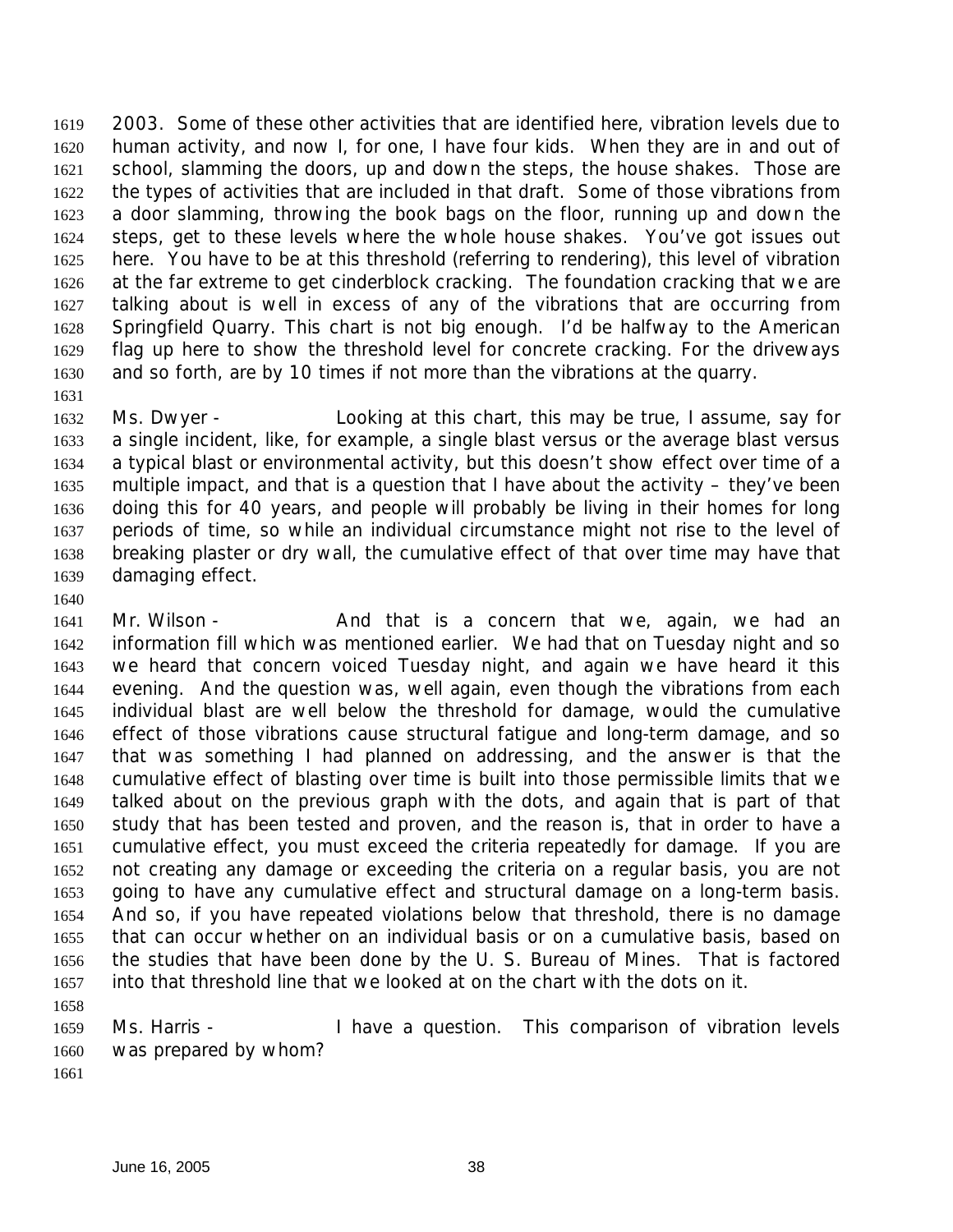1662 Mr. Wilson - This was prepared by Vibratech based on studies both from the U. S. Bureau of Mines and other data that they looked at, and again, for example, the threshold cracking for dry wall number is the number that we looked at before on the chart that showed the threshold for damages.

 Ms. Harris - I find it difficult to believe that the average vibration level compared to the vibration from vacuuming, for garbage disposal or a washing machine is more. I have a problem with believing that.

Mr. Wilson - Let me have Mr. Redanko explain that to you.

1673 Mr. Wright - We have got to have quiet to get this hearing on, please. Let's be fair. Nobody jumped on you or made any remarks when you all were testifying. Let's let these people put their case on, please.

1677 Mr. Blankinship - Can you specifically address Mr. Levy's questions about the frequency of those vibrations?

1680 Mr. Redanko - Sure. The purpose of this graph was for informational use. A lot of times I get questions. Well, we measure in terms of peak particle velocity and the levels from the blasting are .1 or .2. Well, what does that feel like? And I guess my comments were taken out of context and what I did for this particular graph is I looked for everyday activity that people would be familiar with, and basically took our seismograph that we normally monitor blasting with and subjected it to those everyday activities to see what those levels were. For comparison purposes for individuals that may not have experienced a blast or not familiar with what is .1 or .2 inches per second, so that was the purpose of this particular graph to give you that feel, because I get asked that question all the time. 

 Mr. Blankinship - The frequencies of these vibrations. Could it be true that a washing machine, for example, causes more displacement but at a higher frequency, and, therefore, causes less damage.

 Mr. Redanko- Well, again, the purpose of giving you the comparison was to give you an idea of what the amplitude was, what does it feel like. The frequency of the blasting, as we saw from the graph, was typically between 10 and 20 Hz. The frequency of some of these things, it would vary, depending on the speed of the motor. I don't know what the speed of the motor of a washing machine is or the garbage disposal, or something like that, but we could measure the time history and we could see what that frequency was. I don't have that information available to me right now, but, again, the intent of it was, is for comparison purposes of what is that level of vibration. And I could have easily said, "OK, let's set the seismograph up next to the Interstate Highway and measure the amplitude of the vibration from the Interstate Highway to give you a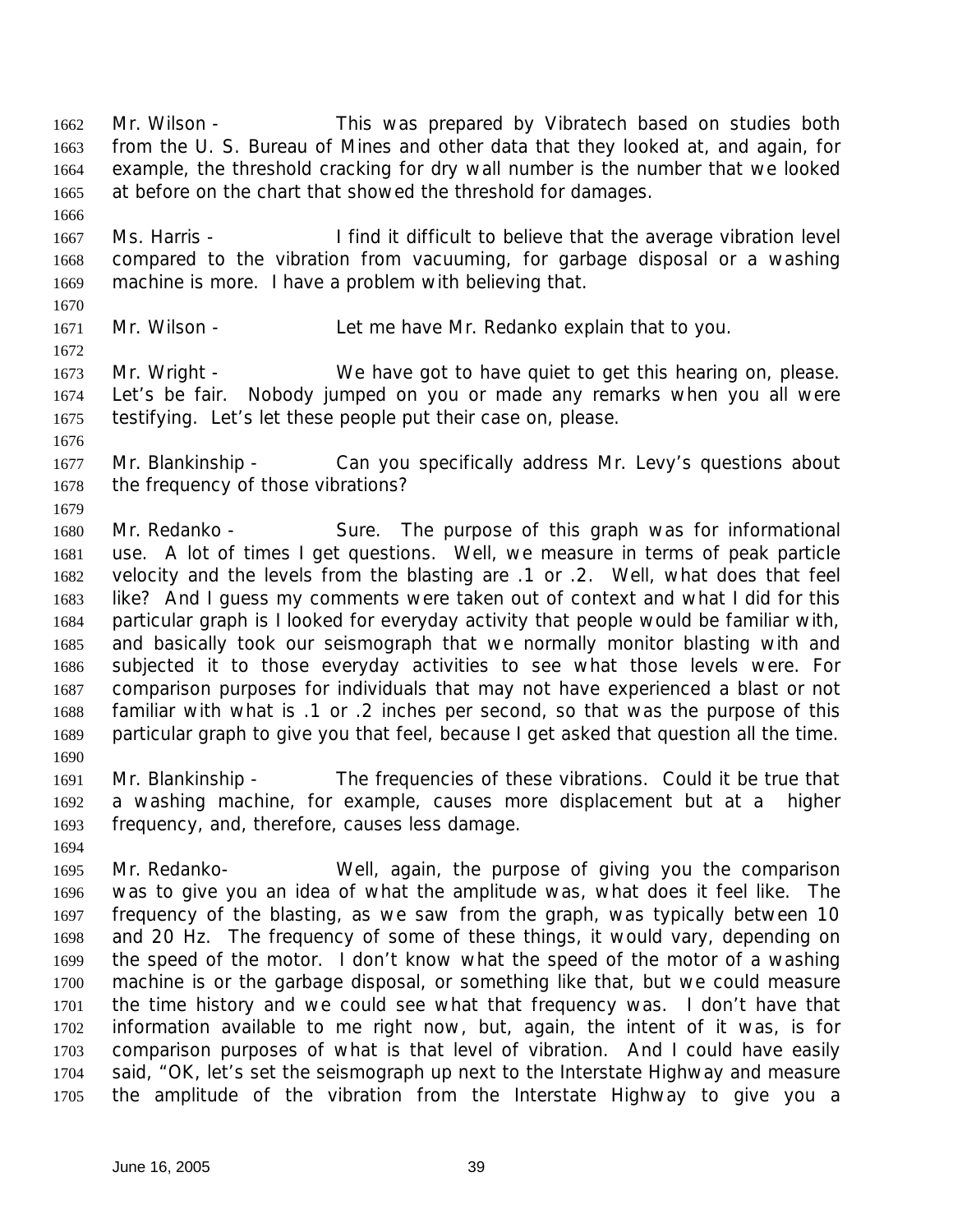comparison or that type of thing. What I did, as I said, I set up the sensor on the floor and I ran a vacuum cleaner next to the sensor. I sat the sensor up on my counter top and ran the garbage disposal in my home. I set up the sensor near my wife's washing machine to see what level of vibration that was, so that was the purpose of this particular graph.

 Ms. Dwyer - Measuring human perception, the earthquake that we had not too long ago, and several people have mentioned that, and I experienced that, too, so that will help me maybe appreciate the perception. How does that earthquake, in terms of human perception, compare to a blast?

1717 Mr. Redanko - The earthquake, can we go back to that one (referring to rendering)? The permanent seismograph that is at Tidewater Quarry actually recorded the earthquake and the level that the seismograph recorded of that particular earthquake was in this level right here, the upper range of most of the data at the Tidewater Quarry. It was about .14 or .12 inches per second, but an earthquake is an entirely different animal than blasting. An earthquake typically produces much lower frequency, ground vibrations, typically on the order of .1, .2, .3 Hz. The duration of the earthquake is much longer than the duration of ground vibration from blasting. Most of the duration of the vibrations from blasting at Tidewater Quarry are about a second, whereas the earthquake is several seconds long. And then finally, the amplitude of the vibration from an earthquake would be a function of where you are with respect to the earthquake. I don't know where the particular epicenter of this earthquake was, but earthquakes typically occur at some depth within the subsurface, oftentimes several kilometers, and the epicenter may be several kilometers away from the Tidewater Quarry, but yet it was strong enough and it traveled far enough that by the time it reached the Tidewater Quarry that level of vibration was very similar to the levels that were produced by the blasting. To give you an idea of the power of an earthquake, we are all familiar with Richter magnitudes, and if you look at the energy that would be produced, say by a magnitude 6 earthquake, in order to produce a magnitude 6 earthquake, the energy from that earthquake would be equivalent to detonating all the explosives that are ever consumed in the United States in a whole year, at one time. That is the power and the energy of a magnitude 6 earthquake, so it is a very large dynamic event compared to the blasting.

1742 Ms. Dwyer - How similar is that in terms of human perception?

 Mr. Redanko - In this particular case, yes, the perception of that amplitude was about the same, the difference being the frequency and the duration of that particular event.

1748 Ms. Harris - At what depth are you blasting?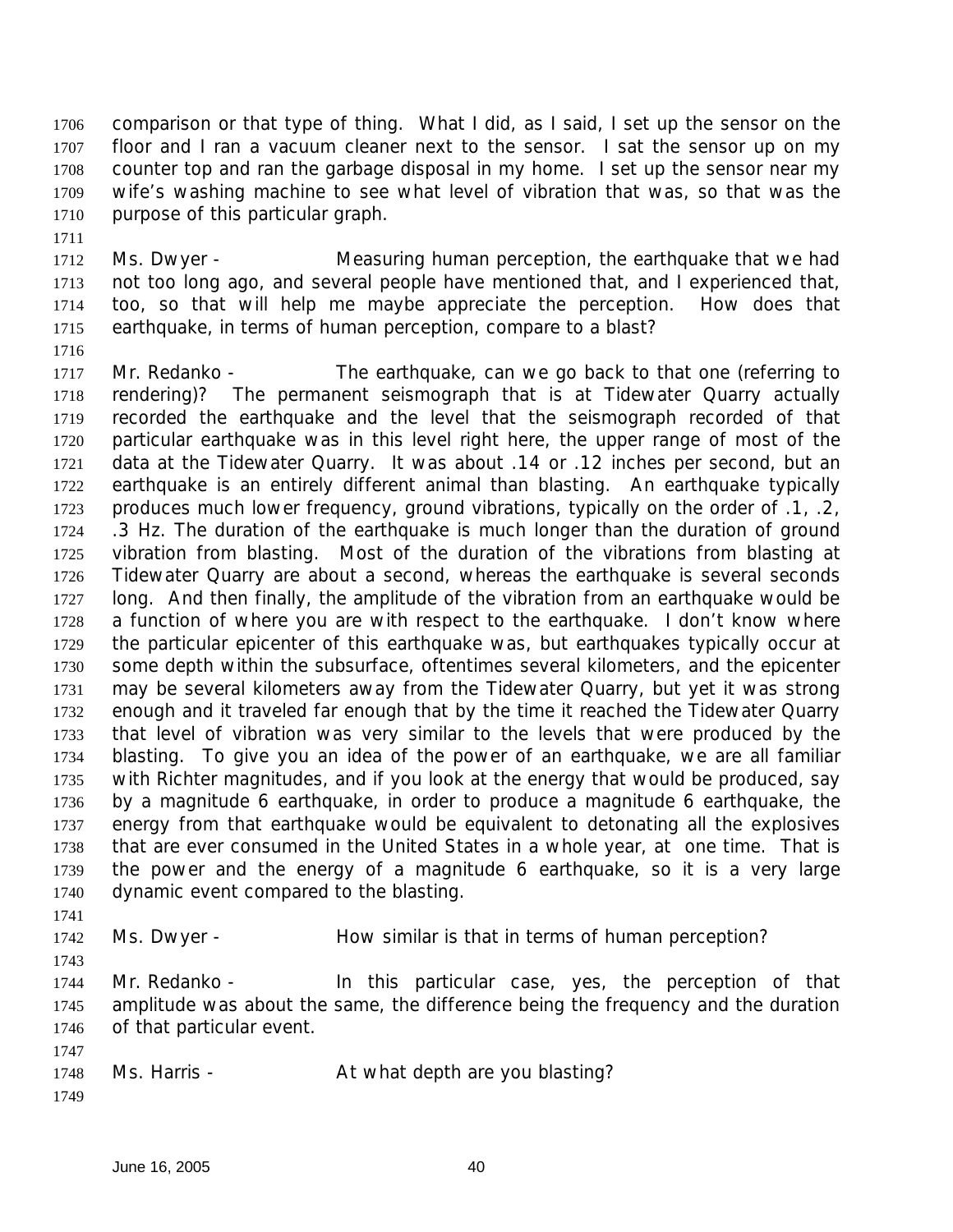1750 Mr. Redanko - The depth in the quarry is, I believe, about 150 feet below the surface, in general. The quarry is in benches, so at some times that distance may vary by 50 to 100 feet, depending on what bench the blast is on.

1754 Ms. Harris - And has that increased over the years?

 Mr. Wilson - Most definitely it has increased over the years, but in the most recent time, probably not, but I think the bottom elevation of the quarry is about 200 feet below the surface.

 I intend to address some of those questions that Mr. Levy had raised and I think we have already addressed a few of them, and will continue to address them. One of the questions, again, has been whether the numbers were averages and I have already indicated those were not averages, but those are individual data points. I also questioned whether only some or all of the blasts were monitored, and I think I indicated all the blasts were monitored, and I will address some of those other issues, but that one, for example, what is the bench height? Normally, there is between 40, 50, perhaps 60 feet. We are down about 200 feet to the bottom of the pit, below ground level. This is granite, Petersburg, so those are the types of questions, but I think we have answered some of them, and I will continue to answer those as we go through to do the presentation.

 Let me go to the next chart, which is a little bit busier and you may have a more difficult time reading the specific data points, but those aren't as critical as just the general view that you get with this. The third chart is, again, and it is behind Tab 5 of your notebook. This is, you recall I mentioned that there are two components of a blast. You have got the ground vibration, which we have been discussing thus 1777 far, and the second component is the air over pressure, and that, Ms. Dwyer, is the question you had raised about where does glass break, where was the problem with glass breakage? And that is what this chart represents. Again, the blue area are the blasts from 2003, the pink from 2004, and the green the blasts in 2005. Again, this is the graph that measures the air pressure, what the people feel that hits against the house, a rattle or shakes the windows, or whatever they were experiencing. You can see, perhaps, down at the bottom, and the two notes, you can see the second note that the air over pressure level required to crack a windowpane is 150 db. The standard recommended is 133 db. The 133 db. Line is represented there at the yellow on this chart, and again, so the150 db. well above the chart, and that is the level at which you would experience breaking of glass, based on all of the scientific studies. This, again, shows the recorded data from the Tidewater Quarries that the permanent seismograph, as well as a portable seismograph, that had been located in around Hartley Plantation, Winterberry and Summerberry since 2003. Clearly there was one that reached closer to the maximum standard, but still well below the recommendation. What is important to note here, again, and as I mentioned earlier, was some changes in the blasting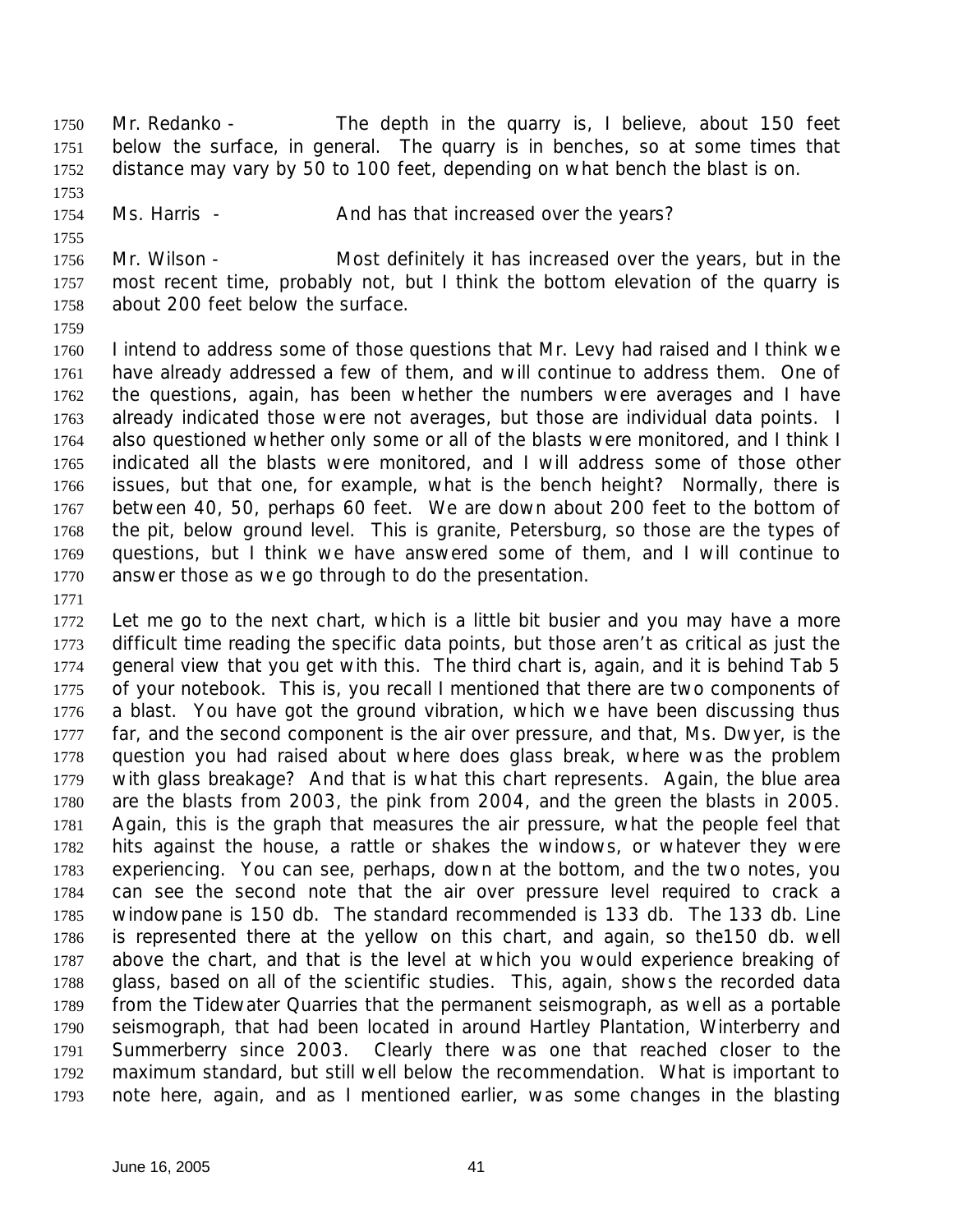technology and the blasting techniques are those generally on a downward trend. You can see from 2004 you are probably averaging in this range, in 2005, averaging a much lower air pressure or air over pressure a number. But again, what this chart does and shows as did the previous ones is that based on all of the scientific data that is available to the industry, that the numbers that are being produced by Tidewater Quarries are well below the threshold for damage and, therefore, when you couple that objective data with the scientific standards that are in the industry, couple that with compliance with the State standard, couple that with compliance with the County's requirements of the thousand pound per time delay, there is absolutely no legal basis to conclude that Tidewater Quarries is in any way in violation of Condition No. 22 of the Conditional Use Permit.

 Let me also just address some of the practicalities of the blasting at the quarry. First, the operations of the quarry are governed by many Federal, State and local agencies, ranging from ATF because of the explosives involved, down through the State, as we discussed, down to the County Planning Department. All of those agencies have various oversight responsibilities to assure that both the public and, in fact, the employees health and safety are protected, with respect to the operations of this quarry. When it comes to blasting, violation of any of the requirements, from any of those agencies, could have severe consequences, ranging from fines to revocation of the permit, to a number of significant consequences, and, again, in the 40 years that this quarry has been in operation, we are unaware of any sanction related to blasting at the quarry. The quarry has never violated the limits established by the County, or the State, and be assured if there was some such violation, Tidewater Quarry's internal procedures would never permit a repeat occurrence. Most likely, had there ever been a violation, the Virginia Department of Mines, Minerals and Energy, as well as Henrico County, would have the operations of the quarry under a much closer microscope, and so clearly it is in Tidewater Quarry's interest to insure that it is well below the standards that have been established by all the regulatory agencies from a safety standpoint and to insure that the public's safety is protected. So, clearly, Tidewater Quarry's interest is to insure that the public health is protected and the data that we have presented shows that it is in full compliance with those requirements. So, let me again just summarize the scientific data shows that the blasting at the quarry, based on the scientific data, coupled with the experienced data from the quarry, can't be the cause of the damage to the homes that the citizens are concerned about tonight based on all of the data we had before us. Again, that is not to say that these citizens can't feel the vibrations, because they can, and you saw the level at which the human body can perceive these vibrations is much lower than the level, for example, that dry wall can be damaged. So the fact that these citizens feel the vibrations and then see damage to their homes, it is logical for them to assume that the vibrations are causing the damage. But again the objective scientific data shows that that is not the case. It is also important to note that the staff report, as I mentioned before, suggested at least two other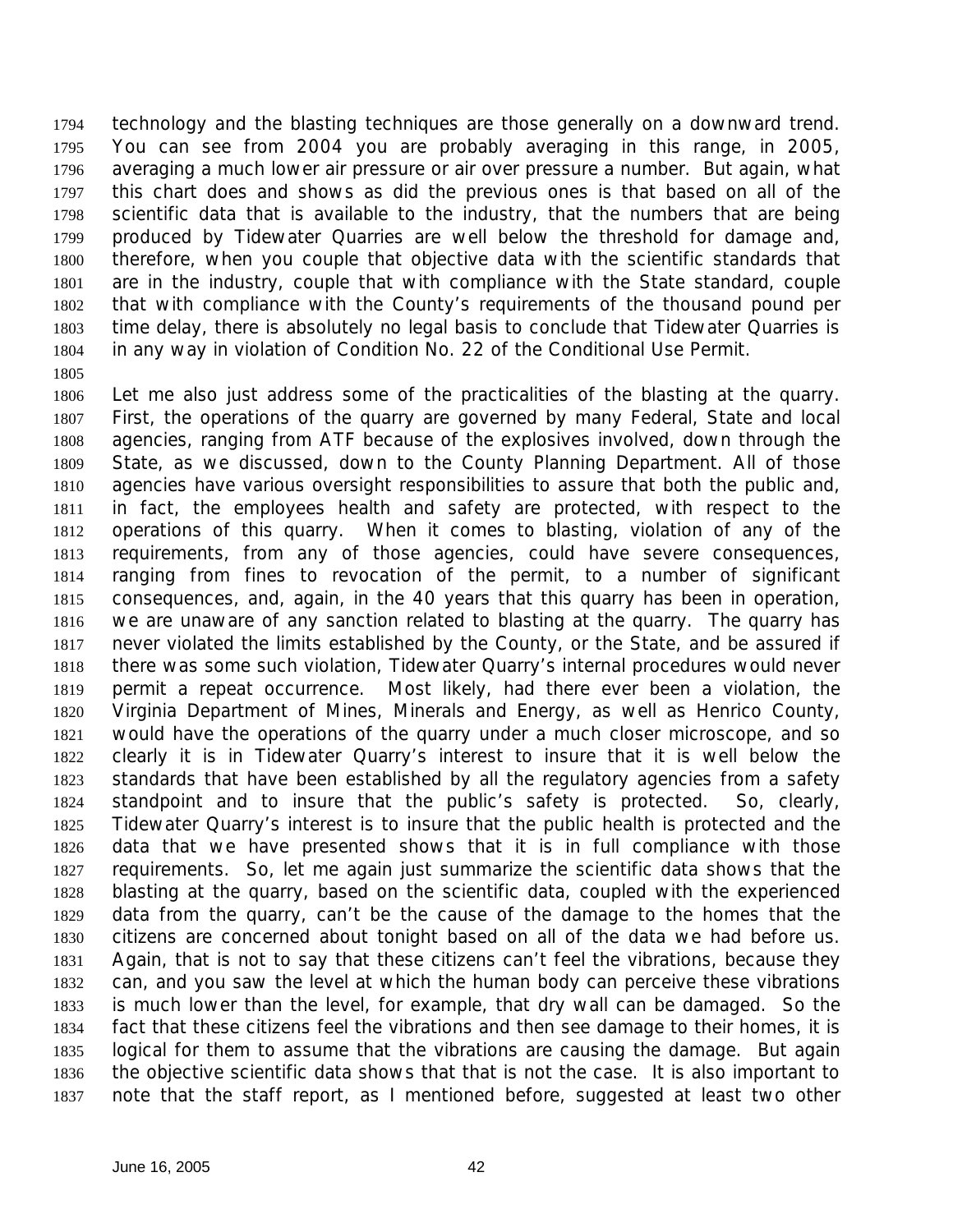issues might be involved in this situation and could be contributing or causing the damage to the citizens' homes. There was reference in the staff report to I-295, the increased traffic and the vibrations caused by 295 and the truck traffic on that, as well as the issue of shrink swell soil and the impact that that can have on foundations and homes. I live in Chesterfield County, so I am well aware of the shrink swell problems that Chesterfield County has experienced, and know the damage that swelling and shrinking of soil can cause to homes, similar to the damage we are hearing about tonight. And so that is an issue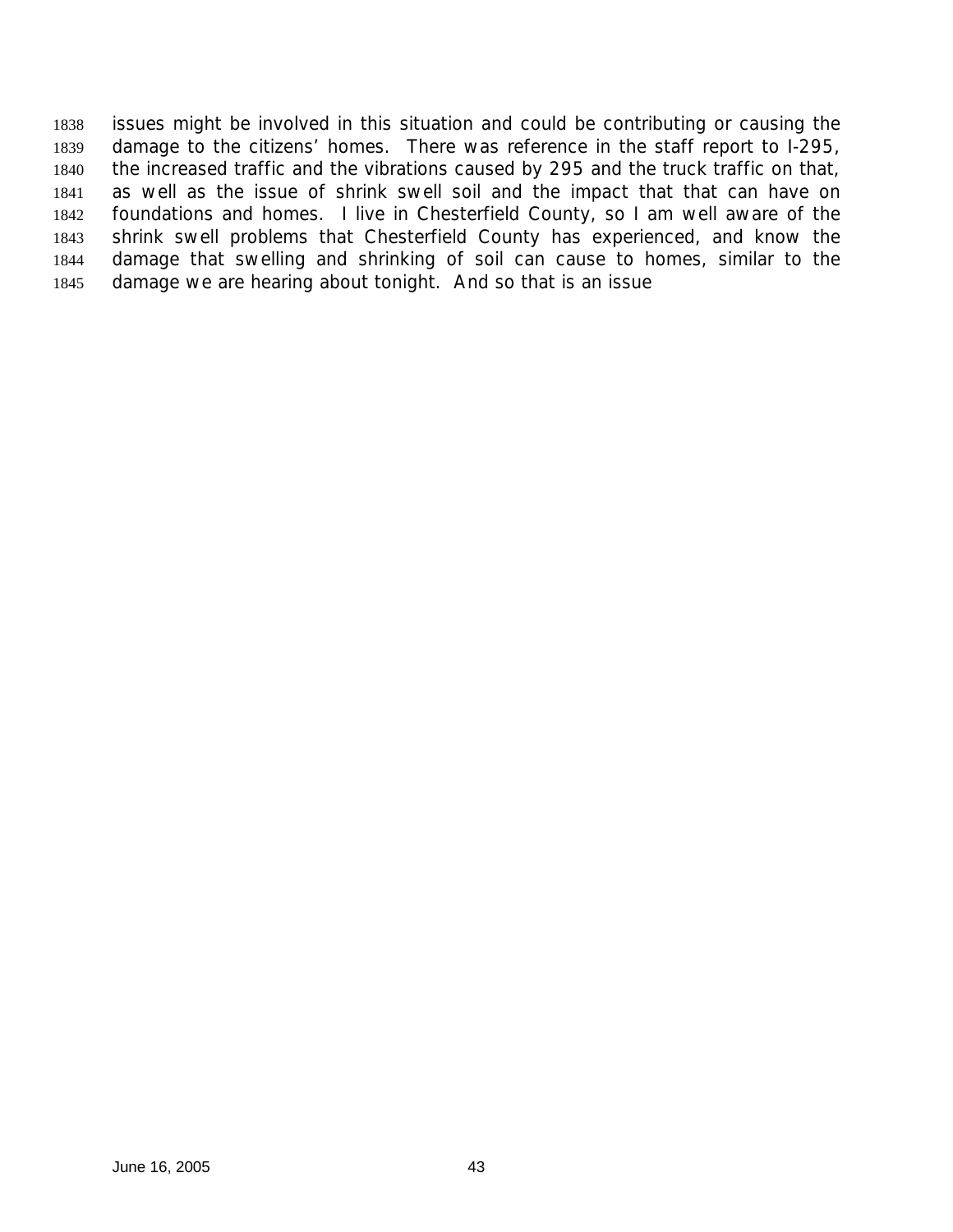that I think clearly needs to be explored, and I think Tidewater Quarry will want to be part of that exploration.

 In short, there is no legal or scientific basis to conclude and there has been no legal or scientific evidence presented here tonight to support the allegation that Tidewater Quarry has violated Condition No. 22 of UP-9-2004 and clearly nothing presented tonight draws that necessary, convincing legal clause or link between the damages the citizens are discussing and the operations of the quarry. Now that said, I could be finished, because that essentially is what I think our burden was tonight to show that we are not in violation of Condition 22 of the permit.

 But that is not where I want to stop tonight, because I think that it is important that we also communicate to you and the community that Tidewater Quarries wants to be a good neighbor. As we talked about, it has been in operation for 40 years, and really for 30 of those 40 years, it was all alone. There were no homes near it. There were no citizens, no new homes being built, etc. It now knows clearly that housing developments have moved closer to its operations and it can no longer operate without an ongoing dialogue with its neighbors, and it needs to make sure that it operates in a way that is sensitive to their concerns. In fact, soon after Mr. Kern became the plant manager, he undertook some efforts unilaterally, on his own, prior to receiving any notice of this process or any significant number of complaints. He undertook some efforts to change the blasting techniques, to further reduce the effect of the blasting. He changed the type of explosives to a different type that would minimize or further reduce the impact. Changed the actual blasting company that he contracted with, because he wanted to get a company that was more comfortable working with. He reduced the bench height in the quarry. We have had some discussion on that. Reducing the bench height reduces the amount of explosives that would be necessary to generate the rock. He altered the time of the sequence of the delay in the blast, to further move the vibration levels higher out of the range where damage could occur, or people could feel the house vibrating.

 He increased the stemming in each of the holes, and that is one of the blasting techniques that he implemented to further minimize the impact on the community, and these are the changes that were implemented earlier this year, and those results were the ones you could see on this graph. Those changes were implemented in this time frame, and since that time frame you can see generally, for example, the air pressure, air over pressure reducing. When you get back to this first chart, you can see that the pink dots, which are the 2005 dots, are lower and further on this axis than they had been in previous years. Those are the effects of the changes in the blasting techniques that Mr. Kerns implemented.

June 16, 2005 I think it is also important to note that we did hear a number of concerns from citizens this evening, but in my notes a lot of those were in the 1999-2000 time frame. Clearly they are still experiencing the vibrations, but some of the concerns that they voiced relate back into the earlier time period when these numbers, for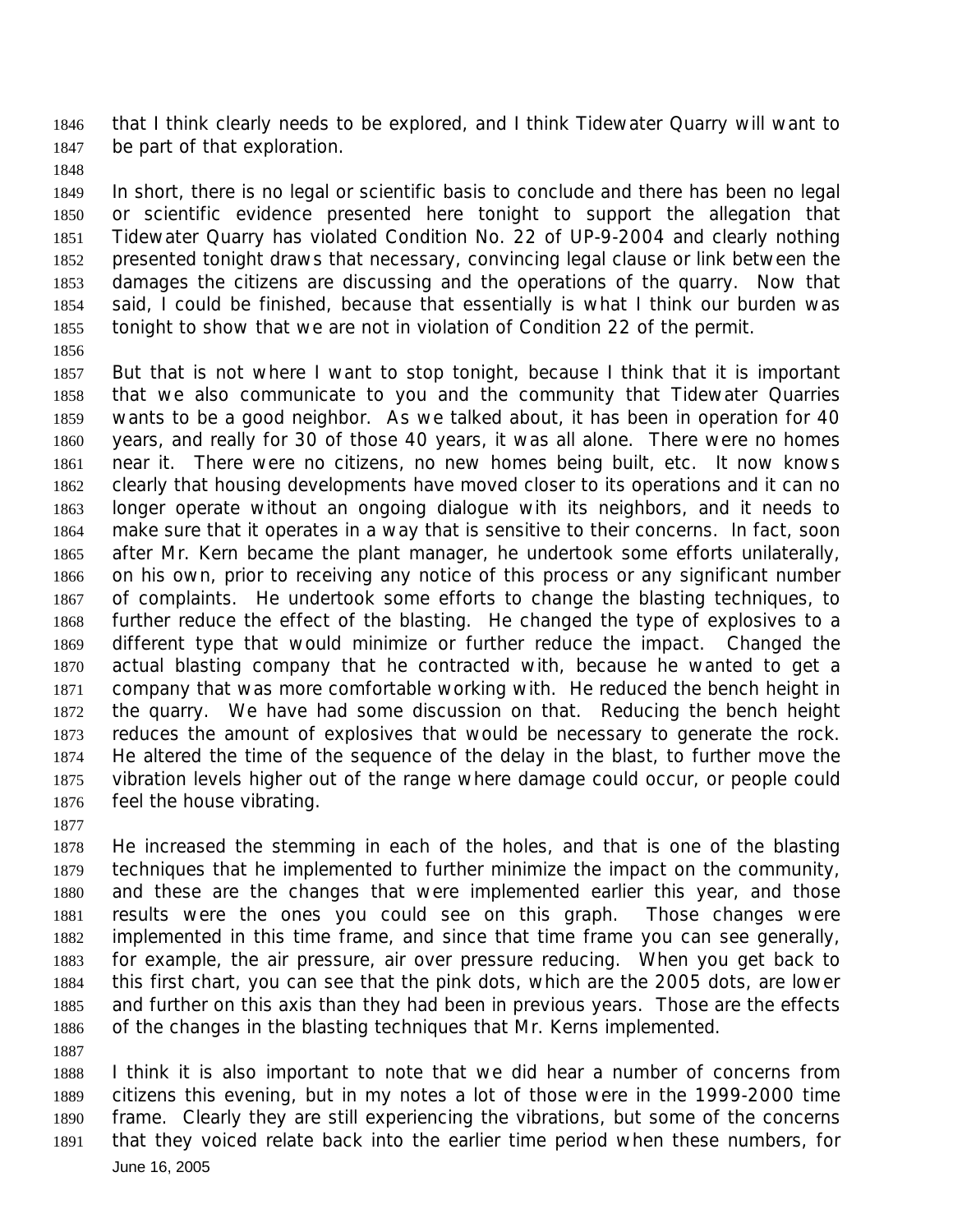example, were much higher than they are now. So, I think that is important to note.

 But even though Tidewater Quarries has on its own implemented some changes in the blasting procedures, it wants to work even closer with its neighbors. As we discussed before, Tidewater Quarries had the first of several planned informational fairs on Tuesday of this week, where citizens could come and speak with the various quarry experts on an informal basis, to get answers to their questions, and we think it was a successful inaugural fair. What Tidewater Quarry proposes to do and will do is create a citizens liaison committee. What that will do is foster on- going dialogue between the quarry and its neighbors. This committee will have representatives from the various neighborhoods, representatives from the industry, representatives from Tidewater Quarry, where they will meet on a regular basis to discuss the operation and discuss the concerns, and there the community can discuss, as we have already made mention, the pros and the cons of more frequent but less powerful blasts, versus less frequent but more powerful blasts. Those are the types of discussions I think that it will be important that the community have, with a full understanding of the quarry and its operations. And that will just take some time to get the education level there, so the people can understand the various impacts before we make a quick change that might actually be counter productive. Tidewater Quarries has implemented these community liaison committees at other locations and have found them to be very successful. In fact, we had sort of a small example of that with respect to this particular quarry. In 1999, Mr. Shaughnessy, who lived in Hartley Plantation, was an opponent of the quarry. Mr. Shaughnessy was one who was interested in the operations of the quarry, worked with Tidewater Quarry, learned about the quarry, asked for and received a seismograph to be installed on his property. By the time the permit came up for renewal in 2004, Mr. Shaughnessy was the one person who came before you and spoke in support of Tidewater Quarry's permit renewal. We believe that ongoing dialogue and information to the community can help alleviate some of the concerns that these citizens have and Tidewater Quarry will do that. We have already had three people who signed up at the Information Fair to serve on this committee and, in fact, another seven people signed up to get a tour of the quarry, and again, what this committee will study are the issues that these particular neighborhoods they are facing, the concerns they have, study those issues, determine the causes of their concerns and their damage and then collaboratively develop the solutions to those problems. Among the things that the community liaison committee could consider would be the implementation of an automatic telephone or e-mail notification system. We have heard some people this evening discuss their concern that they are not aware when a blast is going to occur, so one of the things that this committee could explore is whether the communities would like to be notified by phone or by e-mail prior to a blast. And again, there is an expense associated with that, and if there is not a real desire to do it, then Tidewater could use that money for other purposes. So, rather than say tonight we are going to implement that at whatever cost, I think that is something the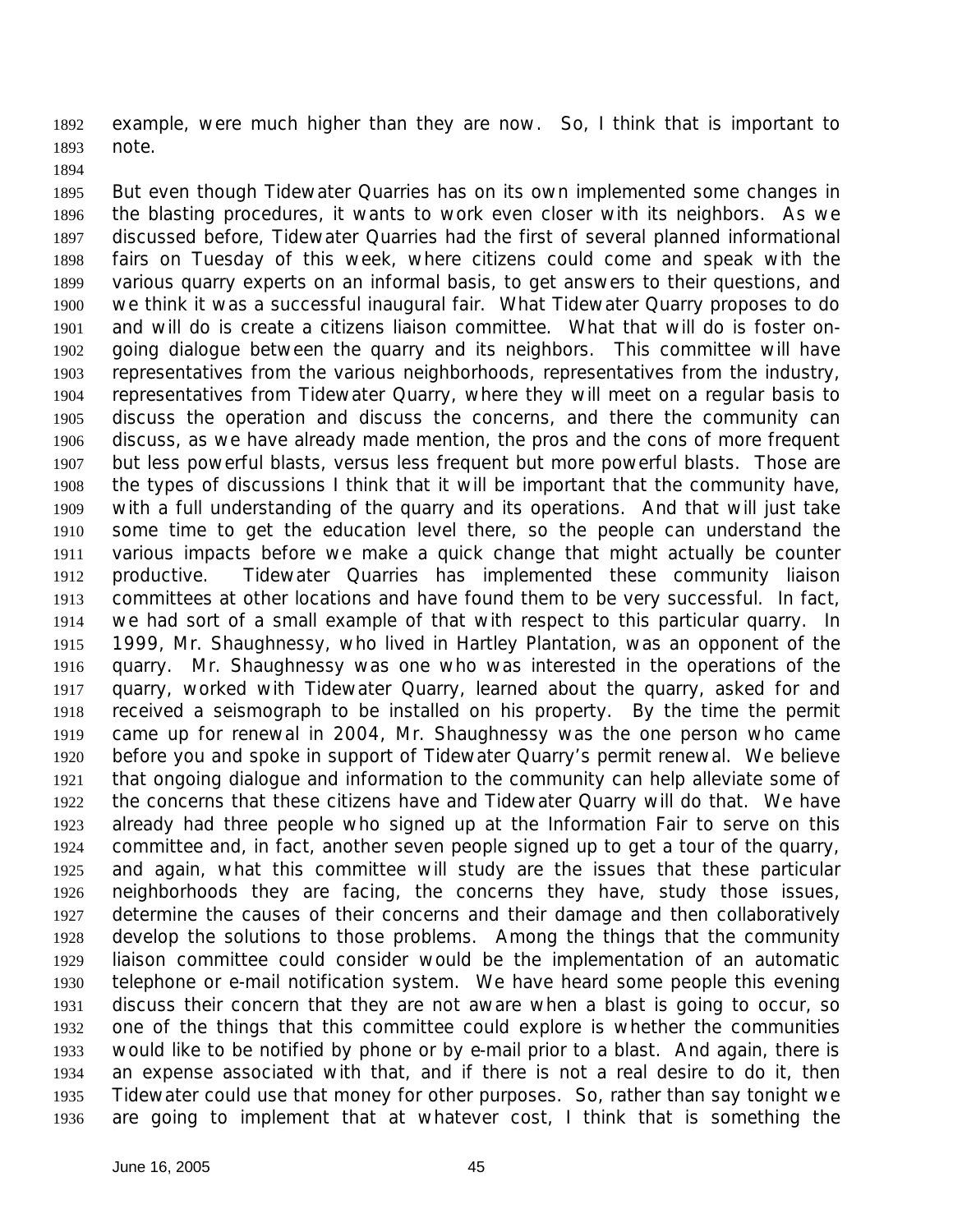community working with this committee to decide whether it is important. If they decide it is important, Tidewater is committed to doing it.

 We are also talking to this committee to perform some of the structural analysis of the homes that some of the residents here tonight talked about wanting to have done, but couldn't get done for either expense reasons or other. This committee that we are proposing to be created would do that. They would look at some of these houses, create a baseline study of these houses and then be able to monitor them over time. Again, we believe that will educate the community to show that the effects that they are experiencing are unrelated to the quarry. Alternatively, if it does show that there is some effect, then Tidewater will then know that it is something they have to address, and if there is a means of addressing the operation, it is willing to do that. And so again, that is something that this community liaison committee will do. They would probably study the various cracks, determine whether they are growing, try to correlate those expansions to vibration activity from the quarry or other sources. We would probably be installing temporary seismographs at those houses, so obviously we could measure the vibrations. Also, perhaps this committee would be interested in exploring some of the soil studies that are raised by the staff report and the shrink swell soil issue. Again, it is in Tidewater Quarry's interest to determine the cause of the damage to these homes, and if it is for a reason unrelated to their activity, they want to assist their neighbors and point them in the right direction to get their problems solved.

June 16, 2005 46 Another idea that the community liaison committee may implement is to install an additional permanent seismograph in one of the affected subdivisions, either in Winterberry or Summerberry. Clearly there is already one in Hartley Plantation that is the basis for a lot of the data that we have before us this evening. They also use portable seismographs at various locations, and you have heard some of the citizens talk about that tonight, that Tidewater had come out and put a seismograph in their yard to measure one or two particular blasts. Another permanent seismograph that would provide even more data may be something the committee may think worthwhile to do. Again, what would be done is to study the operational characteristics of the quarry to determine whether altering anything in the quarry could have a meaningful affect on the neighbors. Again, we could be talking there about the frequency of the blasts, the level of the explosives. But again, without some of the back and forth dialogue, based on the scientific data we have before us, there isn't anything that the quarry is causing, and so we need to work with the community to see, more or less, on a trial and error basis, are there things that the employee can do differently that might actually have a meaningful affect and meaning for impact on the neighbors, and all of those undertakings by the community liaison committee will, of course, be funded by Tidewater Quarries. That doesn't mean that Tidewater Quarries will pick the various experts. The committee will do that. There will be some criteria established to ensure that whoever is picked to do a structural analysis or whatever is an impartial third party, but Tidewater would be the one through the CLC (Community Liaison Committee) to fund those activities. And so I think that really is the basis to establish an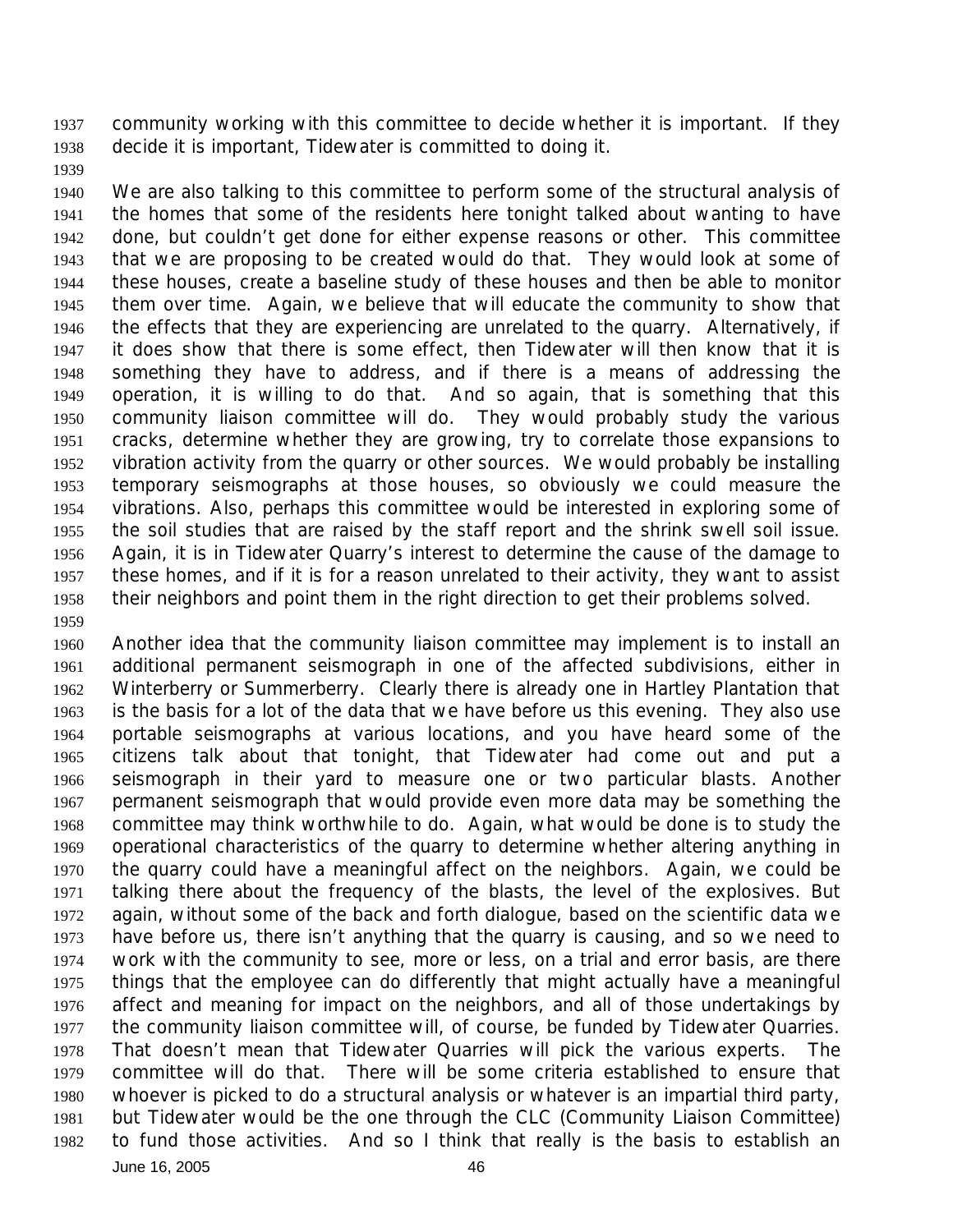ongoing dialogue, to try to reach solutions to the problems that these citizens are experiencing. For us to tonight say we are going to reduce this or change that may actually be counter productive. At a certain level of pounds per delay, you would actually increase the vibrations, because if there is not enough of an explosive to actually release the rock, to fracture the rock, all of that vibration stays in the ground, and so if it isn't powerful enough to break the rock, you are actually going to keep all of that vibration in the ground and could cause even more problems or effect for these people to feel. So, that is why for tonight that they were going to lower this or change that could actually be counter productive to the concerns of the citizens, so what we propose again is this committee to be created and work closely with Tidewater to develop solutions to the concerns that these citizens have.

 From a legal basis, again, there is no basis to revoke the permit. Condition No. 22 is being satisfied. The objective standards are being met, the data, the scientific data, when you look at the blast data from the quarry shows that we are not endangering the public, health or safety. In fact, we are not endangering property. All of the levels, every blast, since this permit was issued in 2004, have been below all of those established standards, and you have got no evidence before you tonight to suggest otherwise. Clearly, there are people feeling vibrations, and that is expected, but feeling a vibration does not rise to the level of endangerment of public safety, but again, we want to work with this community, because they are now our neighbors and we intend to work with them closely on an on-going basis. 

2007 Mr. Wright - Question. You haven't answered Mr. Levy's question I don't think.

2010 Mr. Wilson - I thought I had. Let me see. I've got most of them here. The geology again, geology is Petersburg granite, the depth to the bedrock is 40 to 60 feet below the homes generally in this area. The face dimensions of the blast are roughly the height of the benches, 40 to 60 feet, generally 40 to 50 feet. The width is roughly 150 to 175 feet, so that is the general parameters of the blast. The angles of the face are near vertical but they are not smooth, obviously. They have been blasted away and quarried away, but they are roughly vertical. The length of the bore holes is about 40 to 60 feet. The particle's velocity varies as we see on the graph from .02 to .36, and the frequency varies from 7 to 25 Hz. Again, that was shown on the earlier graph. The depth from the top of the hole relative to the top of the quarry is approximately 150 feet. Again, have all the blasts been monitored? The answer to that is yes, and that is the data point that you see on the graph. These, I apologize, didn't get answered. 

 These dealt with the actual parameters of the seismograph. The lower limit of the seismograph is .008 inches per second, and the upper limit of the seismograph is 5.12 inches per second. The frequency range is 2 to 250 Hz. The sample rate is 1,000 samples per second. The microphone range is 7.2 to 0.0365 psi and the microphone lower limit is 2 Hz.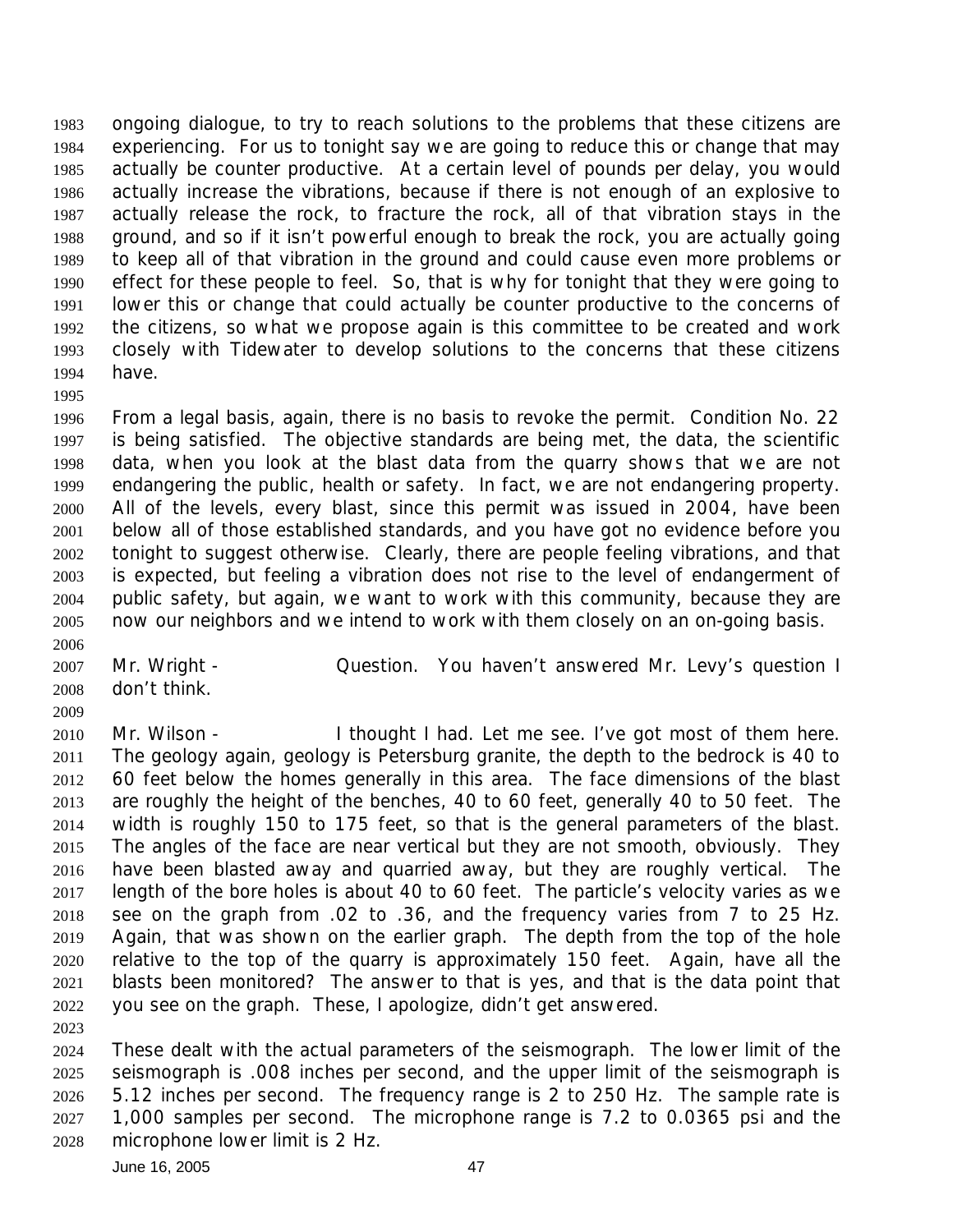Mr. Kirkland - What do all of your studies show and all of this technical data and so forth show that a blast should knock a 70 pound mirror off of the wall or other objects off of a mantel? Should there be that much vibration? 

 Mr. Wilson - Again, the vibrations would be experienced in the house, but I have had my pictures fall off the wall. I don't live anywhere near a quarry, and it is because my 11 year old came home from school and shut the door. So the vibrations in a house occur…

- Mr. Wright Wait a minute. These were observed when the blast occurred? This is testimony. The siren goes off. The blast occurs and the picture falls off of the wall or the mirror falls off the mantel or whatever, and in my way of thinking, the blast should not be severe enough to cause that.
- 2044 Mr. Wilson And Mr. Chairman, I don't know that I heard necessarily that the people observed the testimony tonight was uniform, that they actually heard the blast, felt the vibrations, and saw the mirror fall off.
- Mr. Wright I am going to review all of this, but I made notes and I caught that. Blast occurred and the thing happened.
- Mr. Wilson Well, I know one of the complaints, for example, that had been forwarded to Tidewater, once this process started was specific dates that a mirror fell off the wall. Clearly I wanted to determine what happened, and the specific date was identified in the e-mail that a bathroom mirror fell off the wall. Once I got that e-mail I immediately contacted the quarry and said, "Did you blast that day?" The answer was no. They did not blast that day.
- 

- Mr. Wright We had testimony tonight that it happened right after a blast, and it is going to be in the record, and I just wanted to ask you that. Does that conclude your presentation? One other question, "Would Tidewater Quarries be willing to be involved in a survey conducted at Tidewater Quarries to establish these limits in the neighborhood?
- June 16, 2005 48 2064 Mr. Wilson - I think that would be something the committee that I talked about would explore and if that is something the committee thinks wants to be done, then clearly Tidewater Quarries, through this committee, would work on that, as well. If they can't, then I think the bottom line and the message I want to leave with you, Mr. Chairman, and members of the Board, is that Tidewater Quarries wants to work with these communities. It wants to make sure that their concerns are being addressed, but it doesn't want to automatically assume that all of the problems that all of these citizens are experiencing are related to the operations of the quarry. Those that are will be addressed by the quarry. Those that are not, we hope that we can point the citizens to the right cause and point them to the right solution. Some of them may not be the quarry. Most of them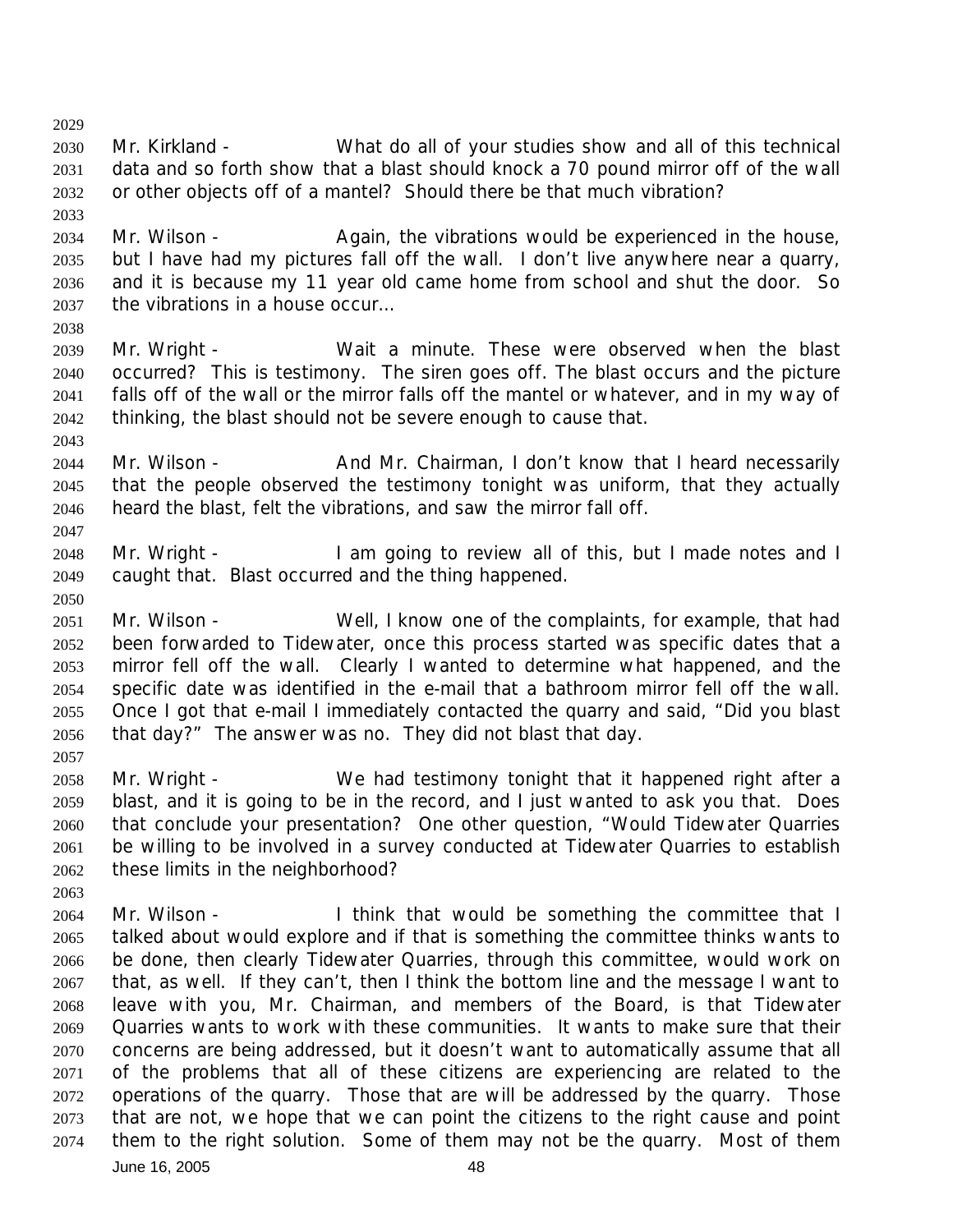may not be the quarry, but those that are will be addressed by the quarry, but until they actually get this committee formed, we are not going to be able to figure out which ones are and which ones are not.

 Ms. Dwyer - How do you propose to determine that? How do you propose to determine what might be caused by the quarry and what might be caused by what other source?

 Mr. Wilson - Well, again, what we would propose to do is just do something, for example, for some of the homes, and we would select, or this committee would select the homes that would go through, for example, this base line structural analysis that would actually go in, measure the current structural integrity of the house, do the various measurements, install the various measuring equipment, and then monitor them. And with the blast data that we have, we will be able to know when did we blast and then see what the effect was on a particular house that is being monitored, and if we can see that some of the changes, or some of the things that are happening in that house correspond to a particular blast event, then that is the evidence, I think, that Tidewater would need to be able to start looking at what can it do to modify its operations. But without that, we don't have anything to suggest that these concerns are not the shrink swell soil problem, are not repeated violations from truck traffic on 295, are not settling, other issues, and that is all I am suggesting. This committee would establish a base line and then work from that to work with these citizens.

Mr. Wright - Thank you very much. This concludes the hearing.

 Ms. Dwyer - Mr. Chairman, we do have some information in our packets from, I guess this is the County on the shrink swell soil issue, and no one has spoken to that from the County, and I wonder if there is someone here who can speak to that issue.

 Mr. Nunnally - Mr. Chairman, I'd be interested in hearing that, too. Mr. Wright - Is there anybody here that can speak to the shrink swell soil? Ms. Dwyer - Have you been sworn? 2113 Mr. Revels - No, actually I did not raise my hand. Mr. Blankinship - Would you raise your right hand? Do you swear the testimony you are about to give is the truth, the whole truth, and nothing but the truth, so help you God. Mr. Wright - Please state your name for the record. 

June 16, 2005 49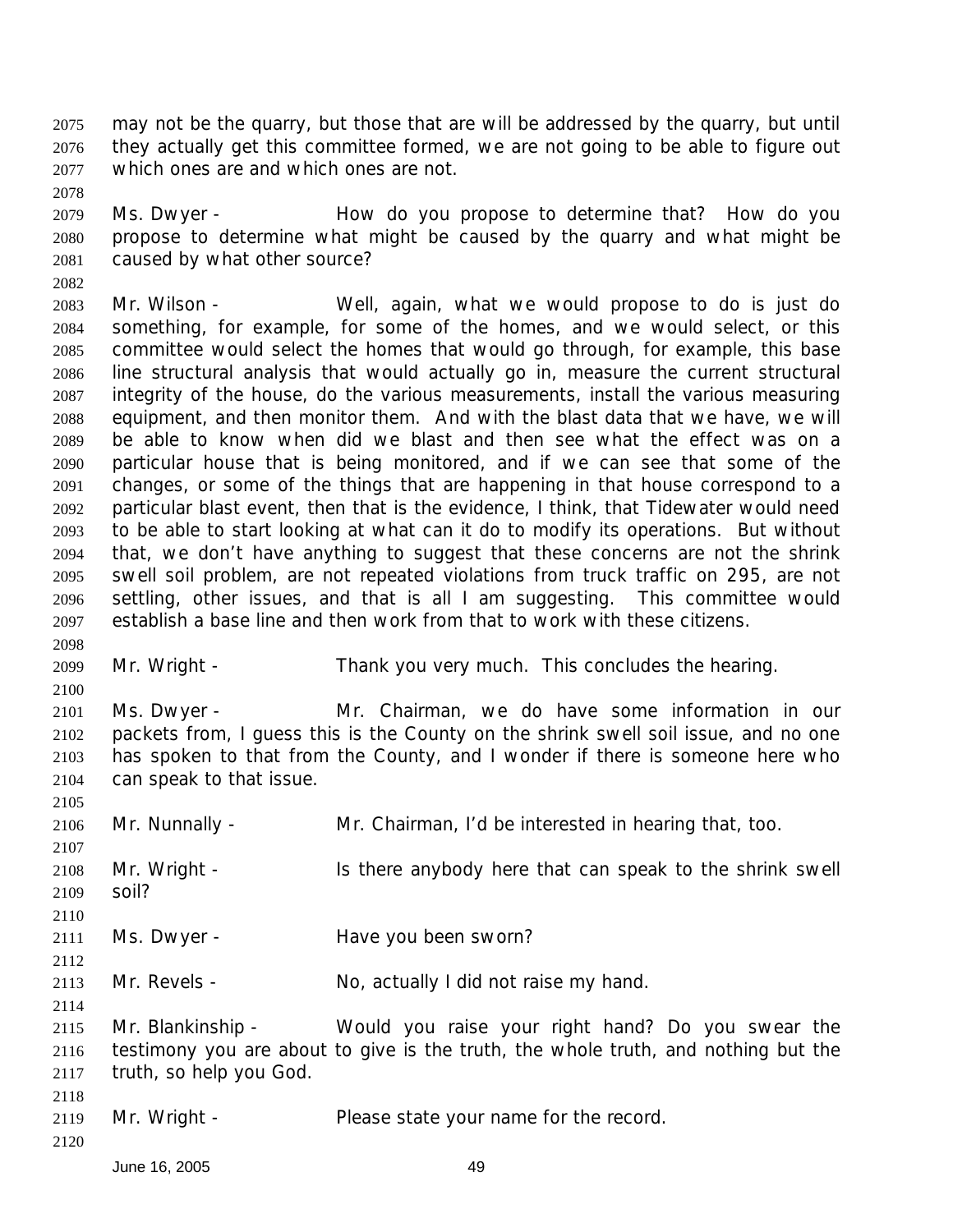Mr. Revels - My name is Greg Revels. I am the Building Official for the County of Henrico. With respect to the shrink swell soils issue, I can tell you that the soils maps for the County do show a substantial amount of suspect expansive soils in Summerberry and Winterberry, and a much smaller percentage in Hartley Plantation. At the time the subdivisions were developed, we did have in effect a soils testing evaluation policy which required that any soils on suspect lots would have to provide a soils test from a laboratory indicating whether or not they were moderate or high shrink swell soil potential in those soils. Those that did have that condition would be subjected to engineering design on the foundation system, and that would be followed through with on the inspections process to make sure that that engineering design was followed. I did pull a number of the complaints that were filed. It did show damage inside the dwellings, and went back and pulled those old permits and inspection records and everyone of them did show that there were soil tests, engineered foundation designs, and inspections that confirmed compliance with those engineering designs. 2137 Mr. Wright - What does that mean? Mr. Revels - What it should mean is that the foundation system for these homes was designed and constructed in accordance with the soil characteristics that existed on those lots.

- Mr. Wright - So when you have a shrink soil condition, you can design the home in such a way that it wouldn't affect it?
- 2146 Mr. Revels - And that is exactly what the policy is intended to address.
- 2149 Mr. Wright And that was done.
- 2151 Mr. Revels Yes, it was.
- 2153 Mr. Wright OK. Any further questions?
- Ms. Dwyer Do we have anyone from VDOT. I think there was some mention in the staff report that Virginia Department of Transportation might be doing a study of traffic and the possible impacts of traffic on the neighborhoods.
- Mr. Kirkland Mr. Blankinship, did you check into that? Was there any damage to 295 from all these blasts or anything?
- Mr. Blankinship We were able to get the traffic counts, which were left on the table for you this evening, but it is essentially just the raw data. We have not received back any comments regarding whether that particular stretch of 295 has suffered more damage than any other particular stretch of 295, or whether VDOT has had any other experience based on the quarry.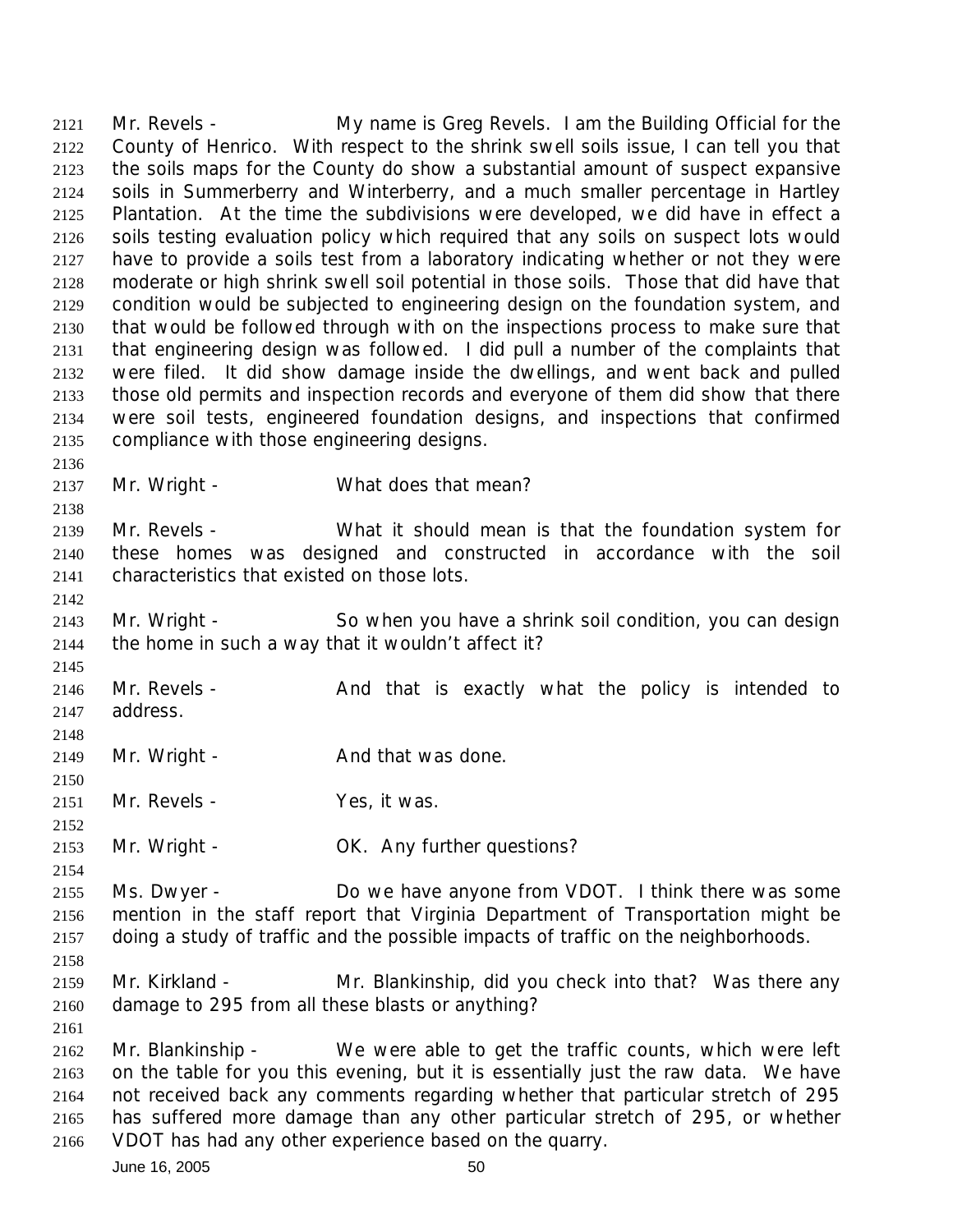June 16, 2005 51 Ms. Dwyer - Did we ask VDOT for that information? Mr. Blankinship - Through Public Works. Yes. 2172 Ms. Dwyer - And we haven't received it? Mr. Blankinship - What we received back was the traffic. Mr. Wright - They didn't give us anything else? 2178 Mr. Blankinship - Not in any detail. Mr. Wright - We have finished the testimony. We have read the *Times-Dispatch*. We have got all of that information. The *Times-Dispatch*, that is general information. I don't know how accurate it is. I haven't checked it out and you know how that goes. I don't get into that. Anything else, Mr. Blankinship that you know we ought to have to come before us? Ms. Dwyer - The County then has not done any other studies of this issue in terms of evaluating or conducting its own seismographic studies or anything of that nature. Mr. Blankinship - I don't know of anybody at the County who is qualified for that kind of test. Mr. Wright - What is the pleasure of the Board? Mr. Kirkland - Mr. Chairman, we have received a lot of data tonight and got a lot of comments here. I am still reading through some of them. Plus, I really would be interested in getting the data from the State of Virginia on 295. I did read the article in the paper, but I haven't seen anything that could be damage from this that is going that far coming across there. So, I would like to make a motion that we take this under consideration until our next meeting, and we make a decision then, with no further testimony except the one item that I have requested, the VDOT report. 2204 Mr. Wright - Not the next meeting. You mean the July meeting? Mr. Kirkland - The July meeting. The next July meeting. Ms. Dwyer - What specifically do you want from VDOT? 2210 Mr. Kirkland - I want them to tell me if there has been any undue cracking or any damage to the interstate pavement or concrete. That is concrete, so it would take a rather good jolt, but the sub-structure or the base under it, or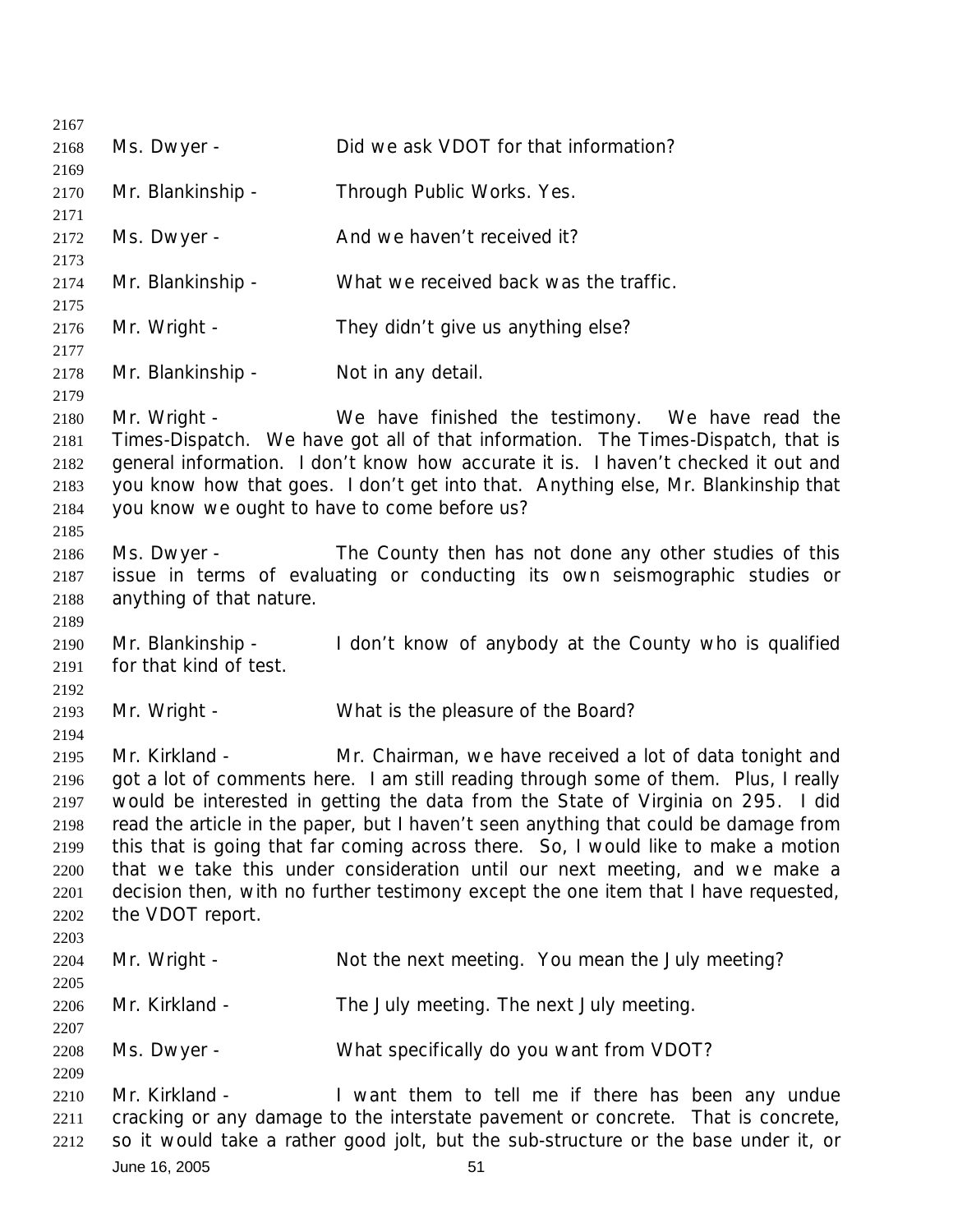whatever. I know it is in bad repair, but I think that is due to a lot of snow, but I just want to know if there was any damage to any off ramps which border along the quarry, or any of that type of thing. 2217 Ms. Dwyer - So we would basically be asking VDOT to do a study of the roadway in that vicinity and determine if... 2220 Mr. Kirkland - And if they have a report on hand, just give it to Mr. Blankinship through our Department of Public Works and we get, and I just want to read it, but I think we have gotten enough information on everything else, but I've got to read through some more of these comments. 2225 Mr. Wright - All right. Is that a motion that we take it under advisement and get this other additional information and have time to review everything that has been presented in detail, and make a decision at our July meeting. Mr. Kirkland - That's correct. Ms. Dwyer - Will we have minutes of the meeting? 2234 Mr. Wright - I am going to ask that we have the minutes. Mr. Blankinship - We will turn those around as quickly as we can. We are not going to do them on our regular schedule. We are going to rush them. Mr. Wright - We want to have it all documented so we can have it ahead of time. 2242 Mr. Kirkland - I'd like all of the people and the comments they made listed right out, so I can read them again. I've got notes here, but I might have missed some stuff. Mr. Wright - That's a motion. Do I hear a second? 2248 Mr. Nunnally - Second. 2250 Mr. Wright - Any further discussion? All in favor say aye. All opposed say no. So ordered. The hearing is concluded. Upon a motion by Mr. Kirkland seconded by Mr. Nunnally, the Board **deferred** this matter to its meeting on July 28, 2005. Affirmative: Dwyer, Harris, Kirkland, Nunnally, Wright 5 Negative: 0 Absent: 0